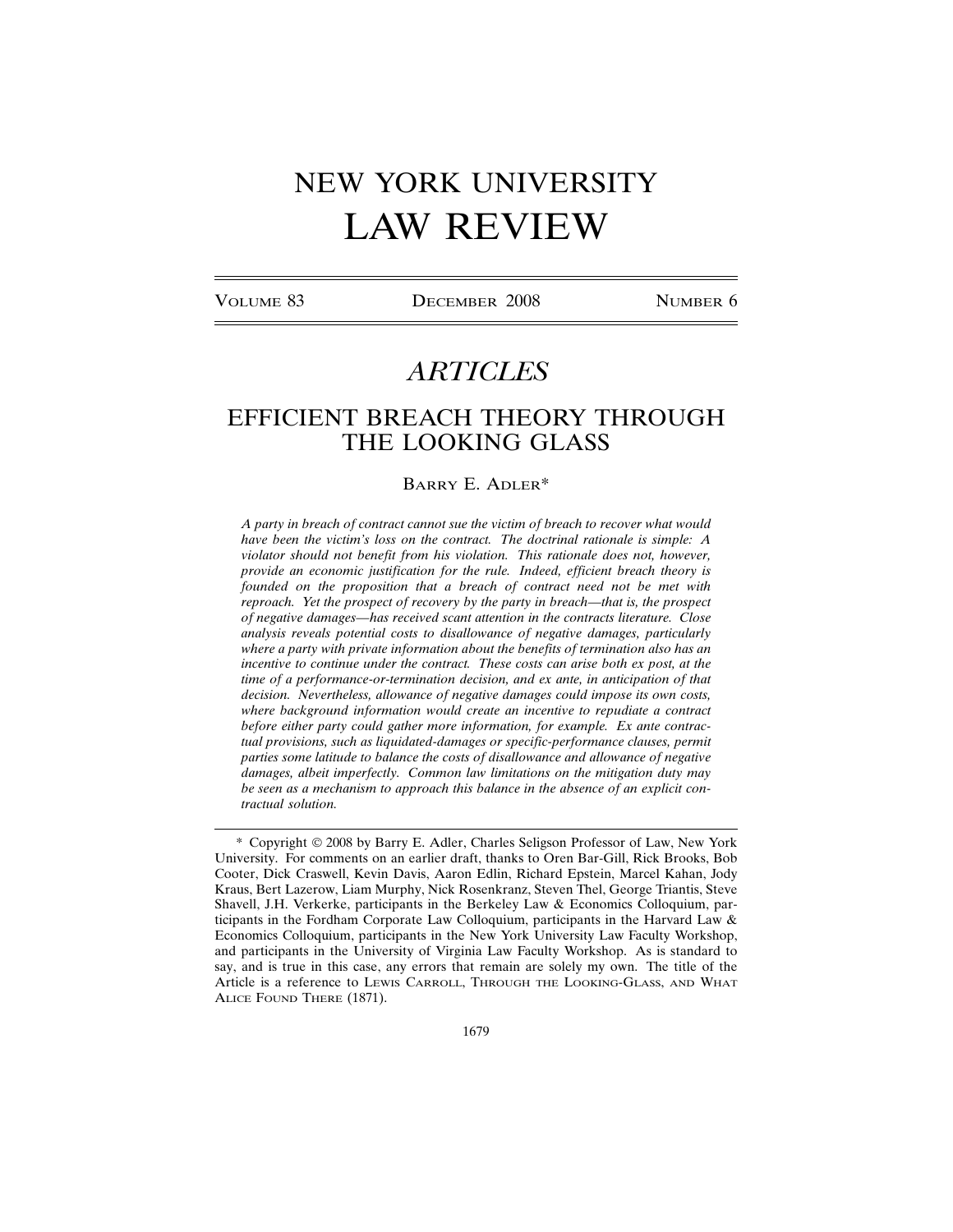| L.   | THE PARADOX OF NEGATIVE DAMAGES  1682 |                                                               |      |
|------|---------------------------------------|---------------------------------------------------------------|------|
|      | A.                                    | The Doctrine: Negative Damages Are                            |      |
|      |                                       |                                                               | 1682 |
|      | B.                                    | Philosophical or Moral Considerations                         | 1684 |
|      | C.                                    | Negative Damages in Economic Theory                           | 1687 |
| H.   |                                       | EFFICIENT BREACH THEORY                                       | 1688 |
| III. |                                       | THE VIRTUES OF NEGATIVE DAMAGES                               | 1694 |
|      |                                       | A. Promisor Private Information                               | 1695 |
|      |                                       | <b>No-Cover Termination Under Promisor Private</b><br>$1_{-}$ |      |
|      |                                       |                                                               | 1696 |
|      |                                       | Cover Termination Under Promisor Private<br>2.                |      |
|      |                                       |                                                               | 1698 |
|      |                                       | Promisor Investment in Search<br>3.                           | 1700 |
|      |                                       | Promisor Investment in Precaution<br>4.                       | 1703 |
|      | В.                                    | Judicial Estimation of Damages                                | 1703 |
|      | $C_{\cdot}$                           |                                                               | 1705 |
| IV.  |                                       | THE VICES OF NEGATIVE DAMAGES                                 | 1709 |
|      | $\mathsf{A}$ .                        |                                                               | 1709 |
|      | $\mathbf{B}$ .                        |                                                               | 1710 |
|      |                                       | Sabotage of the Promisee<br>$\mathbf{1}$ .                    | 1710 |
|      |                                       | Overinvestment To Reduce Potential Negative<br>2.             |      |
|      |                                       | Damages Payments                                              | 1710 |
|      |                                       | Mutual Misinformation<br>3.                                   | 1713 |
|      |                                       | Inefficient Search and Premature Termination<br>4.            | 1714 |
| V.   |                                       |                                                               | 1717 |
|      | A.                                    |                                                               | 1718 |
|      | В.                                    |                                                               | 1719 |
|      |                                       |                                                               | 1719 |
|      | D.                                    |                                                               | 1719 |
| VI.  |                                       | THE MITIGATION DOCTRINE                                       | 1721 |
|      |                                       |                                                               | 1724 |
|      |                                       |                                                               | 1725 |

# **INTRODUCTION**

At the heart of efficient breach theory is the common law remedy of expectation damages. This remedy requires a party who breaches a contract to pay damages in an amount that would make the victim of breach as well off as she would have been had the breach not occurred. In principle, this gives each party to a contract an incentive to perform when performance is efficient but not otherwise. The parties, therefore, will complete those contractual projects that are valu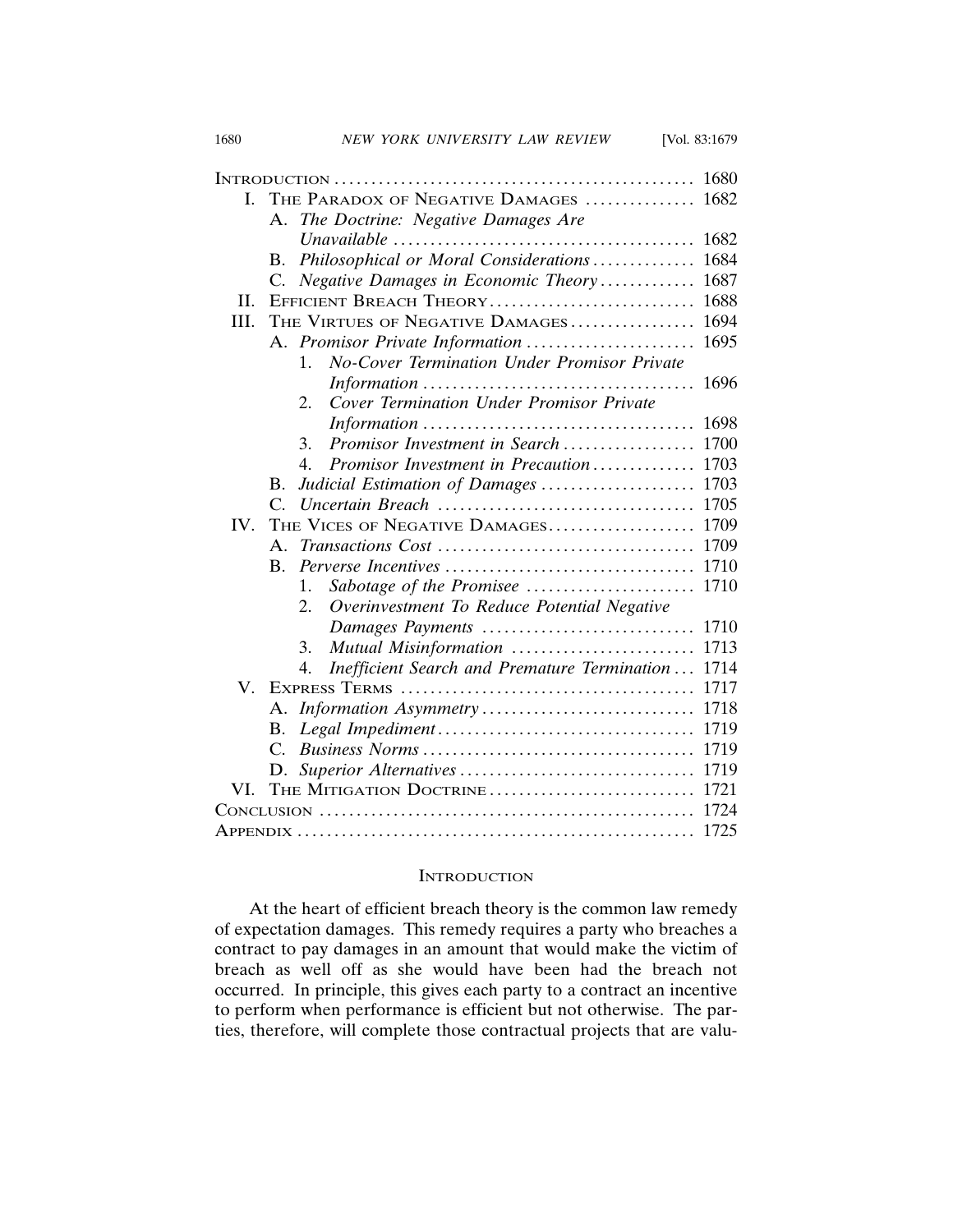able and abandon those that are wasteful, all without potentially costly postcontractual renegotiation. Proponents of efficient breach theory applaud this result and reject any attempt to condemn or punish a party who breaches—even if the breach is an intentional repudiation—so long as the victim is compensated. Under basic efficient breach theory, no purpose would be served by inducing performance that costs the provider more than such performance benefits the recipient.

Efficient breach theory in its simplest form stops there, however, and though frequently refined, remains substantially incomplete because it neglects a category of cases that forms a conceptual half of efficient breaches. That is, efficient breach theory largely ignores those contracts for which one party's breach terminates a contract to the *benefit*, rather than the injury, of the party who does not breach. Doctrinally, a party who breaches cannot sue for damages on the contract and thus cannot collect any benefit conferred by the breach. One might ask why this should be so. Such a suit surely would offend those who find it immoral for a person to profit from her broken promise. But efficient breach theory is amoral by nature. So the theory should, yet fails to, explain why the expectation remedy disallows damages for the party in breach. Put another way, those who analyze contract law from an economic perspective frequently note that expectation damages award the benefits of termination to the breaching party; indeed, it is this fact that endows a party with efficient incentives when she contemplates repudiation. When the breach injures no one, however, the surplus from breach does not belong entirely to the party in breach. The question becomes one of why not, or of whether the rule should be otherwise. The answers, it turns out, are not obvious.

Just as property rights analysis until recently overlooked the potential advantages of forced purchases as an alternative to traditional liability rules, contracts analysis has overlooked the potential advantages of an award to the party in breach as part of the expectation remedy. Such an award may be analogized to a promisor's put option on the promisee's obligation to pay for the promisor's performance. The objective of this Article is to explore the potential benefits and costs of an award to the party in breach and to determine whether a justification for the current law exists within the framework of efficiency theory. In addition, the Article sheds new light on express contractual alternatives to expectation damages as well as on the mitigation doctrine.

Part I elaborates on contract doctrine's disallowance of an award to the party in breach, also referred to as negative damages, and iden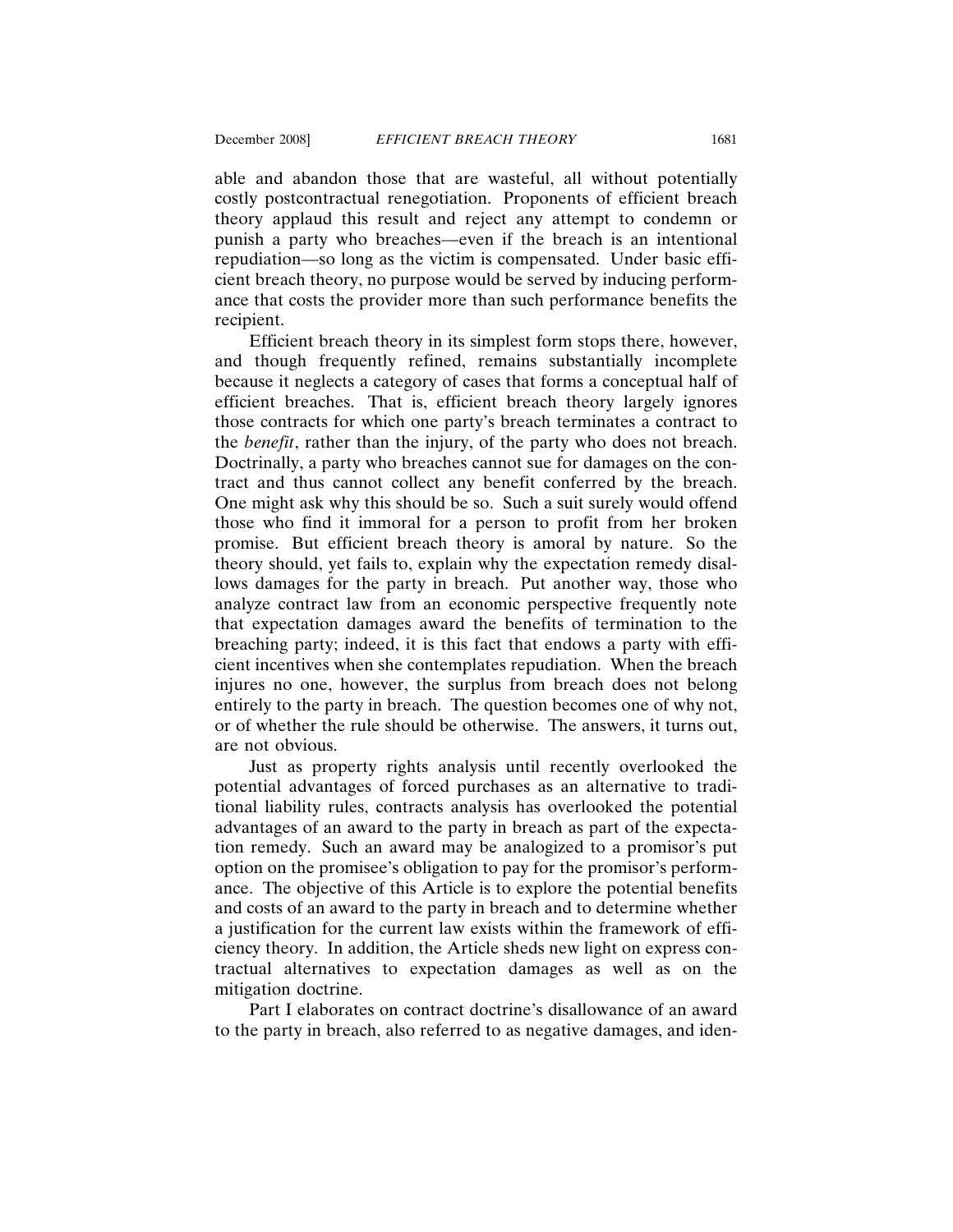tifies the prior literature. Part II describes more fully the theory of efficient breach. With the theoretical question thus presented, the remaining Parts explore the potential benefits, costs, and doctrinal implications of negative damages. Part III explores benefits of negative damages. It posits a case in which parties are fully informed about the consequences of contract termination, then relaxes the complete-information assumption and reveals that the allowance of negative damages could promote efficient breach decisions ex post as well as efficient investment decisions ex ante; other potential advantages to the allowance of negative damages are discussed as well. As Part IV demonstrates, however, Part III does not fully make the case for allowing negative damages, because such allowance could impose offsetting costs, most prominently from premature breach, costs that might be only partially mitigated by a rule allowing negative damages only where the party in breach would not otherwise have breached. Part V begins to explore doctrinal implications, describing impediments to express negative-damages clauses in contracts and identifying high-liquidated-damages and specific-performance clauses as means to ameliorate the disallowance of negative damages; the analysis thus provides a new argument for enforcement of such clauses. Part VI examines the mitigation doctrine in light of the law's disallowance of negative damages and defends the much-maligned weakness of the mitigation obligation as sensible in the absence of negative damages.

I

# THE PARADOX OF NEGATIVE DAMAGES

Contract doctrine disallows negative damages, and this is consistent with the philosophical view of some commentators, who believe that one who breaches a contract acts badly. But the bad-actor approach to contract law does not generally carry the day, and so one wonders why this approach prevails with respect to negative damages. If philosophy does not fully explain the doctrine, one might expect economic analysis to do better, but to date it has not. This Part explores each of these observations as a prelude to the more complete economic analysis provided later in the Article. Philosophical and moral concerns are left to others.

# *A. The Doctrine: Negative Damages Are Unavailable*

In *United States ex rel. Coastal Steel Erectors, Inc. v. Algernon Blair, Inc.*, a construction subcontractor had partially performed under an agreement with the general contractor when the latter repu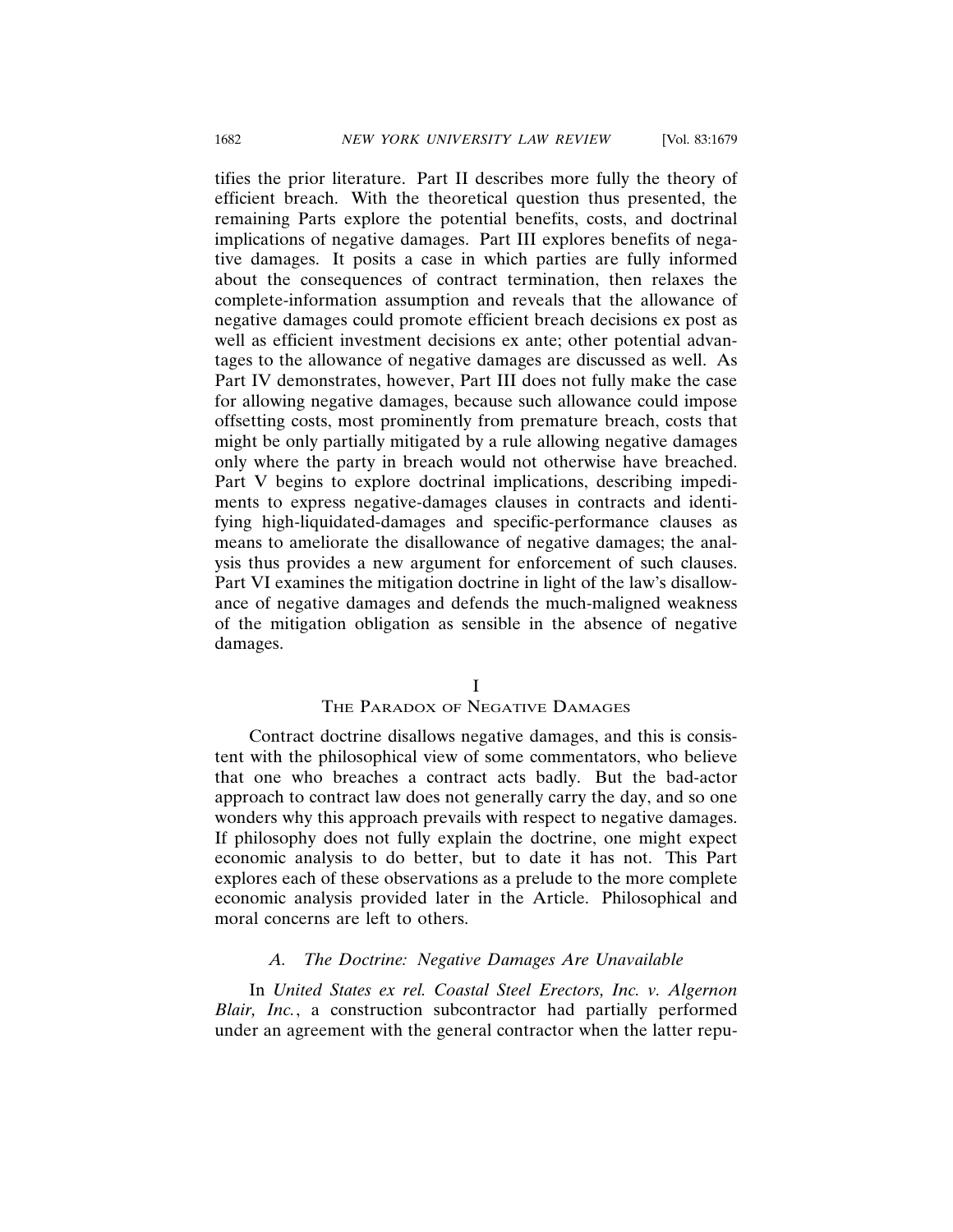diated the contract and released the subcontractor from further performance.1 The subcontractor invoked the doctrine of quantum meruit and claimed \$37,000 in restitution for the benefit it conferred on the general contractor, which had hired a substitute to complete the work that the subcontractor had begun.2 The trial court awarded nothing on the subcontractor's restitution claim because, in the court's estimation, the subcontractor would have lost more than \$37,000 had it fully performed.3 An appeals court reversed and remanded: "'For it is an accepted principle of contract law, often applied in the case of construction contracts, that the promisee upon breach has the option to forego any suit on the contract and claim only the reasonable value of his performance.'"4

Though the case is couched in terms of quantum meruit, it also stands for the proposition that a party in breach of contract cannot claim damages on the contract. In the appellate opinion, quoting from a venerable article by Fuller and Purdue, the court addressed the plight of the general contractor, who might have benefited from the bargain that it repudiated:

[I]n suits for restitution there are many cases permitting the plaintiff to recover the value of benefits conferred on the defendant, even though this value exceeds that of the return performance promised by the defendant. In these cases it is no doubt felt that the defendant's breach should work a forfeiture of his right to retain the benefits of an advantageous bargain.5

Consider also the hoary case of *Bush v. Canfield*, in which the court encountered a defendant, like that in *Algernon Blair*, who breached his contract and then requested a reduction in the plaintiff's restitution award.<sup>6</sup> The plaintiff was a buyer who had agreed to pay \$7 per barrel for flour and had given the seller a \$5000 deposit.7 At the time and place of anticipated delivery, the market price for flour was \$5.50.<sup>8</sup> The seller was unable to deliver (or, in any case, did not deliver), and so the buyer sued for the return of the deposit, which the seller resisted on the ground that the failure of delivery enabled the

<sup>1</sup> 479 F.2d 638, 640 (4th Cir. 1973).

<sup>2</sup> *Id.*

<sup>3</sup> *Id.*

<sup>4</sup> *Id.* (quoting United States *ex rel.* Susi Contracting Co. v. Zara Contracting Co., 146 F.2d 606, 610 (2d Cir. 1944)).

<sup>5</sup> *Id.* at 641 n.7 (citing Lon L. Fuller & William R. Perdue, Jr., *The Reliance Interest in Contract Damages*, 46 YALE L.J. 52, 77 (1936)).

<sup>6</sup> *Bush v. Canfield*, 2 Conn. 485, 486 (1818).

<sup>7</sup> *Id.* at 485.

<sup>8</sup> *Id.* at 486.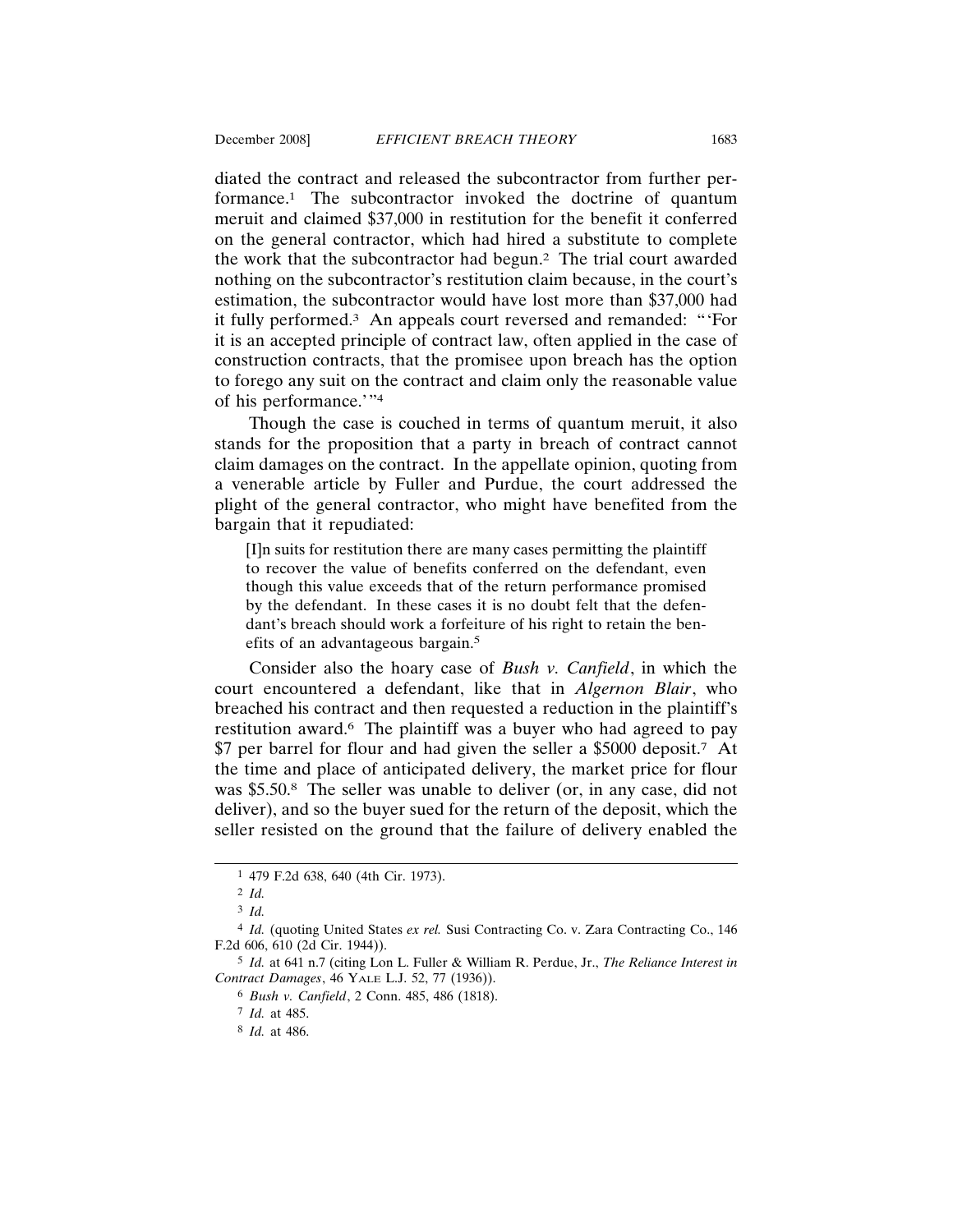buyer to obtain flour on the market at a lower price.<sup>9</sup> The court ruled against the seller: "[I]t is not for him to say, that if he had fulfilled [the contract], the plaintiffs would have sustained a great loss, and that this ought to be deducted from the money advanced."10

Note that this doctrinal result is not limited to cases in which one party foolishly breaches the contract. A defendant might breach because performance has become prohibitively costly, yet try to defend against a restitution claim on the ground that the nonbreaching party would not have benefited from performance either. The doctrine plainly disallows this defense, whether or not the party who repudiates makes a rational choice. While the cases do not directly address a breaching party's affirmative claim to damages in the amount that the breach saved the nonbreaching party, it almost goes without saying that such a suit would fare no better than a defense against a restitution claim. The dearth of case law directly on point may merely be a testament to the fact that parties in breach are not brazen enough even to suggest affirmative recovery.11

### *B. Philosophical or Moral Considerations*

The doctrine seems straightforward, then. A party who breaches a contract breaks a promise and is in the wrong. She deserves no benefit from that contract. Some would defend this as a philosophical matter. David Hume described the material benefit to society of promise-keeping, but then added that "a sentiment of morals concurs with interest, and becomes a new obligation upon mankind."<sup>12</sup> More recently, Charles Fried said:

There exists a convention that defines the practice of promising and its entailments. This convention provides a way that a person may create expectations in others. By virtue of the basic Kantian principles of trust and respect, it is wrong to invoke that convention in order to make a promise, and then to break it.13

11 There is some case law on point, at least with respect to the lease of real property. *See* Whitcomb v. Brant, 100 A. 175 (N.J. 1917) (holding that tenant who abandons lease cannot collect from landlord any excess over lease's rental rate when landlord relets).

<sup>13</sup> CHARLES FRIED, CONTRACT AS PROMISE: A THEORY OF CONTRACTUAL OBLIGA-TIONS 17 (1981); *cf.* Richard Craswell, *Contract Law, Default Rules, and the Philosophy of Promising*, 88 MICH. L. REV. 489 (1989) ("[A]nalyses such as Fried's have little or no

<sup>9</sup> *Id.* at 487.

<sup>10</sup> *Id.* at 488. The law does permit a party in breach to collect in restitution a benefit that it conferred, provided that the promisee is not thereby deprived of the benefit of its bargain. *See* RESTATEMENT (SECOND) OF CONTRACTS § 374 (1981). Collection is not permitted, however, for any savings the promisee garners as a result of its release from the contract.

<sup>12</sup> DAVID HUME, A TREATISE OF HUMAN NATURE 523 (L.A. Selby-Bigge ed., 2d ed. 1978).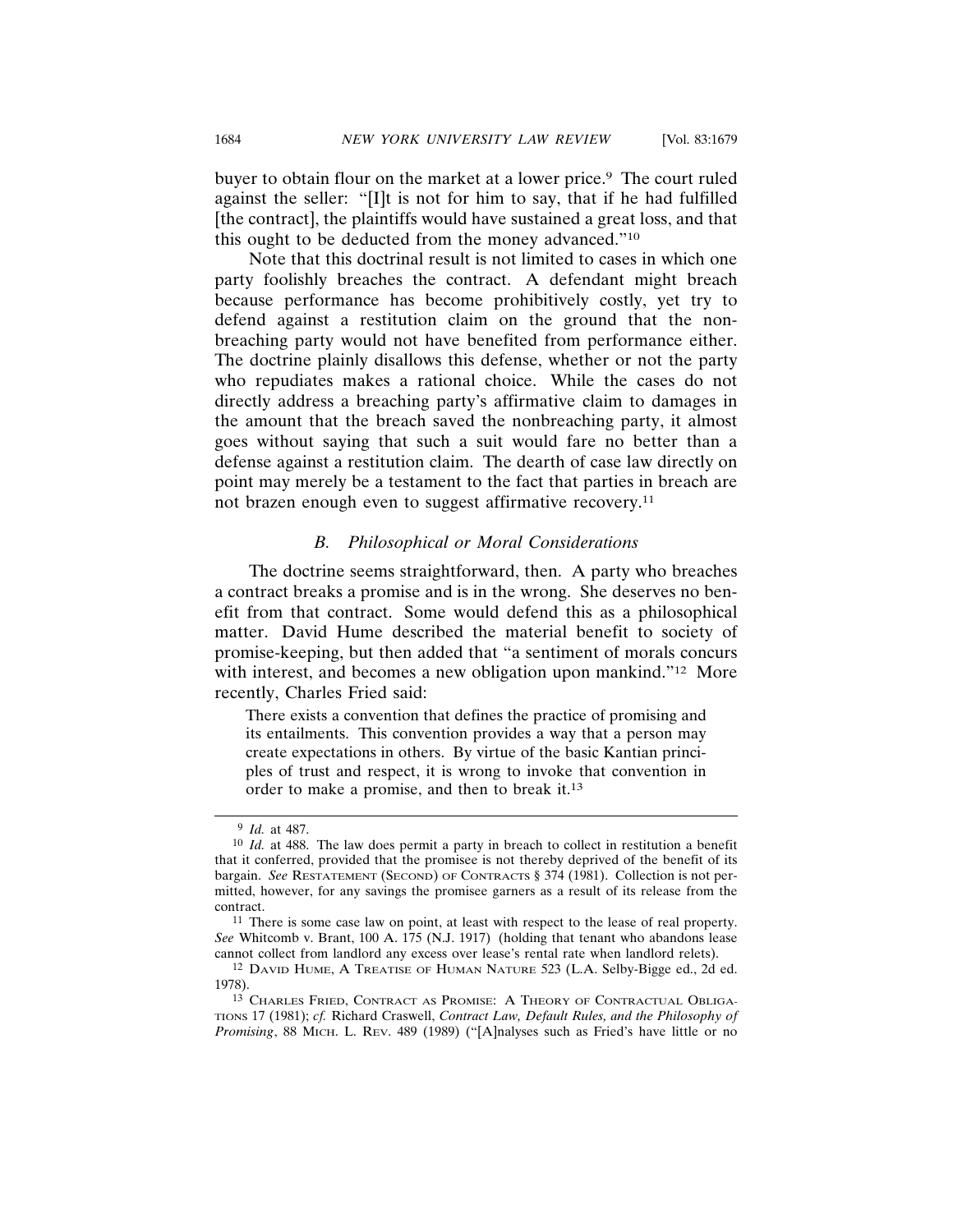Such philosophy notwithstanding, Anglo-American contract law is essentially amoral, an observation closely associated with Oliver Wendell Holmes, who, more than one hundred years ago, said that "[t]he duty to keep a contract at common law means a prediction that you must pay damages if you do not keep it,—and nothing else."14 Holmes's statement has become the basis for an approach to contract law that allows a party to breach yet escape legal characterization as a wrongdoer.15 Such a party does not *break* a promise but rather exercises an option to fulfill one promise over another: the payment of damages, if any, rather than performance of the activity specified. As expressed by Justice Scalia: "Virtually *every* contract operates, not as a guarantee of particular future conduct, but as an assumption of liability in the event of nonperformance ...."<sup>16</sup> Or, in the words of Judge Posner: "In Holmes's vivid formulation, the obligation created by a contract is an obligation to perform or pay damages for nonperformance, . . . and if the second alternative remains, then, since it is an alternative, the obligation created by the contract is not impaired."17

The Holmesian account of contract obligation may be viewed narrowly as a statement that contract law is not punitive. There may be a moral content to promises, but this does not imply that a promisor's legal obligation to perform extends beyond financial remuneration. A promisor who chooses to pay damages rather than to perform may be seen as behaving badly, and the promisor may be shunned by others in the business community who expect performance.18 But if a sense of morality or a desire to protect reputation does not induce performance, then the law generally will not intercede or condemn the

16 United States v. Winstar Corp., 518 U.S. 839, 919 (1996) (Scalia, J., concurring) (referring to same Holmes quote).

17 Horwitz-Matthews, Inc. v. City of Chicago, 78 F.3d 1248, 1251 (7th Cir. 1996) (internal citation omitted).

18 *See, e.g.*, Lisa Bernstein, *Opting Out of the Legal System: Extralegal Contractual Relations in the Diamond Industry*, 21 J. LEGAL STUD. 115, 138–43 (1992) (describing use of "reputation bonds" as alternative enforcement mechanism in diamond industry).

relevance to those parts of contract law that govern the proper remedies for breach, the conditions under which the promisor is excused from her duty to perform, or the additional obligations . . . imputed to the promisor as an implicit part of her promise.").

<sup>14</sup> O.W. Holmes, *The Path of the Law*, 10 HARV. L. REV. 457, 462 (1897). This statement describes the general rule, not the exceptional case where specific performance is ordered.

<sup>15</sup> Whether Holmes *meant* to suggest this is a matter of debate. *See* Joseph M. Perillo, *Misreading Oliver Wendell Holmes on Efficient Breach and Tortious Interference*, 68 FORDHAM L. REV. 1085 (2000) (arguing that common misreading of Holmes's statement is due primarily to opacity of his writing style). But neither Holmes's intent nor any inconsistency in the law's adherence to the principle is relevant to this Article. Rather, the Holmes quote, as it has been interpreted, reflects a school of thought that has not heretofore addressed the paradox of negative damages.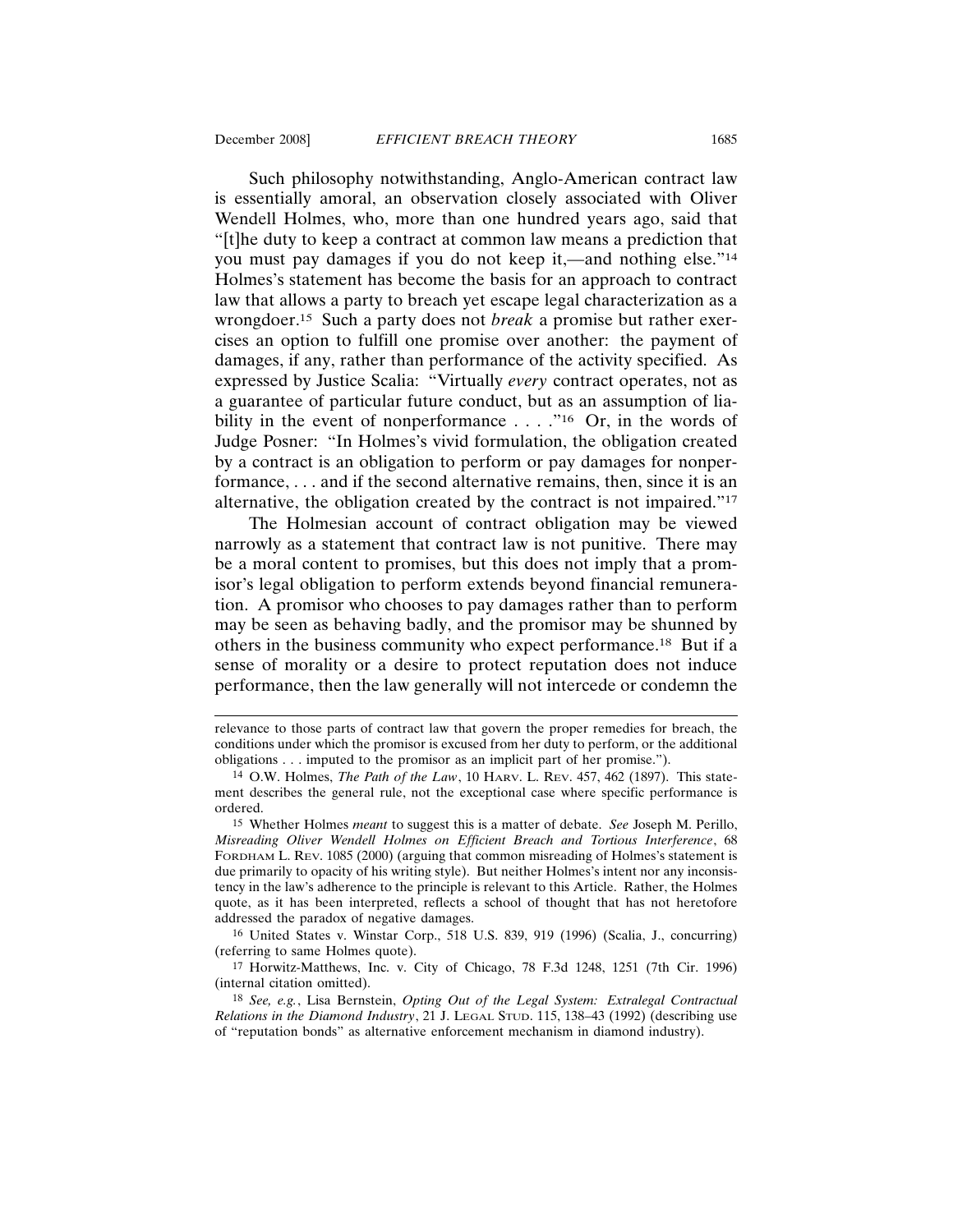promisor. Hume and Fried perhaps would like it otherwise. Hume saw government itself as a means by which "men cure their natural weakness, and lay themselves under the necessity of observing the laws of justice and equity."19 But in its determination not to reprove those who breach, the law is generally with Holmes, not Hume.20

The question arises, then: If the law generally does not characterize a party in breach as a wrongdoer, why is it that she cannot collect from a nonbreaching party who, vernacular aside, is a beneficiary rather than a victim of the breach? To be sure, there is a clear distinction between paying and collecting, and thus a damages floor of zero may be salient. Even so, it is not immediately clear what justifies such a floor. If the law did not revile the party in breach, one wonders why she should not collect, particularly inasmuch as collection can leave the party not in breach with the full benefit of his bargain. Consider, for example, a simplified version of *Bush*, where the seller breaches a contract for the sale of a single barrel of flour at a price of \$7 and the buyer covers—i.e., obtains substitute performance on the market with a \$5 purchase. The buyer could pay the seller \$2 and still receive her due, a barrel of flour for a total cost of \$7. Contract doctrine says the \$2 difference stays with the buyer, but it is not apparent why. Note that the law does not *generally* disfavor a benefit to the breaching party. Had the cover price been, say, \$8 instead of \$5, and had the seller breached because he could not access the market or otherwise supply a barrel of wheat for less than, say, \$10, the buyer would have collected \$1 in damages, enough to provide the benefit of her bargain but not more. The savings from the breach—here, the \$2 difference between the buyer's cover price and the seller's cost would be retained *entirely* by the breaching seller. So one wonders

<sup>19</sup> HUME, *supra* note 12, at 537.

 $20$  This is not to say that the Humean position is necessarily correct even as a matter of morality. Some would argue that it is not. *See, e.g.*, Craswell, *supra* note 13 (arguing that philosophical theories are not necessarily relevant to aspects of contract law that address background rules); Steven Shavell, *Is Breach of Contract Immoral?*, 56 EMORY L.J. 439 (2006) (arguing that breach of contract should not be considered immoral because parties might not have required performance had they expressly addressed contingency at issue). The point here is merely this: There exists a plausible philosophical basis to characterize a breaching party as a wrongdoer, but outside the context of negative damages, the law with some exceptions that are irrelevant here—does not adopt this characterization, preferring a morally neutral approach. For exceptions, such as in the method of damages calculation, see Oren Bar-Gill & Omri Ben-Shahar, *An Information Theory of Willful Breach*, 107 MICH. L. REV. (forthcoming June 2009) (on file with the *New York University Law Review*) (collecting sources). For the purposes of this Article, the observation that contract law is generally amoral sets the stage for a query as to whether there is an economic justification for the disallowance of negative damages.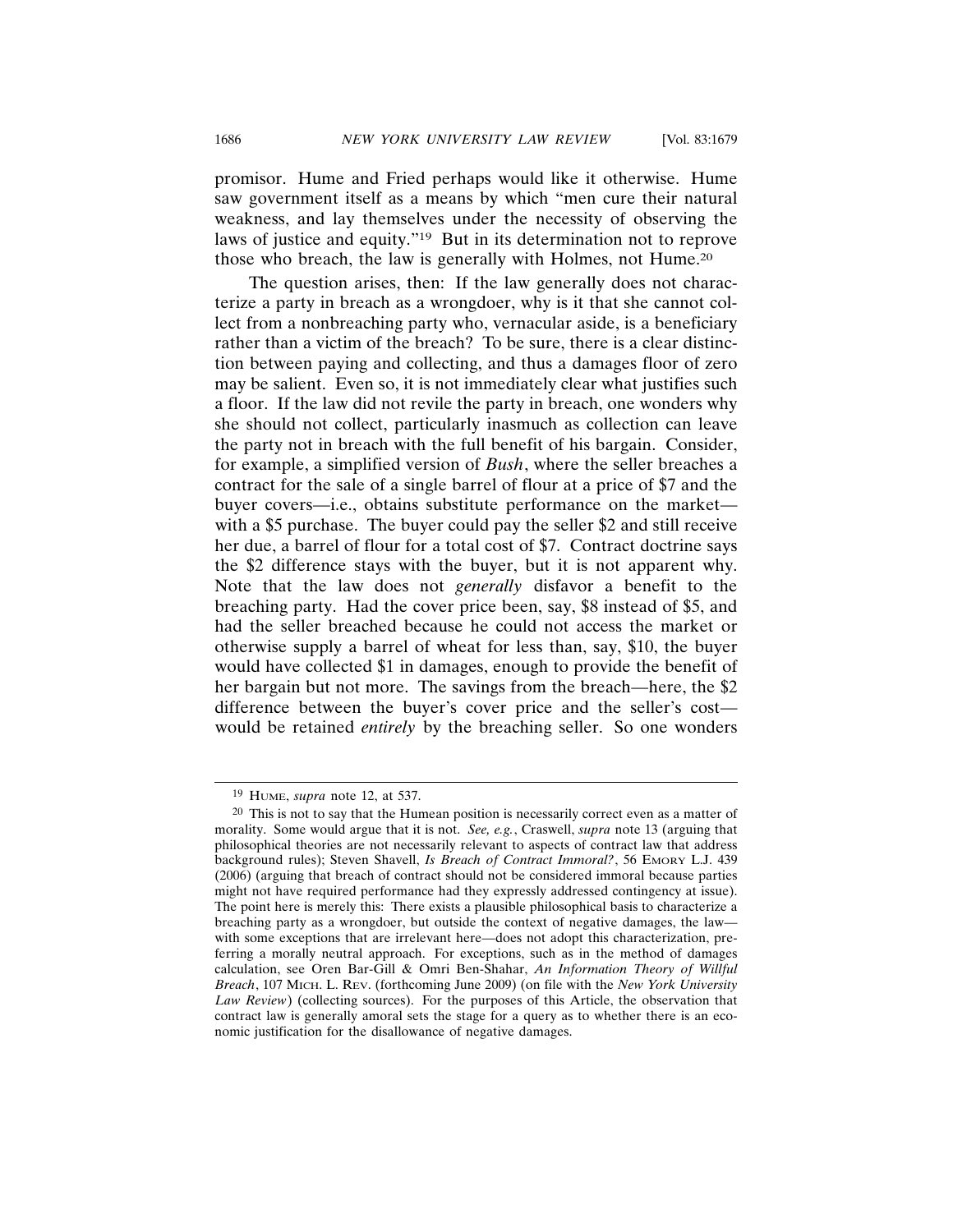why the law allows a breaching party to retain, but not collect, the surplus from breach.

### *C. Negative Damages in Economic Theory*

Consistency notwithstanding, it may be simply that moral outrage at broken promises becomes unbearable at the transition from positive to negative damages, even if there is little quantifiable difference between a party in breach who pays almost nothing and one who collects almost nothing. But it is unsatisfying to imagine that the law rests entirely on a vague salience of zero as the floor for a damages award, and one might look elsewhere for an explanation of why negative damages are not awarded. The Holmesian rejection of fault as a basis for contract remedy has led to a focus on economic efficiency as a basis for a damages award. Parties to a contract are treated as venturers in a joint enterprise, and remedy is addressed not as a tool for corrective justice but rather as a means to maximize the parties' joint welfare.<sup>21</sup> Thus, economic analysis is a natural approach to the question of whether the law should provide for negative damages.

Yet the prior literature on the economics of negative damages is sparse and arises in a desultory set of narrow contexts. In the examination of the impossibility or impracticability doctrine, for example, Alan Sykes and Michelle White independently observed that negative damages might be an appropriate response to promisor risk aversion.22 In a signaling model, Hermalin and Katz described a potential role for negative damages where one party is unaware of the other's characteristics.23 As part of a mechanism design, Aaron Edlin noted that negative damages would undermine an attempt to assign one party the breach decision.24 In analyzing cover, Tom Jackson observed that where prices may fluctuate between breach and performance, an expected award is skewed by the truncation at zero of

<sup>21</sup> *See, e.g.*, Charles J. Goetz & Robert E. Scott, *Liquidated Damages, Penalties and the Just Compensation Principle: Some Notes on an Enforcement Model and a Theory of Efficient Breach*, 77 COLUM. L. REV. 554 (1977) (describing nature of efficient breach).

<sup>22</sup> Alan O. Sykes, *The Doctrine of Commercial Impracticability in a Second-Best World*, 19 J. LEGAL STUD. 43 (1990); Michelle J. White, *Contract Breach and Contract Discharge Due to Impossibility: A Unified Theory*, 17 J. LEGAL STUD. 353 (1988).

<sup>23</sup> Benjamin E. Hermalin & Michael L. Katz, *Judicial Modification of Contracts Between Sophisticated Parties: A More Complete View of Incomplete Contracts and Their Breach*, 9 J.L. ECON. & ORG. 230, 247 (1993).

<sup>24</sup> Aaron S. Edlin, *Cadillac Contracts and Up-Front Payments: Efficient Investment Under Expectation Damages*, 12 J.L. ECON. & ORG. 98, 103–04 (1996); *cf.* Aaron S. Edlin & Stefan Reichelstein, *Holdups, Standard Breach Remedies, and Optimal Investment*, 86 AM. ECON. REV. 478 (1996) (discussing negotiation in shadow of specific-performance remedy as means to induce efficient investment).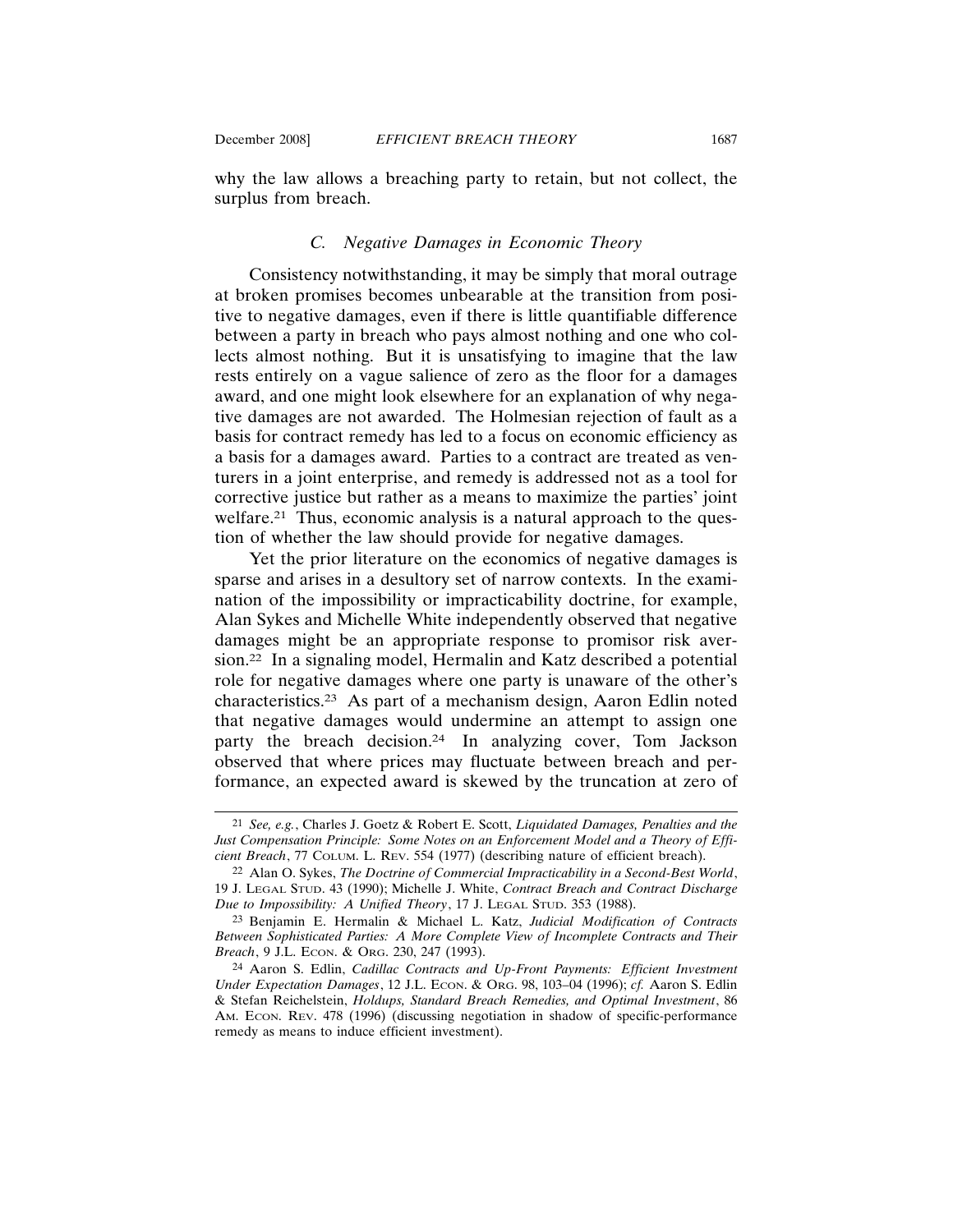the damages distribution.25 In an examination of bankruptcy ipsofacto clauses, Che and Schwartz observed the same where a court must estimate damages.26 In discussing restitution, George Cohen defended the implicit disallowance of negative damages as a means to dampen strategic behavior by a party who seeks to avoid the transactions cost of performance.27 In separate discussions on promisee insecurity, Dick Craswell and Goetz and Scott considered whether a party may terminate a contract based on her counterparty's perceived inability to perform.28 In a discussion of partial breach, where the victim does or should remain obligated to perform, Fon, Luppi, and Parisi considered whether either party might collect damages.<sup>29</sup> And within the context of the mitigation doctrine, MacIntosh and Frydenlund observed that the disallowance of negative damages can increase a promisee's post-breach risk incentive; in the same context, they also noted a connection between the disallowance of negative damages and the parties' breach decision—a connection explored below—but on this point did not offer substantial (or correct) analysis.30 A goal of this Article is to begin a general economic analysis of efficient breach theory, one that for the first time integrates the concept of negative damages.

#### II

#### EFFICIENT BREACH THEORY

Efficient breach theory is a cornerstone of the economic analysis of contract law. The theory begins with the observation, noted above, that the expectation damages remedy for breach requires a promisor to provide the promisee the full benefit of her bargain, but no more. This means, for example, that if a contractor agrees to paint a house for \$10,000 and then reneges, the contractor must pay the homeowner the difference between the value of performance and \$10,000. Sup-

<sup>25</sup> Thomas H. Jackson, *"Anticipatory Repudiation" and the Temporal Element of Contract Law: An Economic Inquiry into Contract Damages in Cases of Prospective Nonperformance*, 31 STAN. L. REV. 69 (1978).

<sup>26</sup> Yeon-Koo Che & Alan Schwartz, *Section 365, Mandatory Bankruptcy Rules and Inefficient Continuation*, 15 J.L. ECON. & ORG. 441 (1999).

<sup>27</sup> George M. Cohen, *The Fault Lines in Contract Damages*, 80 VA. L. REV. 1225, 1345–48 (1994).

<sup>28</sup> Richard Craswell, *Insecurity, Repudiation, and Cure*, 19 J. LEGAL STUD. 399 (1990); Charles J. Goetz & Robert E. Scott, *The Mitigation Principle: Toward a General Theory of Contractual Obligation*, 69 VA. L. REV. 967 (1983).

<sup>29</sup> Vincy Fon, Barbara Luppi & Francesco Parisi, *Optimal Remedies for Bilateral Contracts* 13–22 (Univ. of Minn. Law Sch. Legal Studies Research Paper Series, Paper No. 07- 45, 2007), *available at* http://ssrn.com/abstract=1020669.

<sup>30</sup> Jeffrey G. MacIntosh & David C. Frydenlund, *An Investment Approach to a Theory of Contract Mitigation*, 37 U. TORONTO L.J. 113, 141–43, 148–53 (1987).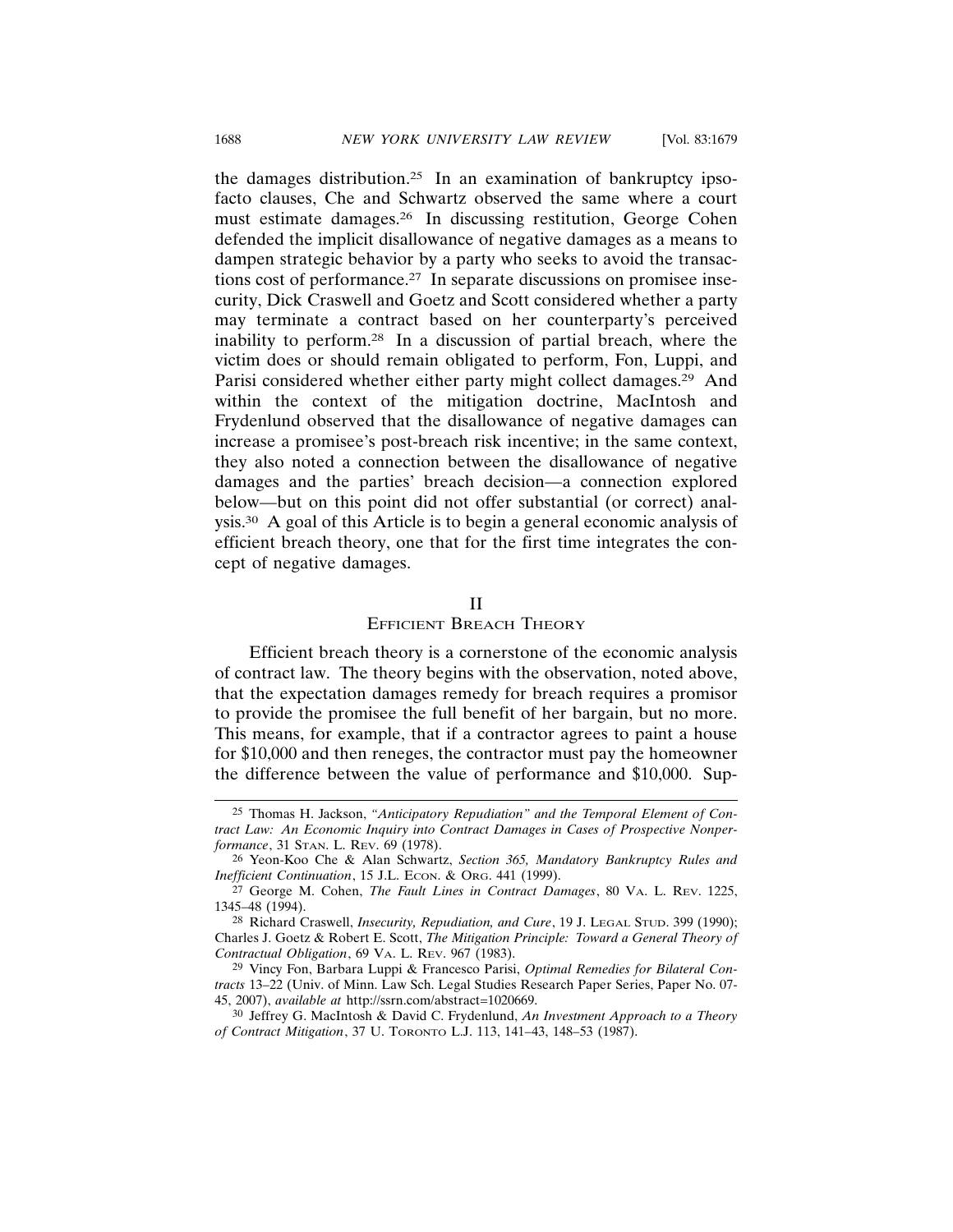pose that the value of a paint job to the homeowner exceeds \$14,000, which is the amount the contractor's competitor would charge to do comparable work. The contractor would thus owe the homeowner \$4000.<sup>31</sup> With that amount and the \$10,000 the homeowner had been bound to pay the contractor, the homeowner can hire the competitor and get what she expected from the initial contract: a painted house in exchange for (net) \$10,000.

Now consider the contractor's incentives at the time of the performance-or-breach decision. If, at that time, the contractor's cost of performance exceeds \$14,000, she will want to terminate the contract. She might not breach; she might instead seek a release from the homeowner. She might do this to satisfy a perceived moral obligation or to preserve her reputation. If the homeowner is recalcitrant, however, the expectation remedy provides the contractor with an out, a payment of \$4000 in damages. If, at the time set for performance, the contractor's costs are less than \$14,000, then matters are simpler still. Whether motivated by moral obligation, a desire to protect reputation, or narrow self-interest, the contractor will perform, despite any loss on the contract she would incur if her costs exceed the \$10,000 contract price. Because \$14,000 is also the social value of performance, determined in this case by the cost of the competitor's work,32 the contractor's private incentive also assures an optimal performance-or-breach decision: Perform when it is efficient to do so, terminate otherwise. Thus, expectation damages can usefully induce a promisor to behave in a mutually beneficial fashion even where the parties cannot fully specify such behavior in advance, an observation made early on by Steve Shavell.33

As an alternative, the law might simply hold the promisor to her bargain and rely on a negotiated release where termination is efficient. Thus, suppose that in the above illustration a court ordered the contractor to perform—an order of "specific performance"—or, as the functional equivalent, set the damages for the contractor's breach at a punitive level, say, \$10,000, while the contractor's cost of performance is \$18,000. In this case, if the contractor performed, it would suffer an \$8000 loss. But the parties might renegotiate instead and could settle on an amount that the contractor would pay the home-

<sup>&</sup>lt;sup>31</sup> This calculation implicitly incorporates the promisee's duty to mitigate, discussed in Part VI, *infra*.

<sup>32</sup> For simplicity, assume that the market for a painter's services is competitive and that the price of substitute performance also reflects its social value.

<sup>33</sup> Steven Shavell, *Damages Measures for Breach of Contract*, 11 BELL J. ECON. 466 (1980); *cf.* RICHARD A. POSNER, THE ECONOMIC ANALYSIS OF LAW 56–57 (1972) (noting promisor's benefit).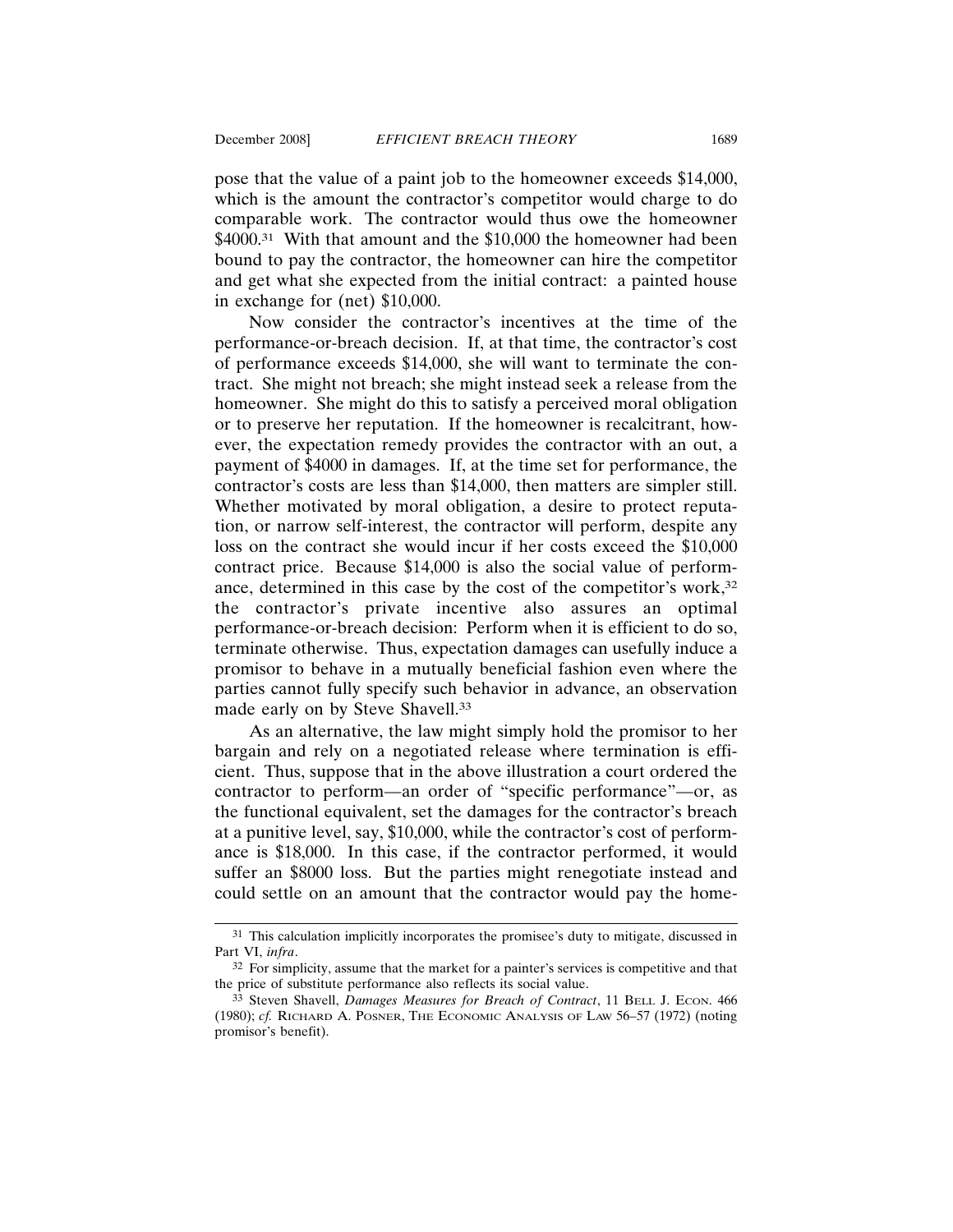owner for a release, an amount between the \$4000 the homeowner would lose if he had to hire another house painter and the \$8000 the contractor would lose from performance. (Assume that while the contractor's competitor would do comparable work, the work would not be identical and the contractor, therefore, could not unilaterally substitute the competitor's performance for its own.)<sup>34</sup> The result would be an efficient termination of the contract. An analogous illustration easily could show how renegotiation might prevent inefficient termination of the contract were the damages award set too low to induce the contractor's performance even if the contractor, rather than its competitor, could more cheaply do the work. Still, where the parties behave in a narrowly self-interested fashion, as some will at least some of the time, these results could be achieved only *after* negotiation and *without* a settled expectation of the outcome, which could range across the entire surplus generated by an efficient resolution. The cost of negotiation over a surplus is obviated under expectation damages, because the law sets what the victim of breach will receive at a level that gives the promisor an incentive to terminate unilaterally when it is efficient to do so; there is nothing to bargain over.<sup>35</sup> Expectation damages may lead to litigation, of course, but frequently will not, at least where the parties know or can fairly well estimate the outcome in advance. Thus, as compared to expectation damages, the costs of protracted negotiation count against specific performance or a damages rule that is punitive or undercompensatory.36

In this latter illustration, the parties might have addressed the performance-or-termination decision in a different way, relying on neither expectation damages nor negotiated settlement. They might have specified that the contractor would be obligated to perform if and only if its realized costs were less than the market rate for comparable work, here \$14,000; they then could have allocated between them the risk of a cost increase that would excuse performance and

<sup>34</sup> Where there is a thick market for performance, the distinctions among a penalty, specific performance, and expectation damages fade, as a promisor can substitute a competitor's performance and not breach the contract at all. *See* Alan Schwartz, *The Case for Specific Performance*, 89 YALE L.J. 271, 286–87 (1979) (describing circumstances in which breaching seller can cover as easily as buyer); *cf. infra* note 61 (discussing situation in which promisor cannot provide perfect substitution).

<sup>35</sup> *But see* Craswell, *supra* note 28, at 409–10 (observing that where information about cost and benefit of performance is asymmetric, parties would engage in contested negotiation even under expectation remedy).

<sup>36</sup> *But see, e.g.*, John A. Sebert, Jr., *Punitive and Nonpecuniary Damages in Actions Based upon Contract: Toward Achieving the Objective of Full Compensation*, 33 UCLA L. REV. 1565 (1986) (arguing that there is substantial risk of error in calculating damages, which also tend to be undercompensatory). The text describes an ideal remedy of expectation damages, not necessarily the remedy the courts adopt in practice.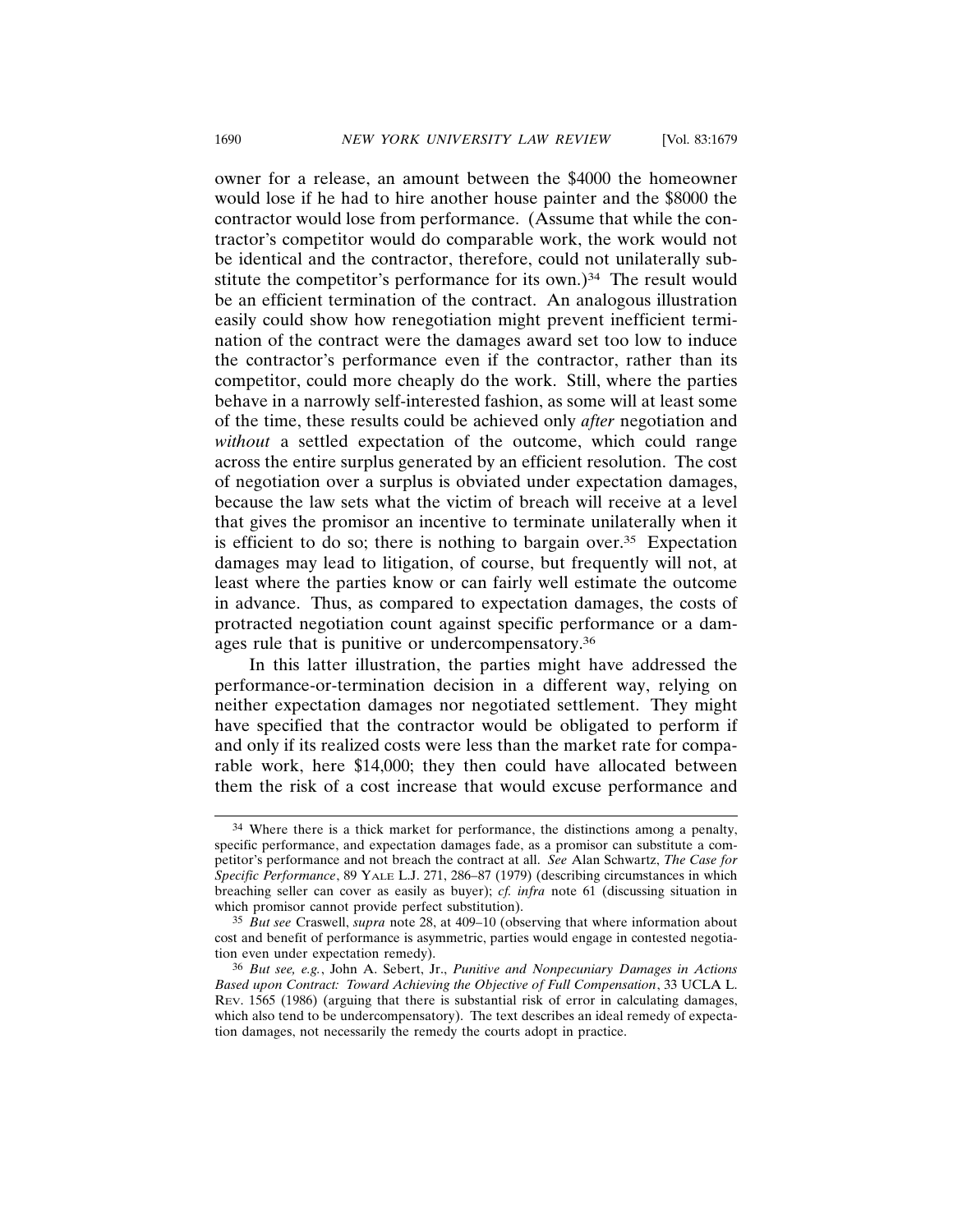could have adjusted the contract price accordingly.37 But it may not be useful to specify an individual contractor's idiosyncratic costs as a basis for obligation, as these costs may be difficult to observe or to verify in a court.<sup>38</sup> Even so, one might imagine that the market price for contractor services is easily observable and stable enough that the parties presume the homeowner will be willing to pay that price. That

is, the contractor's cost might be the only variable subject to significant uncertainty.39 In this case, expectation damages induce efficient performance or breach, a decision motivated by the unverifiable contractor's cost, all while a court is never asked to verify such cost. This is the genius of expectation damages.40

39 In this illustration, one might quibble in principle with the conclusion that the homeowner's willingness to pay the competitor's price is fairly presumed. *Cf.* Charles J. Goetz & Robert E. Scott, *Enforcing Promises: An Examination of the Basis of Contract*, 89 YALE L.J. 1261, 1287–88 (1980) (describing model of optimal damages that limits recovery based on promisee's benefit). Yet in practice, the cost of cover is a relatively uncontroversial basis for damages, with judicial and scholarly attention paid only to exceptional cases, those where the cost of cover would be excessive except to the most idiosyncratic promisee. *See, e.g.*, Ian Ayres & Kristin Madison, *Threatening Inefficient Performance of Injunctions and Contracts*, 148 U. PA. L. REV. 45 (1999) (discussing cases in which promisee seeks specific performance order because she wants to sell it as court-ordered right to promisor); *cf.* Alan Schwartz & Robert E. Scott, *Market Damages, Efficient Contracting and the Economic Waste Fallacy*, 108 COLUM. L. REV. (forthcoming Nov. 2008), *available at* http://ssrn. com/abstract=1136156 (describing overcompensation concern as overstated).

In any case, suffice it to say here that the expectation remedy in this illustration requires less information than would a remedy that depended, in addition, on the promisor's cost. A scenario that depended additionally on a promisor's cost could arise where a court first had to determine whether such cost exceeded the market rate for the promised performance, then, if the answer to that question were no, also had to determine the injury to the promisee. A remedy based on the promisor's cost *instead* of the promisee's benefit, such as one proposed by Richard Brooks, would require different rather than greater information. Brooks would permit the victim of breach to elect between specific performance and a disgorgement remedy, where the victim's damages would be measured by the difference between the contract price and the promisor's cost. He argues persuasively that this remedy, like expectation damages, would yield efficient performance-or-termination decisions. Richard R.W. Brooks, *The Efficient Performance Hypothesis*, 116 YALE L.J. 568, 584–86 (2006). However, the distinction between Brooks's proposal and expectation damages is inapposite to the discussion here.

40 Not all would agree that expectation damages are genius. Scott and Triantis, for example, have argued that in thin-market settings parties should be encouraged to contract

<sup>&</sup>lt;sup>37</sup> Relative risk aversion would determine how the parties would allocate risk, but the effects of risk aversion are beyond the scope of this Article.

<sup>38</sup> A recent literature has developed on how parties might shape their contractual obligations given the difficulty of verification. *See, e.g.*, Albert Choi & George Triantis, *Completing Contracts in the Shadow of Costly Verification*, 37 J. LEGAL STUD. 503, 520–23 (2008) (arguing that parties sometimes intentionally include difficult-to-verify terms and incur potential for costly litigation as signal or in order to enhance promisor's performance incentives). Such analysis is beyond the scope of this Article. Suffice it to say here that parties will not always prefer difficult-to-verify terms. *Cf.* Barry E. Adler, Avarice-Based Forfeiture (2007) (unpublished manuscript, on file with author) (arguing that difficult-toverify terms may yield costly pooling of heterogeneous party types).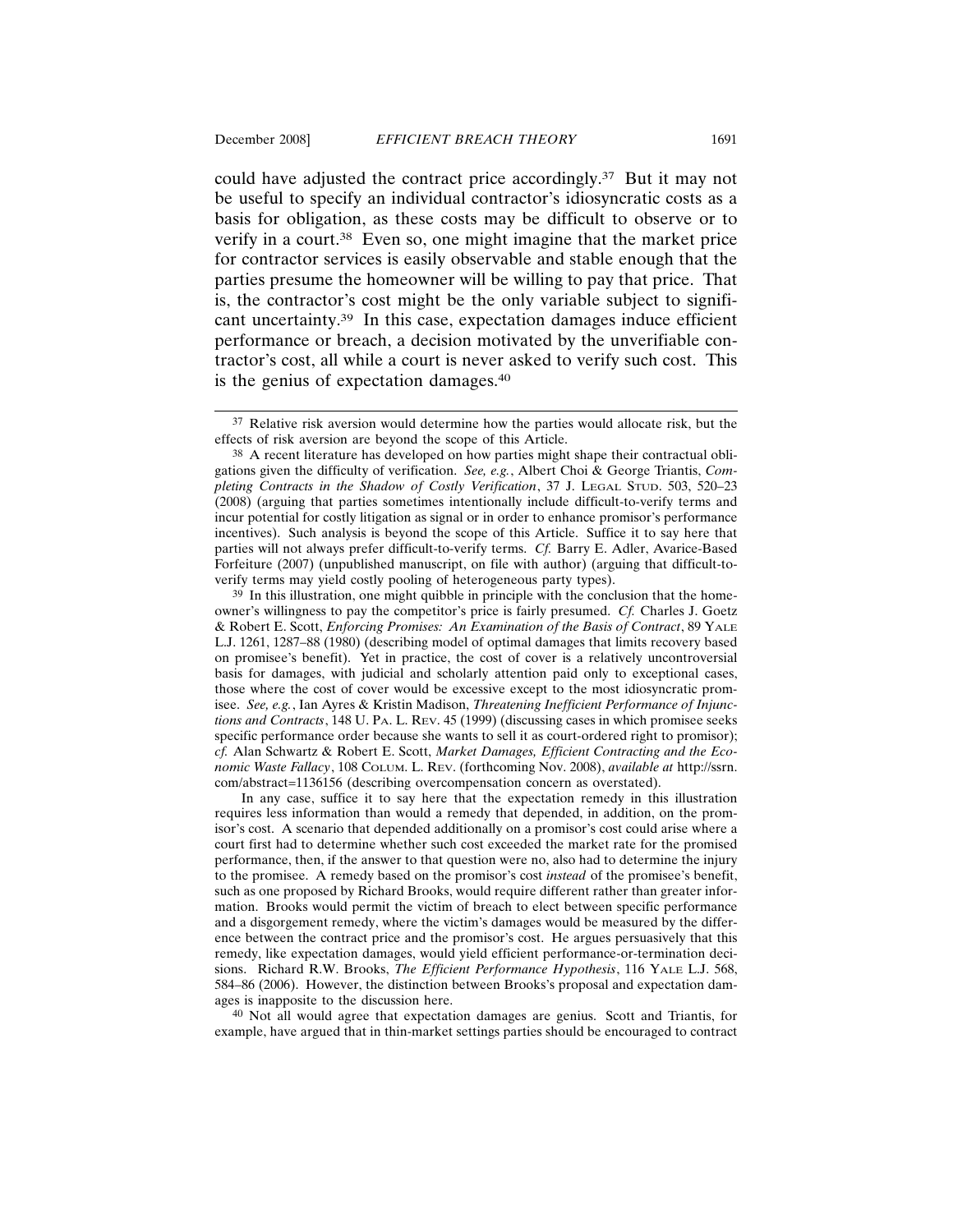There is another potential advantage to expectation damages, one that looks back in time before the performance-or-termination decision. In the above illustration, imagine that the  $(risk-neutral)^{41}$ contractor's expected cost at the time of performance is a stochastic variable, the distribution of which the contractor can affect in advance with an investment, such as in the employment of a skilled manager. The contractor's private incentive to so invest depends in part on the damages it would be forced to pay should a high-cost realization make performance inefficient. Where the value of promised performance is \$14,000 and the contract price is \$10,000, the socially optimal investment is one that reflects a \$4000 damages award—the homeowner's true loss from breach. If the contractor instead anticipated, say, a negotiated payment of between \$4000 and \$8000, it would overinvest. Similarly, if the anticipated award were an amount below true cost, the contractor would underinvest in precaution compared to the social optimum. These costs of deviation from the expectation remedy would be borne by the parties jointly, regardless of how a price adjustment allocates the loss ex ante and regardless of whether renegotiation yields an efficient breach decision ex post.

This is not to say that expectation damages always yield ideal results. They do not. Where parties invest in a contractual project, as did the contractor in the above illustration, expectation damages may yield too much investment, at least where each party is able to pay any damages award against it. This is because where each party expects fully compensatory damages from breach, each invests without regard to the possibility that the other party might breach, as the other will either perform or pay for its failure to do so.<sup>42</sup> Consequently, each party has an incentive to invest heavily in the potential benefits of a project or in precaution to avoid a breach that would make the party liable to its counterparty for such benefits. The socially optimal investment, by contrast, would cause each party to discount its own

around expectation damages to achieve efficient risk allocations. Robert E. Scott & George G. Triantis, *Embedded Options and the Case Against Compensation in Contract Law*, 104 COLUM. L. REV. 1428 (2004). For reasons given in that article, though, parties might expressly contract for expectation damages even if they were not the default. The matter is not discussed further here.

<sup>41</sup> For the sake of simplicity, here and hereafter, all parties are assumed to be risk neutral. The passage of time and the time value of money are also ignored. None of these assumptions drive any conclusion presented here.

<sup>42</sup> As suggested above in the text, if there is a risk of promisor insolvency, this result will not hold. *See* Steven Shavell, *The Judgment Proof Problem*, 6 INT'L. REV. L. & ECON. 45, 45 (1986) ("An injurer will treat liability that exceeds his assets as imposing an effective financial penalty only equal to his assets . . . ."); *see also* Craswell, *supra* note 28, at 408–09 (noting that in cases of promisor insolvency, "incentives to terminate would not be optimal"). For simplicity, this complication is ignored here.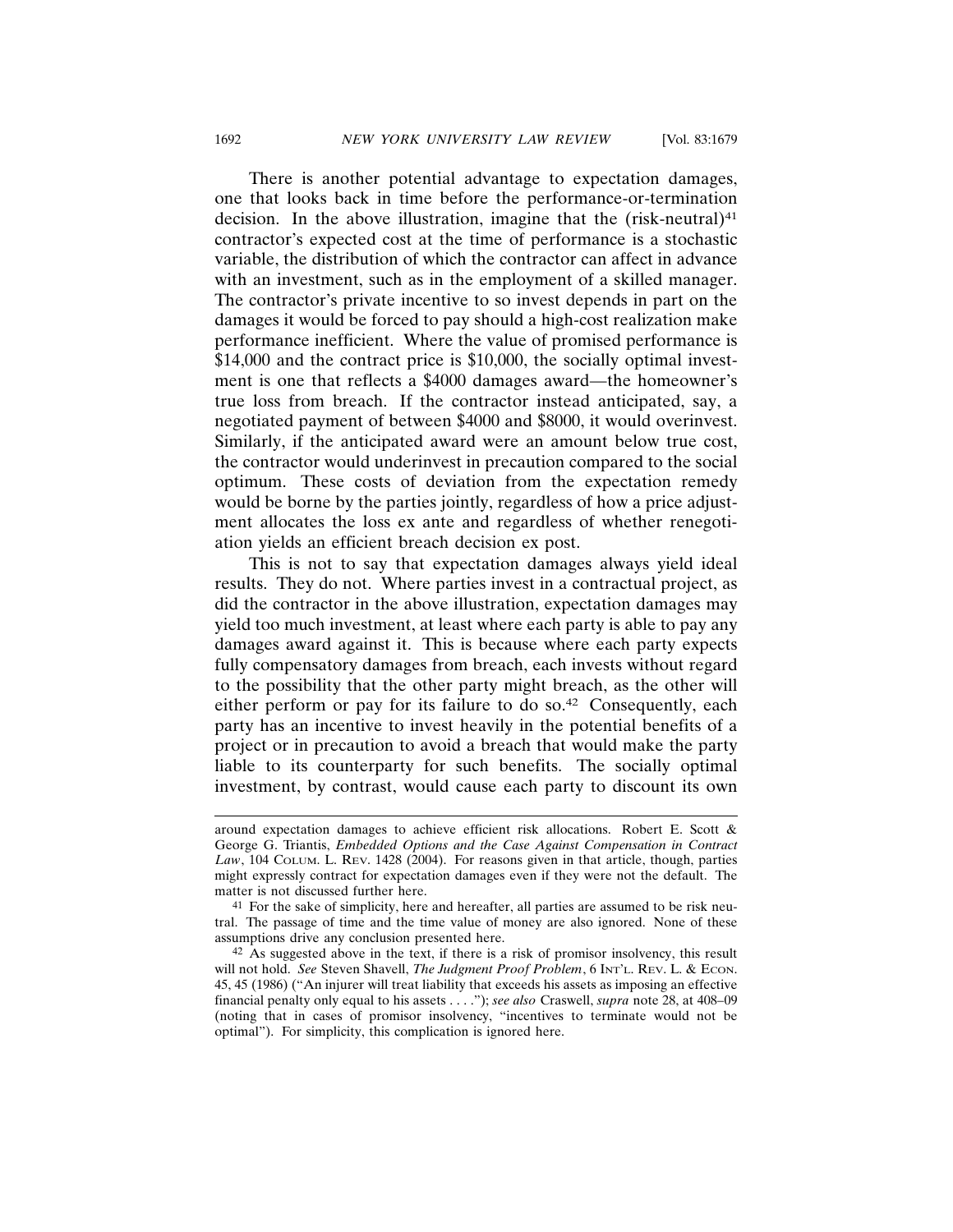investment based on the possibility that the project might be abandoned efficiently. The parties may contractually predetermine (or "liquidate") moderate damages in order to separate the breach remedy from actual investment and thus cure the overinvestment incentive. Liquidated damages, however, can create their own inefficiencies, such as perverse incentives to breach ex post when the realized costs and benefits of performance differ from expectations at the time of contract.43

Theories on the overinvestment incentive of expectation damages, the stochastic nature of cost, and the role of liquidated damages have usefully been pioneered or refined by Shavell,<sup>44</sup> Craswell,<sup>45</sup> Triantis and Triantis,<sup>46</sup> Cooter,<sup>47</sup> and Goetz and Scott,<sup>48</sup> among others. Theoretical qualifications and refinements aside,<sup>49</sup> however, expectation damages are both the doctrinal norm and a tolerably proficient mechanism for encouraging efficient breach and investment decisions.

45 *See, e.g.*, Richard Craswell, *Contract Remedies, Renegotiation, and the Theory of Efficient Breach*, 61 S. CAL. L. REV. 629 (1988) (emphasizing risk allocation and precautionary incentive effects of damages remedies).

46 *See, e.g.*, Alexander J. Triantis & George G. Triantis, *Timing Problems in Contract Breach Decisions*, 41 J.L. & ECON. 163 (1998) (arguing that expectation damages neglects inherent option value of contracts and may lead promisors to repudiate executory contracts earlier than is socially optimal).

47 *See, e.g.*, Robert D. Cooter, *Unity in Tort, Contract, and Property: The Model of Precaution*, 73 CAL. L. REV. 1 (1985) (discussing precautionary incentive effects of various damages rules).

48 *See, e.g.*, Goetz & Scott, *supra* note 21 (describing efficiency characteristics of liquidated damages).

<sup>43</sup> *See, e.g.*, Kenneth W. Clarkson, Roger L. Miller & Timothy J. Muris, *Liquidated Damages v. Penalties: Sense or Nonsense?*, 1978 WIS. L. REV. 351, 368–72 (discussing circumstances in which liquidated damages may induce inefficient breach); Timothy J. Muris, *Opportunistic Behavior and the Law of Contracts*, 65 MINN. L. REV. 521, 581 (1981) ("Damage clauses stipulating an amount that exceeds the actual damages create an incentive to engage in opportunistic behavior.").

<sup>44</sup> *See, e.g.*, Shavell, *supra* note 33, at 470–71 (discussing role of damages measures in inducing efficient incentives in various circumstances, such as where reliance affects damages measure).

<sup>&</sup>lt;sup>49</sup> Though the text may suggest otherwise, not all qualifications yield the conclusion that the expectation remedy tends to produce excessive awards. Triantis and Triantis argue that expectation damages ignore the *promisee's* option to breach and thus yield undercompensatory damages and premature repudiation. Triantis & Triantis, *supra* note 46, at 165, 201. This result, however, depends in part on implicit and strong assumptions about the nature of current prices and the estimation of cost. *Cf.* Barry E. Adler, The Nature of Price and Cost as Determinants of Damages (2007) (unpublished manuscript, on file with author) (observing that, under some conditions, use of current price in calculation of damages can yield overcompensation). Moreover, not all theoretical refinements are limited to those mentioned in the text. For example, Edlin and Reichelstein show that where renegotiation costs are low and where one party's investment does not affect the return of the other, specific performance can achieve nearly ideal results. Edlin & Reichelstein, *supra* note 24, at 478 (1996). These qualifications and refinements are beyond the scope of this Article.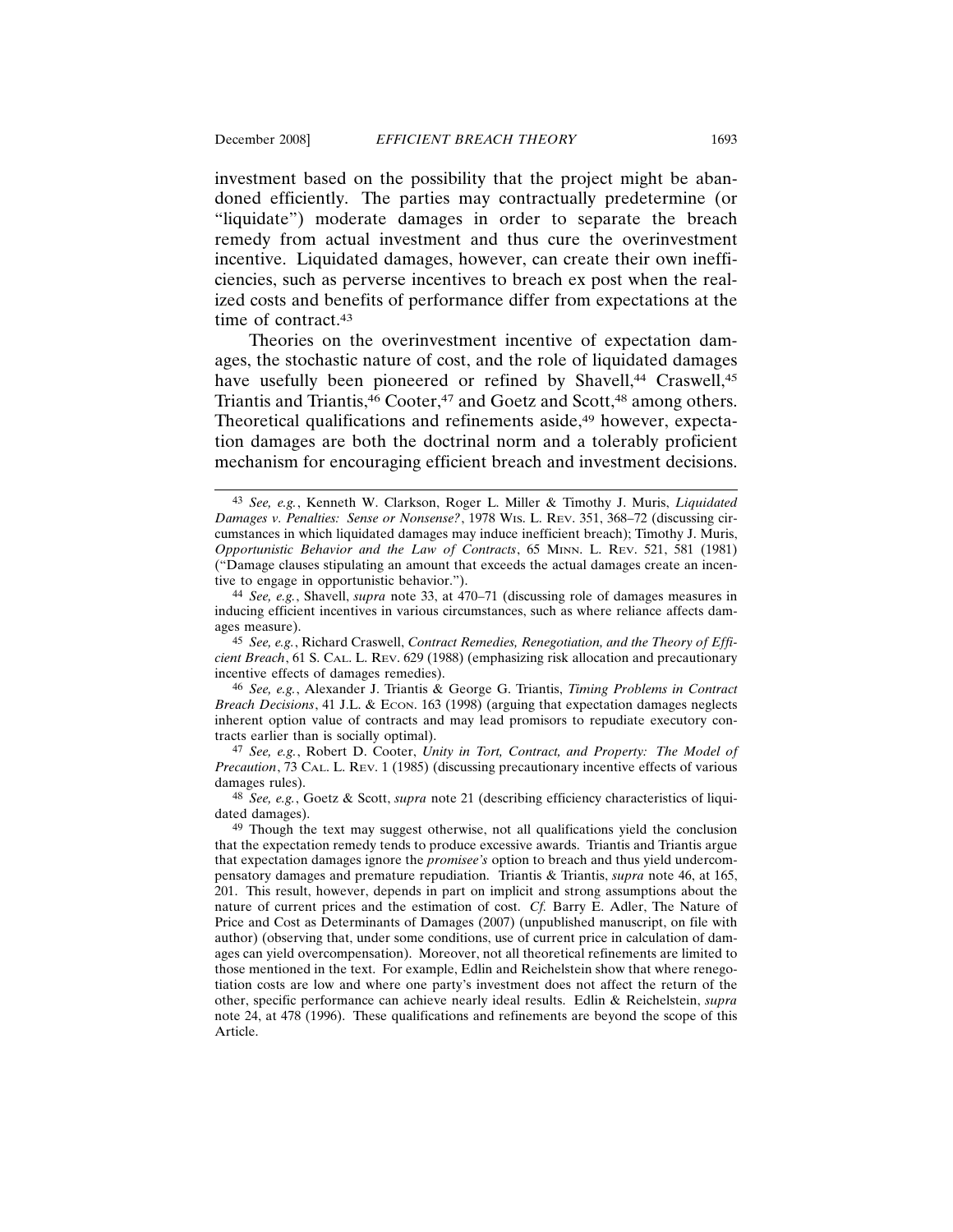This is particularly so given that the law curbs the excesses of the expectation remedy with a variety of related doctrines, including those that disallow unforeseeable or speculative damages.50 To date, however, efficient breach theory as described here has failed to account for the fact that expectation damages are awarded only when positive. An extension of the theory to address negative damages follows.

# III

# THE VIRTUES OF NEGATIVE DAMAGES

As may be apparent from the theory of efficient breach, expectation damages can induce the correct breach decisions if they permit the party in breach to capture the entire surplus from termination of the contractual project. In the house painter hypothetical described in Part II, for example, it would cost the contractor \$18,000 to perform while it would cost its competitor only \$14,000. The value of performance to the homeowner exceeded this amount. The contract price was \$10,000, and the damages the contractor owed to the homeowner for breach were \$4000. The social surplus from breach, therefore, was \$4000, which is also the amount the contractor saved when it breached and paid damages rather than performed. Expectation damages thus aligned the contractor's incentives with those of society and at the same time honored the homeowner's bargain. As a result, expectation damages yielded breach as a Pareto-superior alternative to performance.

Disallowance of negative damages breaks the connection between the promisor's private incentive and social welfare. This has been largely overlooked, perhaps because simple analysis assumes symmetric and complete information, conditions that existed in the house painter hypothetical but that do not pertain generally.

Consider the following illustrations, based loosely on *Algernon Blair*. In the initial set of illustrations, the promisor has private information or a unique opportunity to discover that performance is inefficient but, in the absence of negative damages, would benefit from performance nonetheless. In these illustrations, negative damages give the promisor an incentive to breach when breach is efficient, a

<sup>50</sup> *See, e.g.*, Hadley v. Baxendale, (1854) 156 Eng. Rep. 145 (Exch. Div.) (disallowing unforseeable damages); Chi. Coliseum Club v. Dempsey, 265 Ill. App. 542 (1932) (disallowing speculative damages). *See generally* Cohen, *supra* note 27 (arguing that law to some extent adopts fault-based theory of contract damages as opposed to strict liability for breach); Brooks, *supra* note 39 (observing that efficiency might be served as well with damages remedy that permitted award in excess of expectation damages provided that certain safeguards were in place, such as due compensation for promisor's efficient expenditures).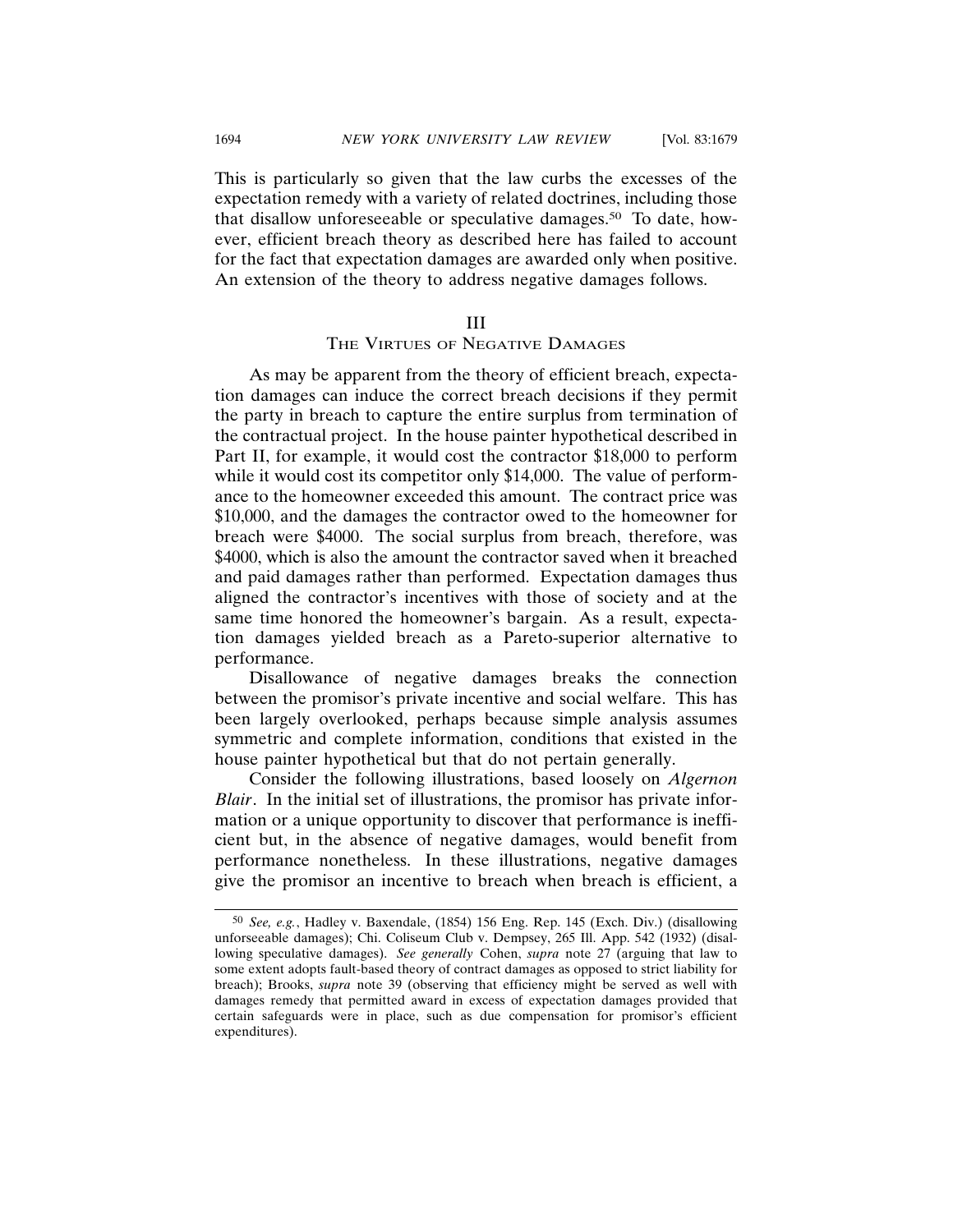portant who in fact breached.

significant improvement where only the promisor knows that breach is efficient. The capacity of negative damages to promote efficiency in this setting is the central insight here, but not the only relevant observation. Thus, in a subsequent illustration, negative damages are revealed as a means to counter overcompensation that results from judicial estimation; in essence, negative damages would allow a promisor to benefit from judicial error as much as it might lose from such error. And in a final illustration, a party who wants out of a contract engages in strategic litigation over the question of whether there has been a breach and by whom, another outcome that negative damages would counter, in this case because it would become relatively unim-

#### *A. Promisor Private Information*

As a baseline for analysis of asymmetric information, consider a simple case of complete information. A contractor agrees to construct a landowner's building over a period of time for a specified price. As time passes, the contractor's prospective costs rise as the value of the landowner's use for the building declines, each change an observable result of market fluctuation. Each party recognizes the plight of the other, as would any court. Assume that the cost of completion exceeds the contract price, which in turn exceeds the value of completion to the landowner. There are no externalities. Under these circumstances, one or the other party will repudiate the contract and terminate the project.51 It does not matter whether the contractor or the landowner breaches. The result is the same in either case—efficient termination and, under the expectation remedy, no damages to either party. Thus, in this standard story of efficient breach, where both the parties who must make a termination decision and the courts possess complete information, efficiency theory offers no challenge to the disallowance of negative damages.

Matters change when one relaxes the assumption of symmetric, complete information. An efficient breach decision subject to expectation damages requires that a promisor know not only her own cost but also the promisee's benefit. Thus, as is commonly known, and as intimated in Part II, a party's ignorance of her counterparty's benefit can yield an inefficient breach decision. Not well understood is that the disallowance of negative damages exacerbates this problem where only one party knows that breach is efficient and that party will never-

<sup>51</sup> In a richer illustration, the decision to terminate would depend on the variance in costs and benefits as well as the cost of deferring the termination decision, none of which is described here, or needs to be, given the purposes of the illustration.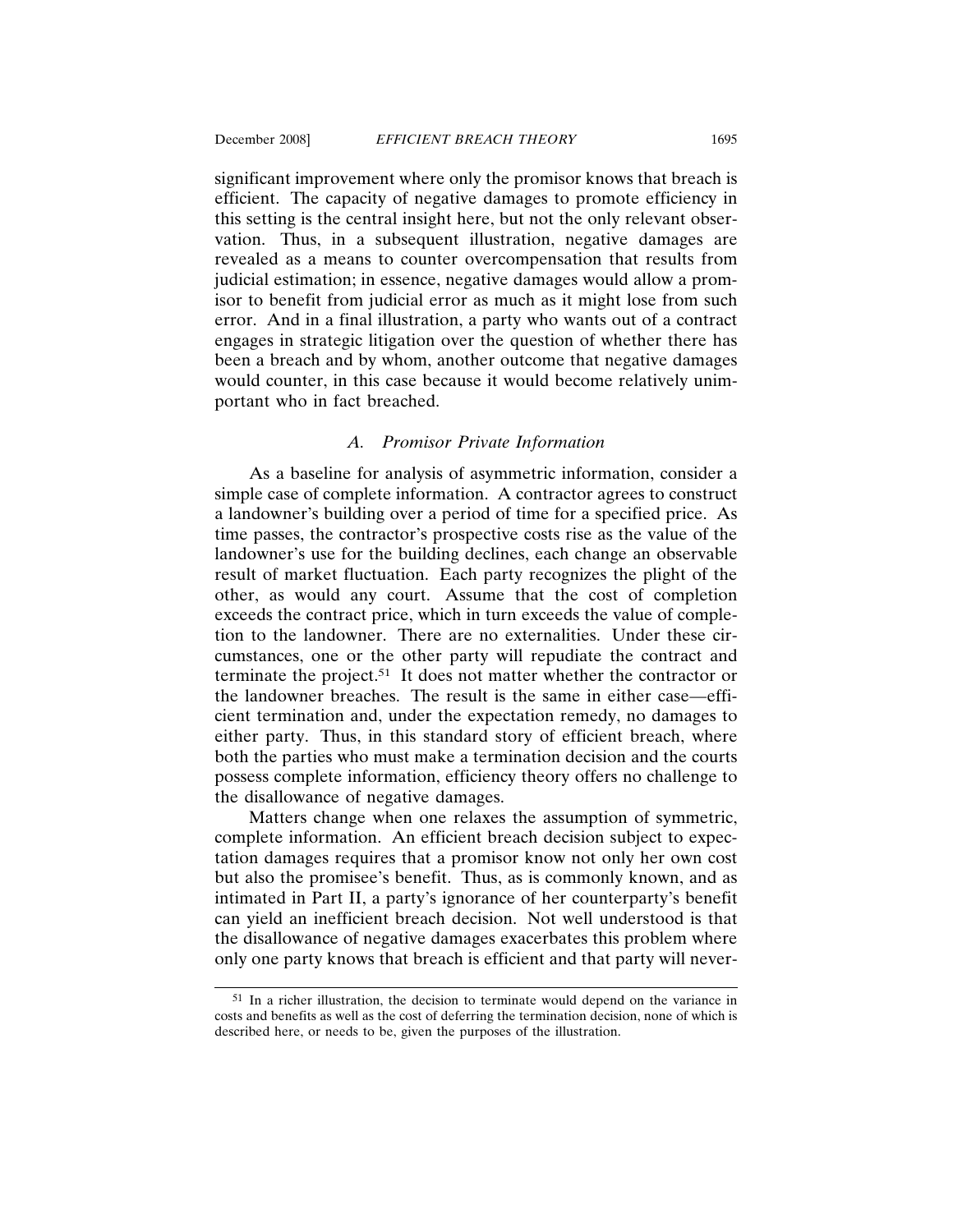theless *benefit* from the contract. In essence, as the Appendix sets out formally, the disallowance of negative damages may force a promisor to externalize the benefit created by her decision to terminate a contract and can, therefore, leave the promisor with insufficient incentive to breach. Thus, where the promisor has private information, neither party may breach even where termination of the contract is efficient. Significantly, where negative damages are disallowed, inefficient performance may occur in the plausible and stubborn circumstance that a party's private information is limited to its own cost, with information about the other party's benefit symmetric and complete.52

#### *1. No-Cover Termination Under Promisor Private Information*

Another version of the contractor illustration may clarify:

*Illustration 3A-1.* A contractor agrees to construct a landowner's building over a period of time in exchange for \$20 million. As time passes and work begins, there is an industrywide influx of construction inputs, and the general market for contractor services shifts so that the landowner now could obtain comparable substitute performance to complete the building for \$15 million. But the landowner would also suffer a \$2 million dislocation cost from delay that would result in the switch, as a new contractor could not redeploy immediately and would have to learn the job specifications. The increase in supply for construction inputs also corresponds with a general recession, and the value of the building project to the landowner has declined to \$16 million. In addition to these commonly known circumstances, *unbeknownst to the landowner*, the contractor has suffered an internal management crisis that has increased its prospective cost of production relative to that of its competitors. Consequently, it would now cost the contractor \$18 million to complete the project.

In this illustration, termination is efficient because it would cost the contractor \$18 million to provide a building worth \$16 million, and if the contractor were replaced, the total cost of construction would be \$17 million (including the dislocation cost); the project should be abandoned.53 Yet under expectation damages and the disallowance of negative damages, it may be that neither party will terminate. The contractor will not repudiate unilaterally because while it would pay

<sup>52</sup> In a discussion of mitigation doctrine, MacIntosh and Frydenlund, *supra* note 30, at 141–43, note the potential for information asymmetry to yield inefficient breach decisions where negative damages are disallowed, but their focus is on the situation where a promisor has superior information about a promisee's mitigation opportunity, a situation they themselves recognize as highly unlikely.

<sup>53</sup> *But see supra* note 51 (noting other possible factors for termination not considered here).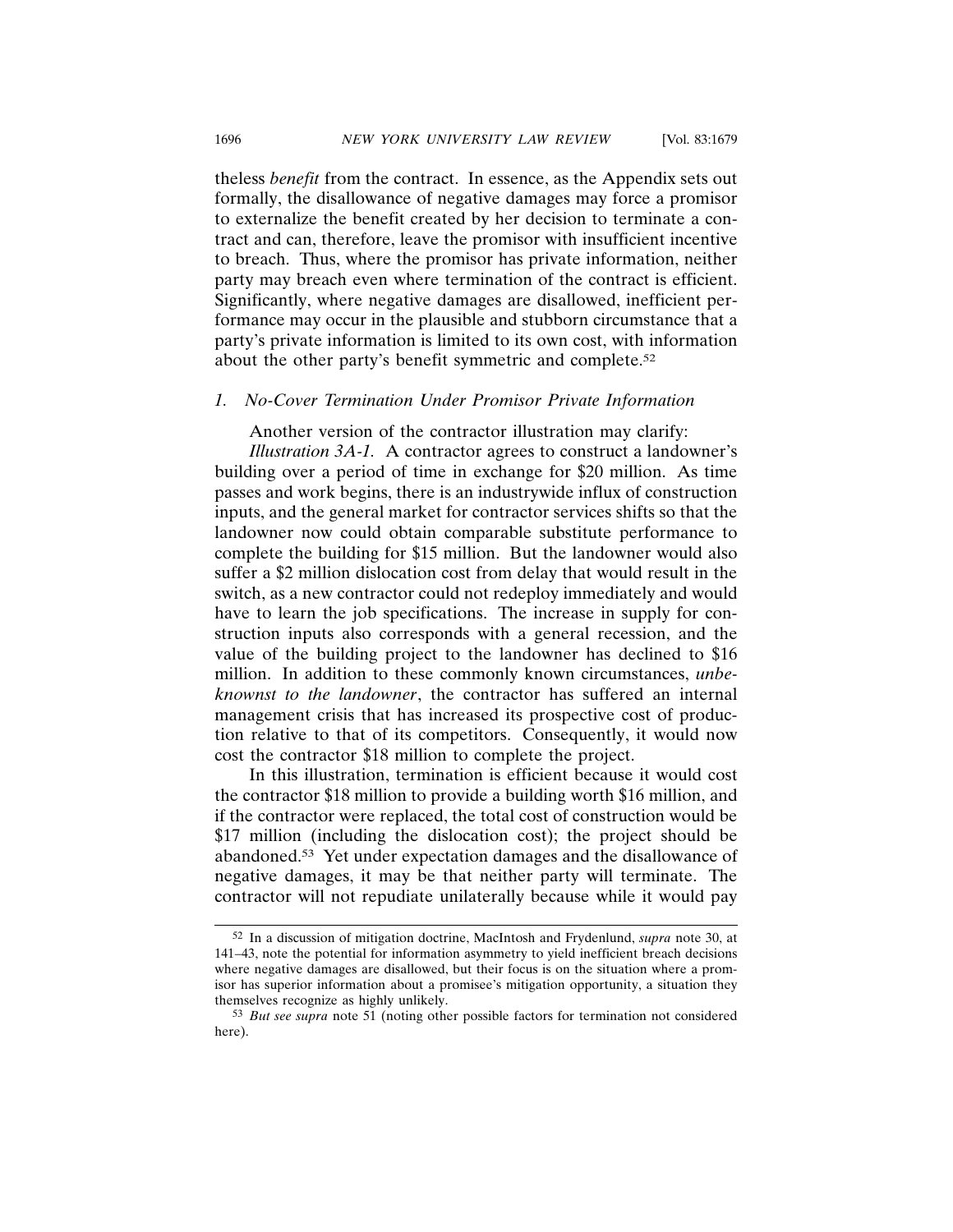no damages, neither would it collect any. The alternative for the contractor is to perform and earn a \$2 million prospective profit. If the landowner believes that the contractor is typical—and by hypothesis, it has no reason to assume otherwise—then the landowner will not repudiate because if it did, it would expect to pay damages of \$5 million.54 The alternative is to pay the \$20 million contract price for a building worth \$16 million and lose \$4 million. Were negative damages allowed, however, the contractor would repudiate the contract and collect \$4 million from the landowner, the difference between the contract price and the value of performance, an amount that corresponds with the contractor's \$2 million expected profit at the time of repudiation and the \$2 million surplus from contract termination. Moreover, just as in the case of positive damages, a court would need to determine only the landowner's benefit, not the contractor's cost. Thus, without putting special demands on the judicial system, allowance of negative damages—in essence, a promisor's put option on the promisee's obligation<sup>55</sup>—would harness the promisor's private information.56 The disallowance of negative damages is thereby shown to do harm.

Despite the foregoing, the parties might negotiate for efficient termination even where negative damages are disallowed. The landowner could, for example, attempt to induce termination with a blind offer to pay the contractor for cancellation of the contract on the *chance* that the contractor is idiosyncratic and performance is thus inefficient. In this illustration, there is a range for agreement between \$2 million and \$4 million, and one might suppose that the landowner would offer just under \$4 million before it allowed the project to go forward. But without information about the contractor's true costs,

<sup>54</sup> In a richer illustration, the expected damages would be stochastic, and the landowner would not assume with certainty that the contractor is typical. Consequently, disallowance of negative damages would be at work in the damages calculation as well, perhaps to increase the expected damages from repudiation because the landowner would treat the contractor's costs as a distribution centered on or near \$15 million, with damages increasing dollar for dollar with the reduction of costs between \$15 million and \$0 but decreasing for costs only up to \$20 million. Part III.B, *infra*, further discusses the truncation effect when negative damages are disallowed. For simplicity, it is assumed here that the court would accurately assess damages and that the landowner assumes with certainty that the contractor is typical.

<sup>55</sup> *See* Brooks, *supra* note 39, at 577 (describing put option as part of promisee election of remedy); *cf.* IAN AYRES, OPTIONAL LAW: THE STRUCTURE OF LEGAL ENTITLEMENTS 13–18 (2005) (describing implicit put options in law).

<sup>56</sup> *Cf.* AYRES, *supra* note 55, at 96–98 (contemplating form of truncated auction, where promisee can, through offer of supplemental payment for performance, increase damages paid by promisor in case of promisor's breach—thus not negative damages—and observing that such auction can harness promisee's private information, where such information exists).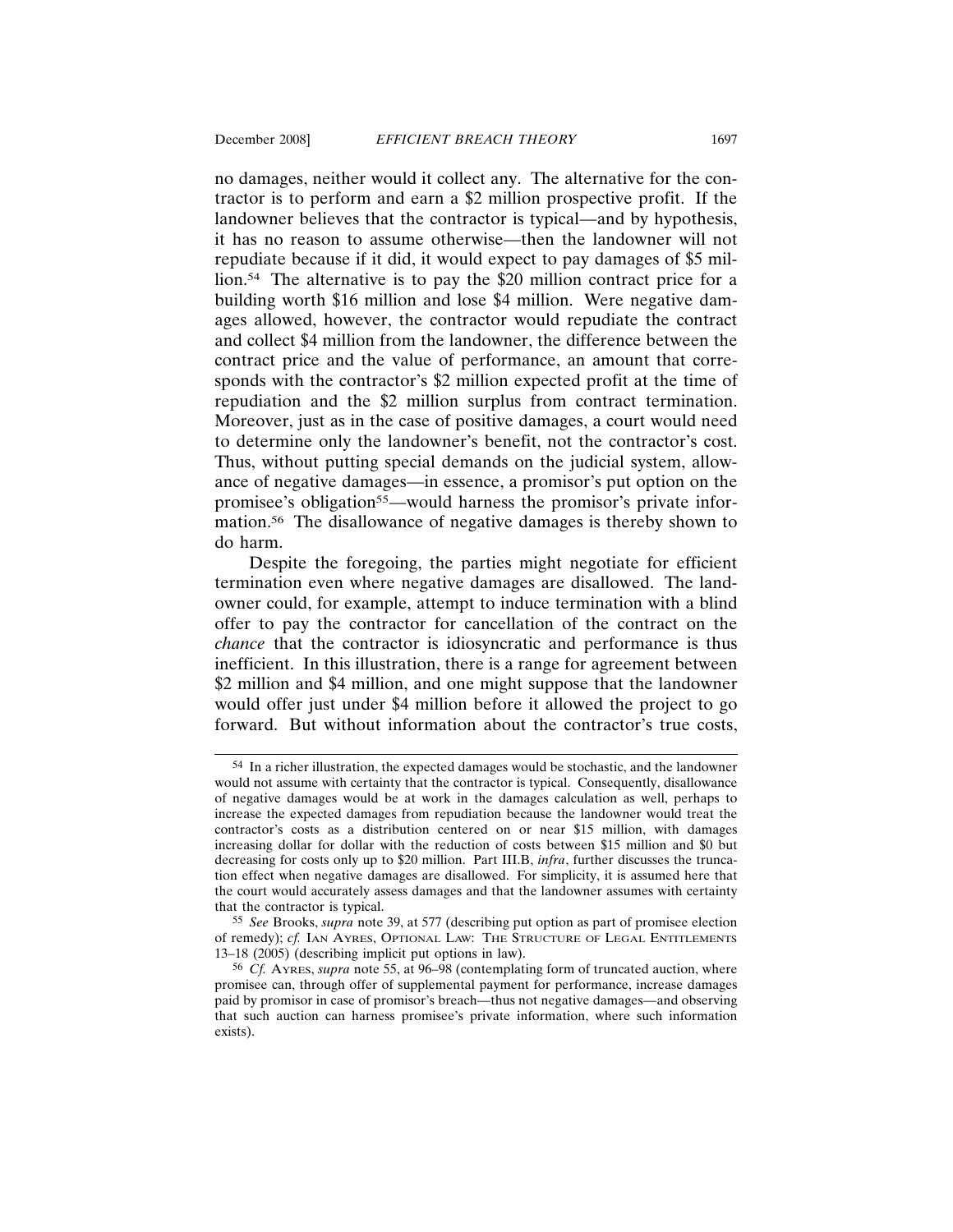the landowner's initial offer or offers could be out of range or aggressively low within the range. Either could lead to bargaining expense or breakdown, as a narrowly self-interested contractor might require, or simply hold out for, a greater amount and continue to work in the meantime.57 In this setting, moreover, information asymmetry could be difficult to overcome. The contractor would not readily reveal its true cost because, armed with information of what would be a sufficient offer, the landowner might not negotiate at all but rather repudiate and reveal to the court the contractor's cost.58 If successful, the landowner would pay damages of only \$2 million, and it can do no better in negotiation.<sup>59</sup> If the contractor could make its cost observable to the landowner but not verifiable to a court, immediate repudiation would not necessarily follow the contractor's cost revelation.60 Still, the contractor would have a strategic incentive to pretend lowerthan-actual cost, and bargaining would suffer accordingly.

#### *2. Cover Termination Under Promisor Private Information*

Variants of this illustration yield similar observations of forgone efficient breach:

*Illustration 3A-2*. A contractor agrees to construct a landowner's building over a period of time in exchange for \$20 million. As time passes and work begins, there is an industrywide influx of construction inputs, and the general market for contractor services shifts so that the landowner now could obtain comparable substitute performance to complete the building for \$15 million. In this version of the illustration, unlike Illustration 3A-1, the building project remains highly valuable to the landowner. If the contractor and landowner terminated their relationship, the landowner would replace the contractor with a competitor at the going rate for the work, but would also suffer a \$1

<sup>57</sup> It is well established that bilateral monopoly negotiation can be costly where information is asymmetric. *See, e.g.*, ROBERT GIBBONS, GAME THEORY FOR APPLIED ECONO-MISTS 218–24 (1992) (considering such costs in context of wage bargaining between firm and union).

<sup>58</sup> *See* Goetz & Scott, *supra* note 28, at 983 ("Parties will hesitate to trade information necessary for readjustments if bargaining over such transfers may itself alert the potential buyer to all or part of the very information that one might wish to 'sell.'"); *cf.* MacIntosh & Frydenlund, *supra* note 30, at 116–17 (describing negotiations over mitigation opportunity in absence of mitigation obligation).

<sup>59</sup> Matters would not change significantly if the landowner prepaid for the building, as even a party in breach can collect in restitution so long as such collection does not deprive the promisor of the benefit of its bargain. *See supra* note 10 and accompanying text (citing RESTATEMENT (SECOND) OF CONTRACTS § 374 (1981)).

<sup>60</sup> The prospect of information revelation without immediate repudiation is discussed more fully in Parts V and VI, *infra*, in connection with express damages and the mitigation obligation.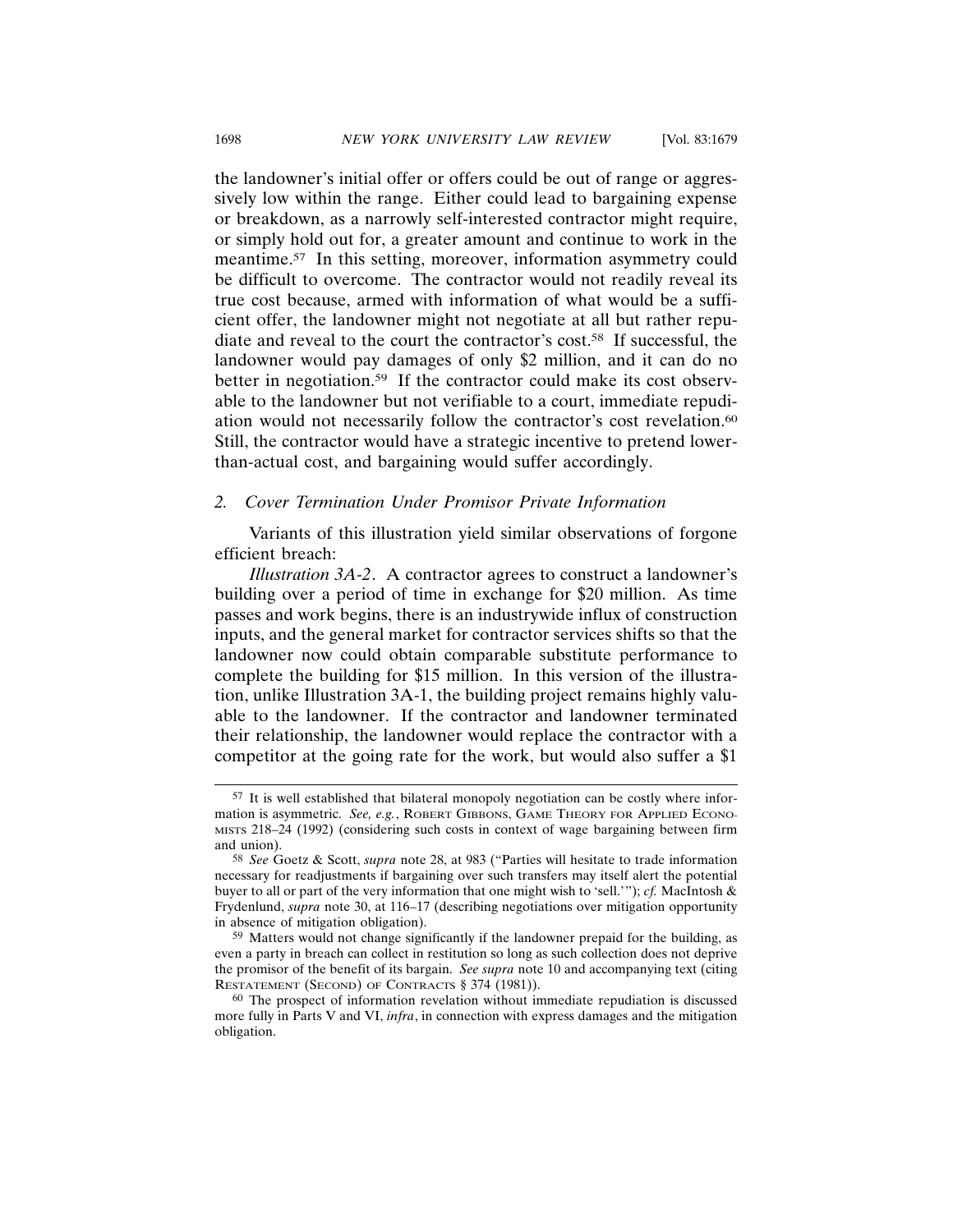million dislocation cost from delay that would result from the switch. If the contractor unilaterally abandoned the project but tendered the work of a competitor, imposition of the dislocation cost would constitute a breach of the contract.61 Unbeknownst to the landowner, as before, the contractor has suffered an internal management crisis that has increased its prospective cost of production relative to that of its competitors. Consequently, it would now cost the contractor \$18 million to complete the project.

In this illustration, as in Illustration 3A-1, termination is efficient, here because a competitor can construct the building for \$3 million less than it would cost the contractor at a dislocation cost of only \$1 million.62 Yet under expectation damages and the disallowance of negative damages, it may be that neither party will terminate. The contractor will not repudiate unilaterally because, while it would pay no damages, neither would it collect any, as before. The alternative for the contractor, again, is to perform and earn a \$2 million prospective profit. If the landowner assumes that the contractor is typical and again, by hypothesis, it has no reason to assume otherwise—then the landowner will not repudiate, because if it did, it would expect to pay damages of \$5 million *and* suffer the \$1 million dislocation cost, each in addition to the \$15 million for the cost of completion by another contractor, for a total cost of \$21 million.63 The alternative is to pay the \$20 million contract price. Were negative damages allowed, however, the contractor would repudiate the contract and collect \$4 million from the landowner, which is the difference between the \$20 million contract price and the landowner's \$16 million cost of completion with a substitute contractor. Consequently, the disallowance of negative damages once more causes harm. Again, the parties might renegotiate, but just as in the prior illustration, renegotiation would be

<sup>61</sup> This is a pivotal assumption in this version of the illustration, one suggested in note 34, *supra*. If the contractor could itself hire a competitor to do the work and keep the landowner bound to perform in return, the problem addressed by this illustration would vanish. The assumption is not strong, however, at least not universally so. As discussed more fully in Part III.C, *infra*, a breach such as the imposition of a dislocation expense in this illustration—perhaps for failure to meet a progress schedule—may be considered material and thus release a promisee from its contractual obligations. *See* RESTATEMENT (SECOND) OF CONTRACTS § 241 (1981) (describing circumstances for "determining whether a failure to render or to offer performance is material"). Moreover, it is sometimes the case that the mere *identity* of a substitute performer will constitute a breach if attempted unilaterally by the promisor, as in the case of a personal services contract or a government procurement contract, among others, even where the promisor is a corporate entity. See, e.g., 41 U.S.C. § 15 (2000) (government contracts); Institut Pasteur v. Cambridge Biotech Corp., 104 F.3d 489, 492–93 (1st Cir. 1997) (patent license).

<sup>62</sup> *But see supra* note 51 (describing other factors in decision to terminate efficiently).

<sup>63</sup> *But see supra* note 54 (describing scenario in which landowner does not assume with certainty that contractor is typical).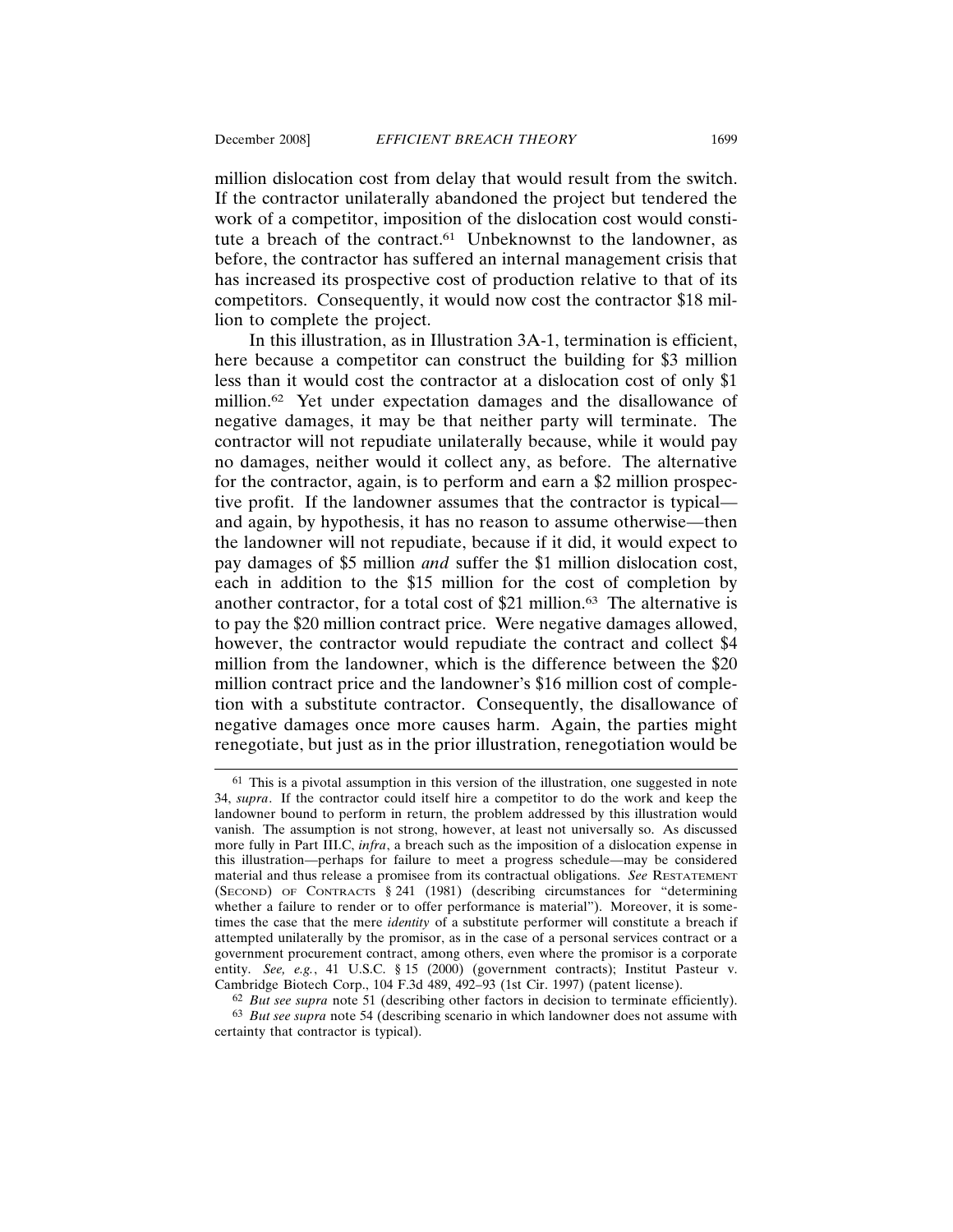plagued by information asymmetry, as the contractor would not reveal its true cost, or the landowner would exploit such information through immediate repudiation and a payment to the contractor of only \$2 million.64

# *3. Promisor Investment in Search*

A further modification of these contractor illustrations reveals that there is potential for the disallowance of negative damages to create another sort of inefficiency, one in ex ante search incentives:

*Illustration 3A-3*. Assume, as before, that a contractor agrees to construct a landowner's building over a period of time in exchange for \$20 million. Again, as time passes and work begins, there is an industrywide influx of construction inputs, and the general market for contractor services shifts so that the landowner now could obtain comparable performance to complete the building for \$15 million. As in Illustration 3A-2, the building project remains highly valuable to the landowner, so if the contractor and landowner terminated their relationship, the landowner would replace the contractor with a competitor at the going rate for the work but would also suffer a \$1 million dislocation cost from the resulting delay. Now, however, assume that although the contractor would benefit like its competitors from the influx of construction inputs, unbeknownst to the landowner, the contractor has a unique opportunity to *pursue* an alternative construction project that it alone could affordably complete. The proprietor of the alternative project would pay the contractor \$18 million; the new project would cost the contractor \$15 million, the same cost as the original contractual project.65 However, the contractor lacks the

<sup>64</sup> The parties might have contracted ex ante so that the contractor could unilaterally substitute performance of a competitor despite what the default rule would consider a material breach. *See supra* note 61 (describing scenario in which contractor could itself hire competitor to do work and keep landowner bound to perform in return). However, the parties would not be confident ex ante that this provision would be invoked only where it would be efficient.

<sup>65</sup> In this illustration, for simplicity, the benefit and cost to the contractor of the alternative project is given as fixed, and the focus is on whether that project will be pursued. In a richer illustration, one might imagine that the contractor would have post-breach discretion on how to invest resources in an alternative project. Such discretion would not matter in the current illustration but might in a different context. Assume, for example, that a promisor repudiated its contract with a promisee who was thus obliged to mitigate. In this setting, as observed by MacIntosh and Frydenlund, *supra* note 30, at 148–51, the promisee might have an inefficient incentive to increase the risk of its mitigation opportunity, because under an ex post calculation of damages mitigation, and in the absence of negative damages, the promisee would garner benefits from a highly successful project but not bear the cost of a failure. As MacIntosh and Frydenlund argue, an award of negative damages to the promisor could reduce the promisee's risk incentive, as the promisor would be awarded the gains from a success, but this is not an inherent virtue of negative damages, as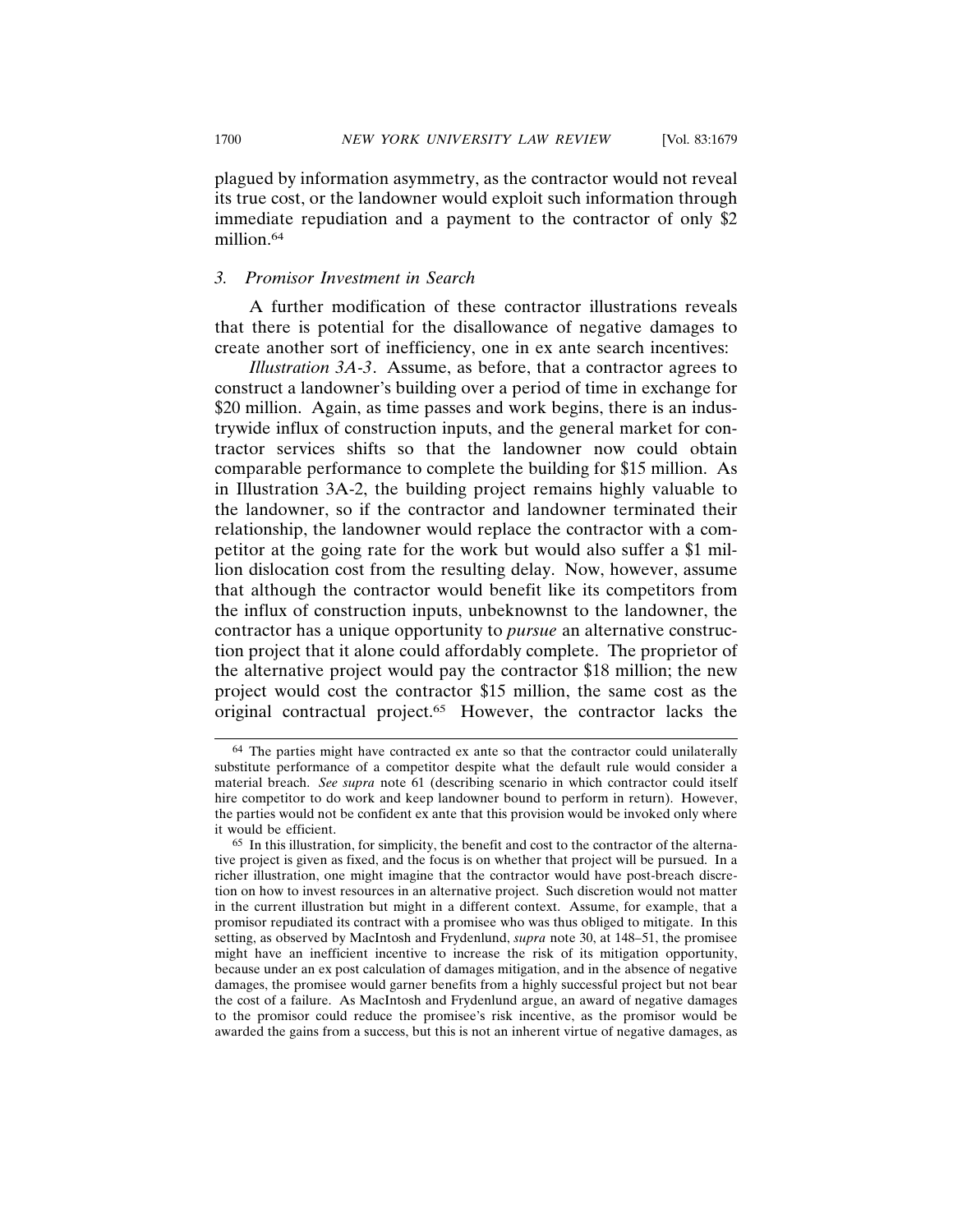capacity to complete both the new project and the contractual project. It would be costly for the contractor to pursue the new project; the more it invests in this pursuit, in what I will call search (which it alone can do), the greater the likelihood it will obtain the new project.

This illustration matches Illustration 3A-2 except that the contractor's prospective cost of performance now includes a stochastic opportunity cost with a value that is a function of investment in search. It quickly becomes apparent that the contractor will not only forgo an efficient breach opportunity, if one is presented here, but will also underinvest in search.<sup>66</sup> Assume provisionally that ex post renegotiation on the original contract is prohibitively costly. To see why performance of the contract is certain under this assumption, observe that, as before, the landowner would expect to pay \$21 million if it repudiated—the \$15 million market rate for the work plus \$5 million in damages and \$1 million in dislocation cost—and would prefer to pay the \$20 million contract price instead. Observe also, as before, that the contractor will not repudiate if negative damages are disallowed, even in the presence of the alternative opportunity. If the contractor performs on the contract, then it will earn a \$5 million prospective profit; this amount is the contract price less the contractor's prospective costs, which here are common with its competitors' costs. If the contractor repudiated instead, then it could earn \$3 million from the alternative job—\$18 million for the work less the \$15 million cost of performance—and, as before, neither pay nor collect damages on the breached contract.67 Because the contractor would not take the alternative project in any case, it will invest *nothing* in search. This is inefficient compared to search for and exploitation of the alternative project, which is socially desirable: It presumably yields at least \$18 million of value—the price the alternative project owner is willing to pay—at a social cost of \$16 million, comprising the \$15 million that would be spent by the contractor's competitor on the original project once the contractor's services are diverted plus \$1 million in dislocation cost from the switch of contractors.

Were negative damages permitted, the contractor would efficiently repudiate its initial contract if presented with the alternative project. After repudiation, the contractor would collect \$4 million

an ex ante calculation of damages mitigation—one that is not dependent on the mitigation opportunity actually pursued—would also address the perverse risk incentive, a point also made by MacIntosh and Frydenlund.

<sup>66</sup> Were both parties in a position to search, the aggregate level of search could be excessive, a point discussed *infra* in note 89 and accompanying text.

<sup>67</sup> *Cf. supra* note 64 (describing possibility of and limitations on unilateral substitution of performance).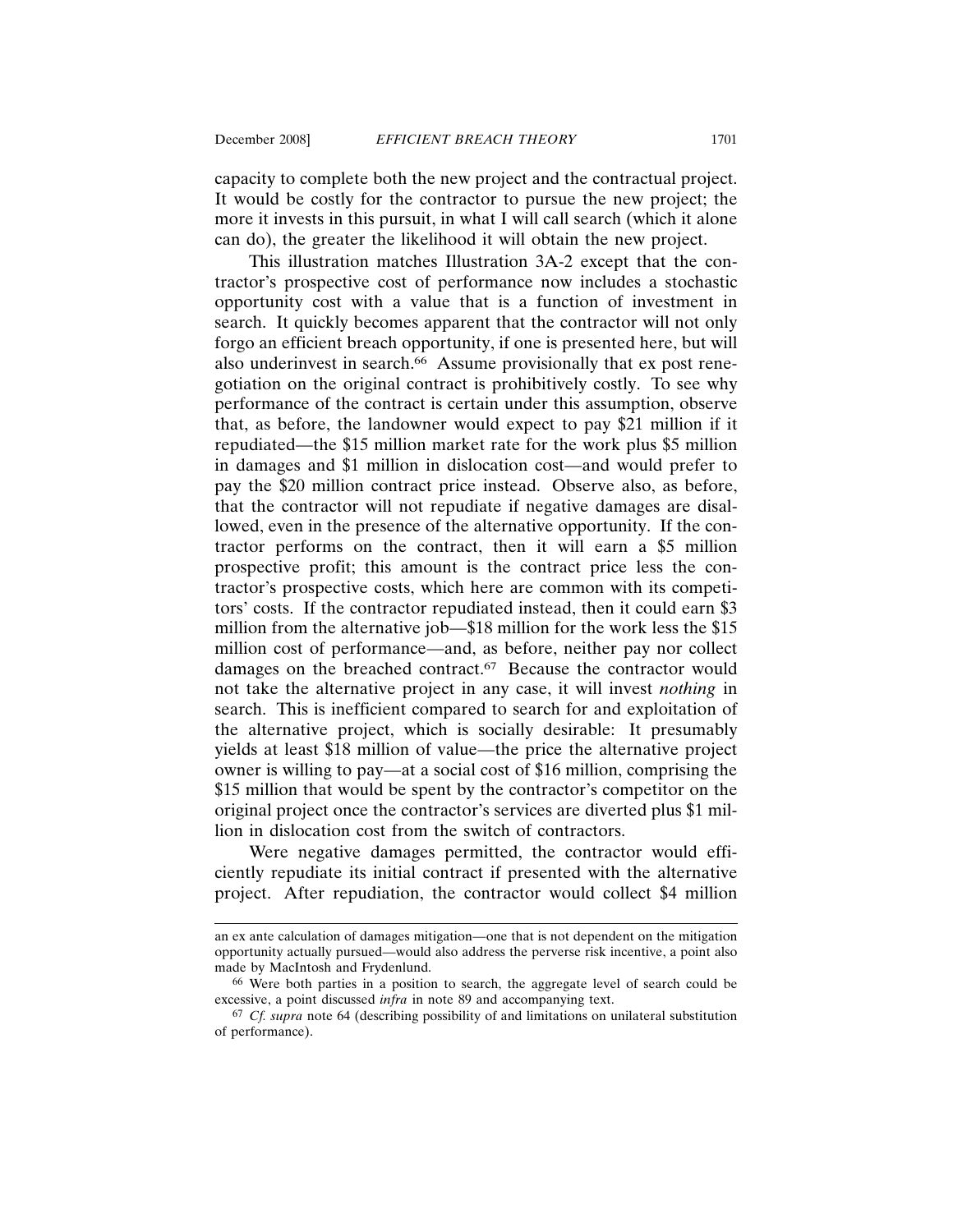from the landowner—\$5 million saved in cover less the \$1 million dislocation cost—and earn \$3 million on the alternative project, a total that corresponds with its \$5 million expected profit on the initial contract and the \$2 million social surplus from the alternative project. Moreover, because the contractor would realize the entire surplus from the alternative project, it would have a socially optimal incentive to search for the project.

The disallowance of negative damages is less harmful here if renegotiation is possible. But the contractor's underinvestment in search will persist here even if the parties could, without transactions cost, renegotiate for an efficient outcome ex post should the alternative opportunity materialize. This is so because even if the landowner could be counted on to negotiate rather than repudiate upon knowledge of the contractor's realized alternative opportunity, the parties can be expected to divide the social surplus from such opportunity. Consequently, ex ante, the contractor will expect to gain not \$2 million if the opportunity arises but rather some fraction of that amount. Because it bears the full cost of search, though, it will invest less than is socially optimal.68 Again, the disallowance of negative damages is shown to be costly, here perhaps counterintuitively, because a promisor might not seek to *increase* its cost of performance where it alone has an opportunity to do so.<sup>69</sup>

The search incentive point can be generalized further to a case in which the alternative project is lucrative enough to induce contractor breach, even in the absence of negative damages. In such a case, the contractor would have some incentive to search for the alternative project, even without the prospect of renegotiation. But that incentive would be suboptimal in the absence of negative damages because the forgone profit on the contractual project would operate as a tax on the benefits from the new project.

These observations about search, moreover, extend the potential usefulness of negative damages beyond the circumstance of information asymmetry at the time of the performance-or-breach decision.

<sup>68</sup> This is a standard result. *See, e.g.*, Alan Schwartz & Robert E. Scott, *Precontractual Liability and Preliminary Agreements*, 120 HARV. L. REV. 661, 679 (2007) ("[A party] who anticipated not being able to appropriate the full value from her investment in a project would underinvest . . . .").

<sup>69</sup> As a conceptual matter, the disallowance of negative damages could remain, and expectation damages could be modified merely to permit compensation for reasonable investment in creation of the opportunity for efficient breach. *Cf.* Brooks, *supra* note 39, at 583–86 (arguing that victim of breach might efficiently be entitled to disgorgement remedy reduced by promisor's reasonable expenditures). As described *supra* in Part II, however, the usefulness of expectation damages is premised on the observation that efficient levels of activity may be difficult to verify.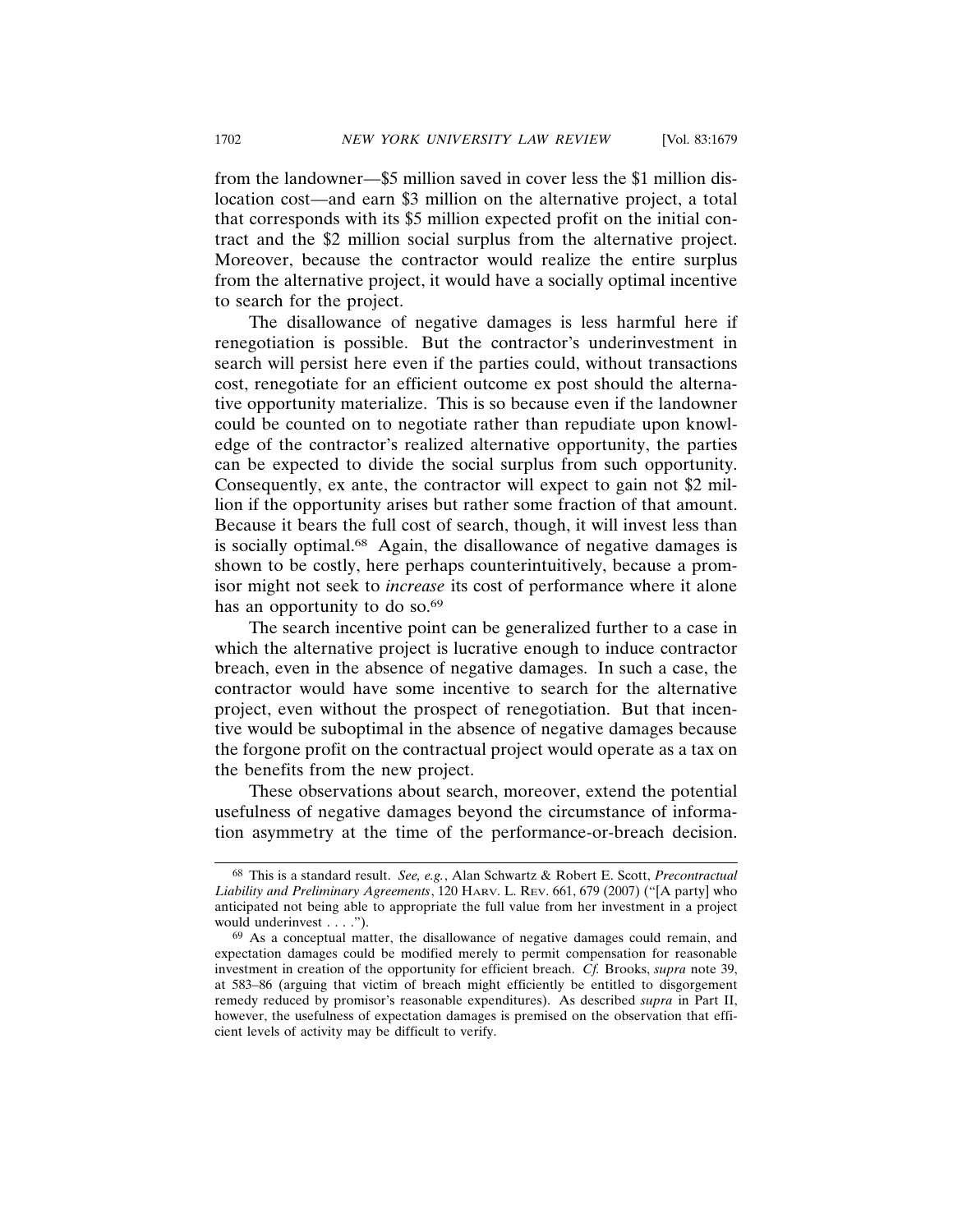Even if the promisee would learn of the promisor's mitigation opportunity should it materialize, the promisor at least would have a chance to repudiate first and capture the benefit of the opportunity if negative damages were permitted. This chance could induce the uniquely suited promisor to invest in search to some extent, albeit not optimally.

# *4. Promisor Investment in Precaution*

Finally, the foregoing illustrations can be reconsidered to highlight an additional way in which the disallowance of negative damages can be socially suboptimal. In the above illustrations, the contractor's cost of completion at the time of performance is exogenously determined. In a richer example, however, this cost can be, in part, a function of the contractor's ex ante investment in precaution. An investment in precaution—in increased monitoring, for example—can plausibly reduce the expected cost of completion at the time of performance. As has been shown above, the disallowance of negative damages expands the circumstances in which the contractor will perform and thus bear its realized cost of performance. Consequently, in the absence of negative damages, the contractor has an expanded ex ante incentive to invest in precaution, and because it is the prospect of inefficient performance that generates the extra incentive, the additional precaution is socially wasteful. Negative damages would permit the contractor to repudiate inefficient contracts and collect based on the landowner's avoided loss; the damages thus would be independent of the contractor's own realized cost. With negative damages, therefore, the contractor would have a beneficially reduced incentive to invest in precaution.70 Although, as explained below in Part IV, negative damages can create an offsetting perverse investment incentive, the net result could be to lessen the general overinvestment incentive from expectation damages, discussed above in Part II.

# *B. Judicial Estimation of Damages*

There are other sources of inefficiency that stem from the disallowance of negative damages. Consider a promisor who anticipates that the value of her performance to a promisee lies within a range that also includes the contract price. A court asked to award contract damages can only estimate this value rather than determine it precisely. Given such uncertainty, because the disallowance of negative

<sup>70</sup> Note that precaution can be modeled alternatively to minimize the probability of inadvertent breach. *See, e.g.*, Cooter, *supra* note 47, at 3 (describing precaution as means to "avoid breach"). Accidental breach is discussed *infra* in Part III.C.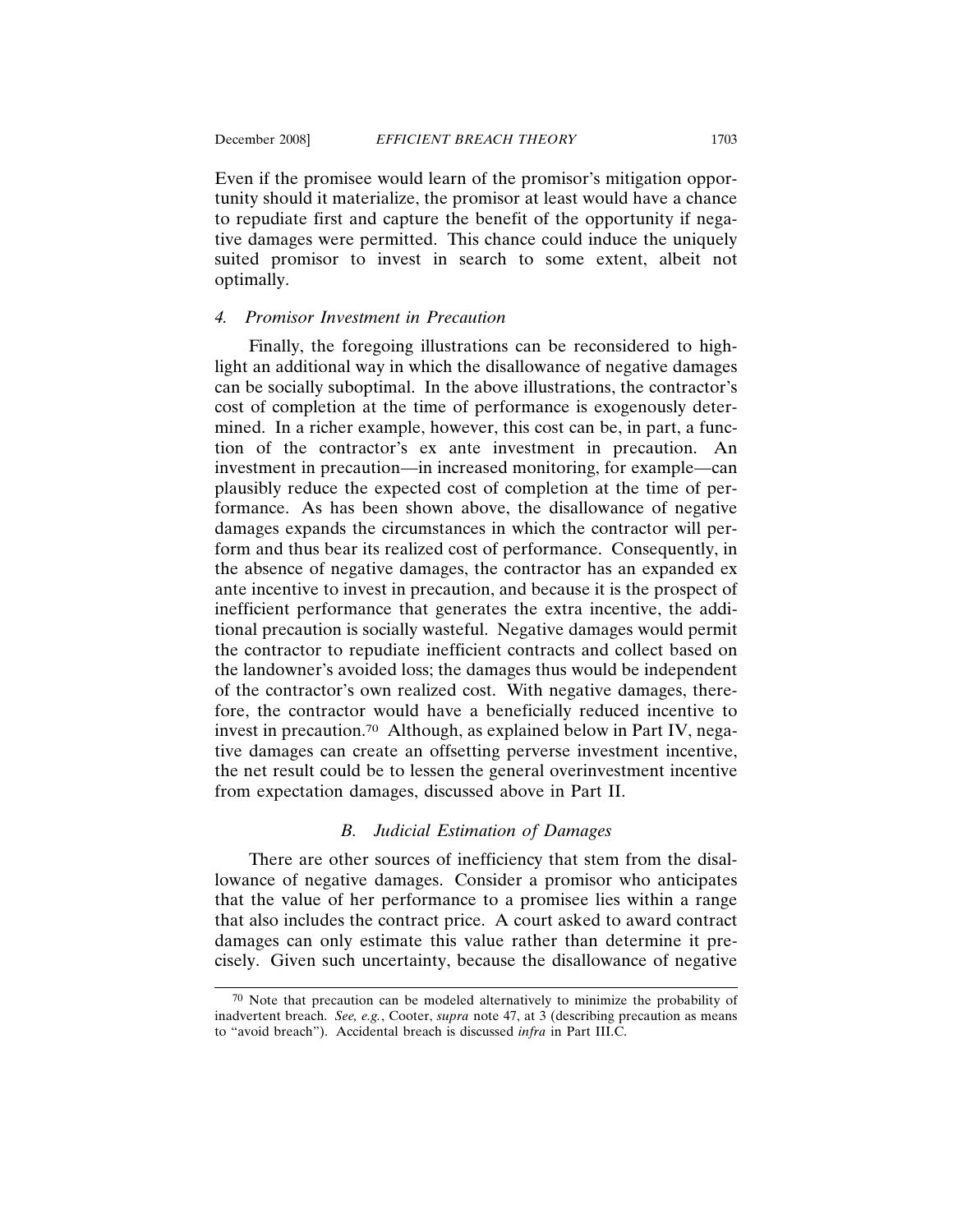damages truncates at zero the distribution of a damages award, the promisor's expected liability from repudiation is inflated above an unbiased estimate of the promisee's loss from termination. Rather than breach and pay this inflated expected amount, or bear the cost of a negotiated termination, the promisor might perform even if termination were efficient.

Another version of the construction contractor hypotheticals may clarify:

*Illustration 3B*. Assume that the contractor has agreed to construct a building for the landowner in exchange for \$20 million. At the time that the contractor must decide whether to perform, the cost of performance is \$21 million while the benefit to the landowner is negligibly above the contract price. Termination is thus efficient. Assume, though, that a court would need to estimate the benefit of performance. Imagine that the court will determine damages with a draw from a benefit distribution that includes the true value, \$20 million, which has a 50% likelihood of selection, a low estimate of \$15 million, which has a 25% likelihood, and a high estimate of \$25 million, which also has a 25% likelihood. Where negative damages are disallowed, the contractor's expected liability for breach will be  $0.25 \times$  (\$25 million – \$20 million), or \$1.25 million, when the actual damages are approximately zero.71 As a result, even if risk neutral, the contractor has an incentive to perform and lose \$1 million, which here is also society's loss.<sup>72</sup> Were negative damages permitted, by contrast, the possibility of an approximately \$5 million positive liability would be offset by an equally likely possibility of an approximately \$5 million *negative* liability, and the proper incentives would be restored.73

The ex post effects of a damages distribution truncated at zero have been observed elsewhere, by Jackson and by Che and Schwartz,

<sup>71</sup> An "expected" value or liability is the product of that value or liability and its probability.

<sup>72</sup> This illustration is stylized and ignores the variance in costs, as opposed to their estimation, between the time of repudiation and the time of performance. Triantis and Triantis, *supra* note 46, at 168–72, observe that cost variance may yield an offsetting tendency for undercompensation given current judicial implementation of the expectation remedy, which, according to Triantis and Triantis, fails to account for the promisee's own breach option. But even if this is so, the law could, in principle, correct both biases rather than allow them to compete as they will not always perfectly offset one another. *See supra* note 64.

<sup>73</sup> This conclusion is a simplification. As discussed in Part II, *supra*, and in Part IV, *infra*, expectation damages create a general tendency to overinvest in reliance and in precaution. Negative damages may generally exacerbate this problem, as discussed below, but with respect to overinvestment generated by judicial estimation, the effect is palliative.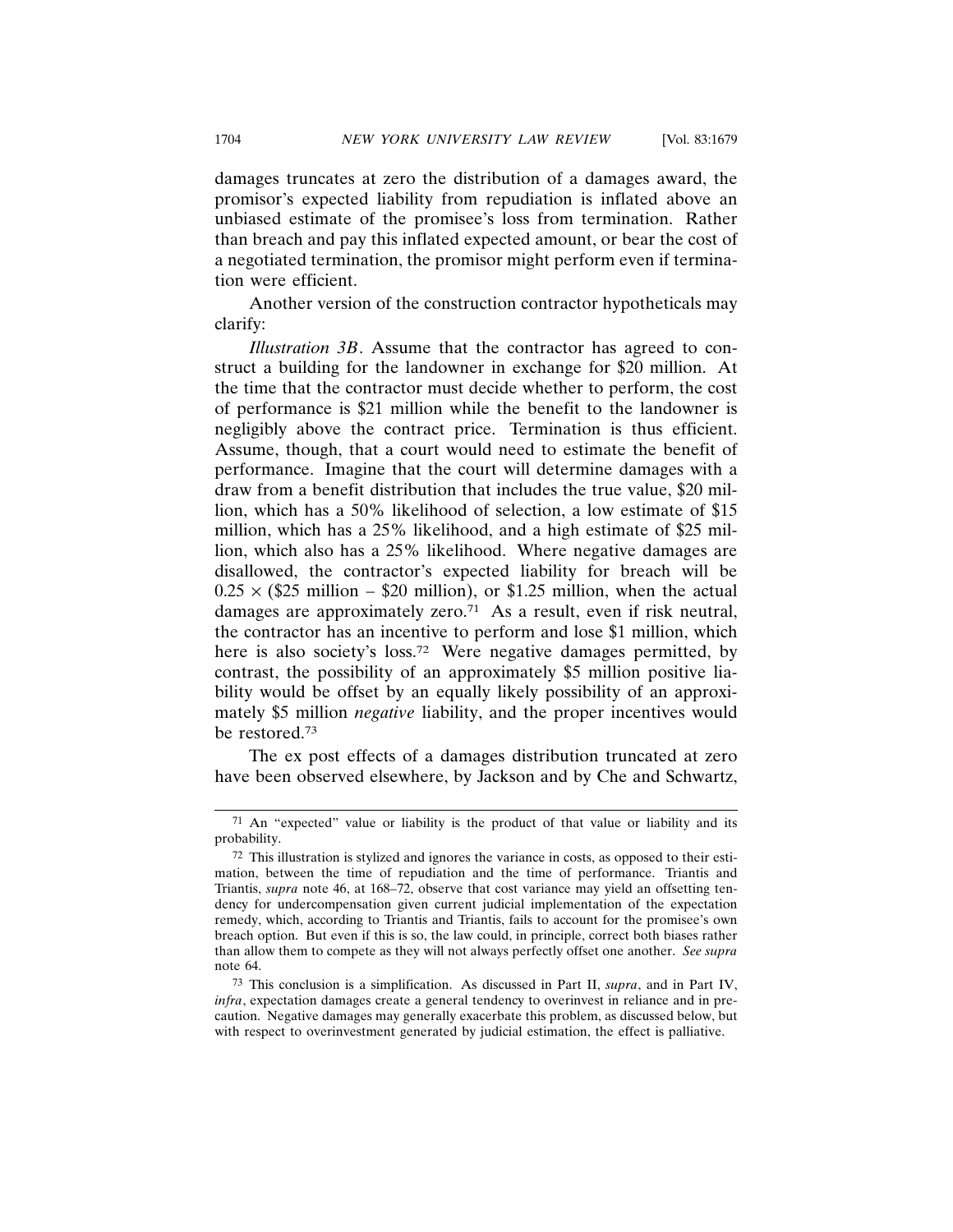for example, albeit in narrower contexts.74 It is important, however, to stress the ex ante consequences as well. Anticipation of an excessive damages award can lead a promisor to overinvest in precaution. For example, in this illustration, the contractor might invest in preparation for the project, ordering and storing materials in advance to reduce the chance of a costly work interruption at the time of performance. How much the contractor would invest would depend on the consequences of a high-cost realization. Here the ex post value of the project was little more than the contract price, and one might imagine that even at the time of contract, the expected value of the project did not greatly exceed the expected cost. The contractor's optimal investment in precaution would be correspondingly small, but the contractor will overinvest where it anticipates that breach would impose significant liability—here \$1.25 million—or perhaps the cost of negotiation in an attempt to settle on a lower amount even if the landowner is not injured.<sup>75</sup> This phenomenon exacerbates the overinvestment incentive generated by the fact that expectation damages reflect actual, rather than optimal, investment by the parties.76

There is more. Some breach is stochastic (accidental) rather than deterministic (by repudiation).<sup>77</sup> Thus, one could plausibly consider an alternative model for the effect of precaution, one in which precaution reduces the probability of breach. Still, the disallowance of negative damages induces promisor overinvestment because the expected damages award would exceed actual damages. In this illustration, breach would in fact cost the landowner almost nothing, but the contractor would expect to pay damages of \$1.25 million. Therefore, the allowance of negative damages would restore proper incentives in this case as well.78

#### *C. Uncertain Breach*

The discussion so far has implicitly assumed that a breach, if one occurs, is by repudiation—a total, singular event where the identity of the breaching party is certain. Breach is not always so easily defined,

<sup>74</sup> *See supra* notes 25–26 and accompanying text (describing both works); *cf. supra* note 65 (describing truncation in related context).

<sup>75</sup> *Cf. supra* note 57 and accompanying text (discussing effects of asymmetric information on negotiation costs).

<sup>76</sup> *See supra* notes 42–48 and accompanying text (explaining that under expectation damages, parties overinvest in contractual projects to increase return or avoid liability).

<sup>77</sup> *Cf., e.g.*, Cooter, *supra* note 47, at 5–19 (analogizing contract to tort); Craswell, *supra* note 45, at 646–49 (same).

<sup>78</sup> *See supra* note 73 (observing that negative damages may exacerbate overinvestment in reliance and in precaution but may counter overinvestment generated by judicial estimation).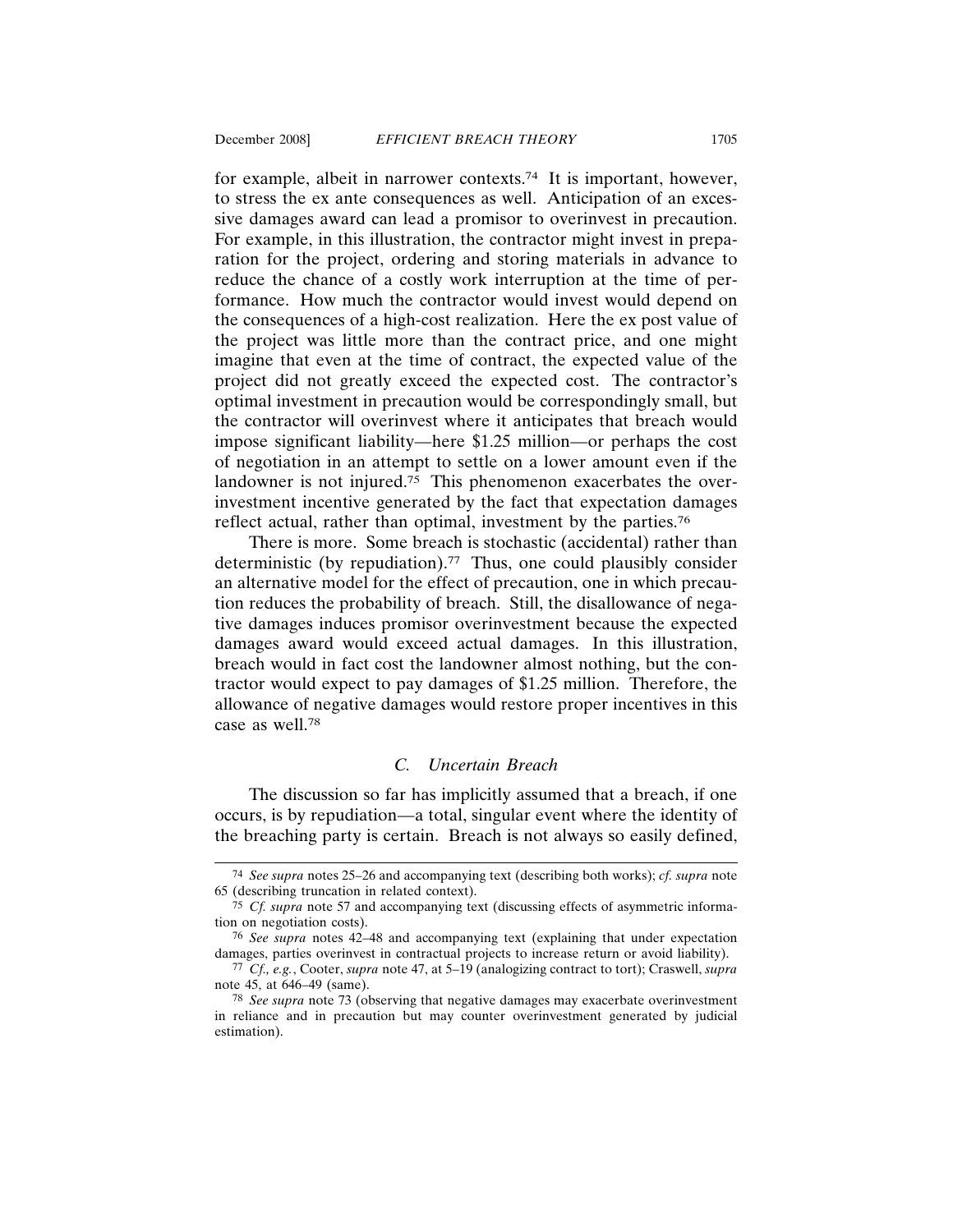however. Consider a case in which a promisor fails to satisfy an early part of her contractual obligation or otherwise gives an indication of a pending breach, all while suffering financial difficulty that causes the promisee to fear that the promisor will be unable either to perform fully or to pay damages for this failure. As Dick Craswell has observed, in a situation such as this, the promisee's incentive to make a termination decision, while not ideal, may be better than the promisor's.79 This is so because a premise of efficient breach theory is that a promisor internalizes the cost of a repudiation decision. An insolvent promisor will not do this. Therefore, if the promisee has information that allows it to make the proper decision, the law should perhaps provide the promisee with the incentive to breach efficiently; otherwise, the promisor might gamble—in essence, with the promisee's money—by continuing a project that should be terminated. The law, to some extent, provides this result through the related doctrines of material breach and adequate assurance of future performance.80 If the promisor has materially breached a contract, or (at least under the Uniform Commercial Code) if the promisee otherwise has reason to be insecure about future performance—e.g., if the promisor has not provided adequate assurance of such performance—the promisee may terminate the contract and collect damages from the promisor. The promisee thus has a relatively robust incentive to terminate when it is efficient to do so.

The damages that a promisee can collect in this setting are not negative damages in the sense used here. This is because while the promisee can collect (to the extent of the promisor's solvency) its own lost profits from termination of the project, it cannot collect any savings bestowed on the promisor from the termination. Thus, although the doctrines of material breach and adequate assurance permit a party to make a termination decision yet collect damages, a better characterization of the result is an expansion of how the law defines promisor breach. Regardless of the terminology applied, these doc-

<sup>79</sup> Craswell, *supra* note 28, at 413–19 (describing circumstances, including possible sidepayment by promisor, under which promisee may have better incentive to make termination decision); *cf.* Goetz & Scott, *supra* note 28, at 990–91 (discussing inefficiencies from promisee insecurity).

<sup>80</sup> For the doctrine of material breach, see RESTATEMENT (SECOND) OF CONTRACTS § 241 (1981), which lists circumstances that determine whether failure to render performance is material. For the doctrine of adequate assurance, see U.C.C. § 2-609 (amended 2003), which provides that if reasonable insecurity of the other party's performance arises, a party may demand "adequate assurance," and the failure to provide such assurance within reasonable time constitutes repudiation of the contract. For related doctrines, see U.C.C. §§ 2-508, 2-612 (amended 2003), which allow the seller a right to cure or to provide adequate assurance of cure, respectively, for some nonconforming deliveries.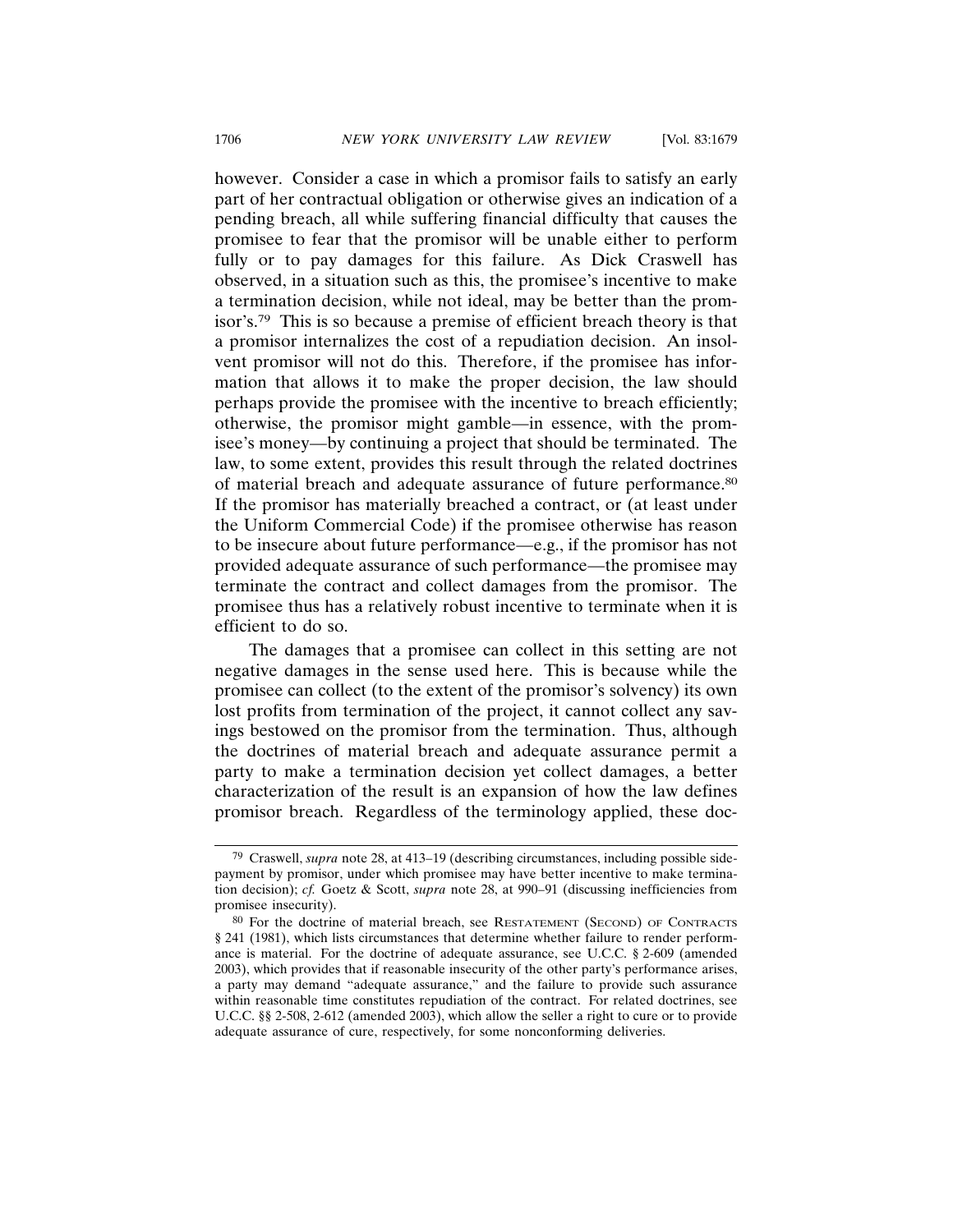trines represent an attempt by the law to harness information that might be wasted unless the informed party has the incentive to act.

As discussed earlier in Part III.A, a more general permissibility of negative damages also would have this effect, but more broadly, and in the perhaps more common circumstance that the useful information is about the party's own affairs. There is, moreover, a more direct connection between the doctrines of material breach and adequate assurance, on the one hand, and a proposal for more liberal allowance of negative damages, on the other. The latter may reduce unintended consequences of the former. An illustration may clarify.

Consider the now-familiar construction-contractor hypothetical, this time featuring uncertain breach:

*Illustration 3C*. A contractor agrees to construct a landowner's building over a period of time in exchange for \$20 million. As the project progresses, the contractor recognizes that its cost of completion will be \$22 million, an amount that is \$2 million less than any competitor would charge to finish the project. Completion of the project is worth \$25 million to the landowner. Performance is efficient because the value of the contemplated project exceeds the project's cost, but the contractor would prefer to be relieved from its contractual obligation. A term of the contract requires that the landowner continually drain the building site so that there is no standing water during construction. The landowner drains the site periodically, but some water remains. A dispute arises as to the significance of the water.

The contractor claims that the landowner has materially breached the agreement and seeks termination. The landowner argues that the breach is minor and can be remedied by a trivial increase in the price paid for construction. If the breach is minor, or if the landowner will reliably pay any damages from its continuing failure to remove water, the contractor should remain bound. These determinations are difficult, however. The line between immaterial and material breach is not bright, and courts struggle over the distinction. Thus, a court might rule in favor of the contractor even if the landowner's breach is insubstantial and the contractor's grievance entirely strategic. As Goetz and Scott warned, the result could be termination of an efficient project or costly negotiation to prevent this outcome.81 Moreover, even if

<sup>81</sup> Goetz & Scott, *supra* note 28, at 982–83; *see also* Craswell, *supra* note 28, at 416–18 (describing costs and benefits of renegotiation). For similar analyses in related contexts, see George L. Priest, *Breach and Remedy for the Tender of Nonconforming Goods Under the Uniform Commercial Code: An Economic Approach*, 91 HARV. L. REV. 960 (1978), and Alan Schwartz, *Cure and Revocation for Quality Defects: The Utility of Bargains*, 16 B.C. INDUS. & COM. L. REV. 543 (1975).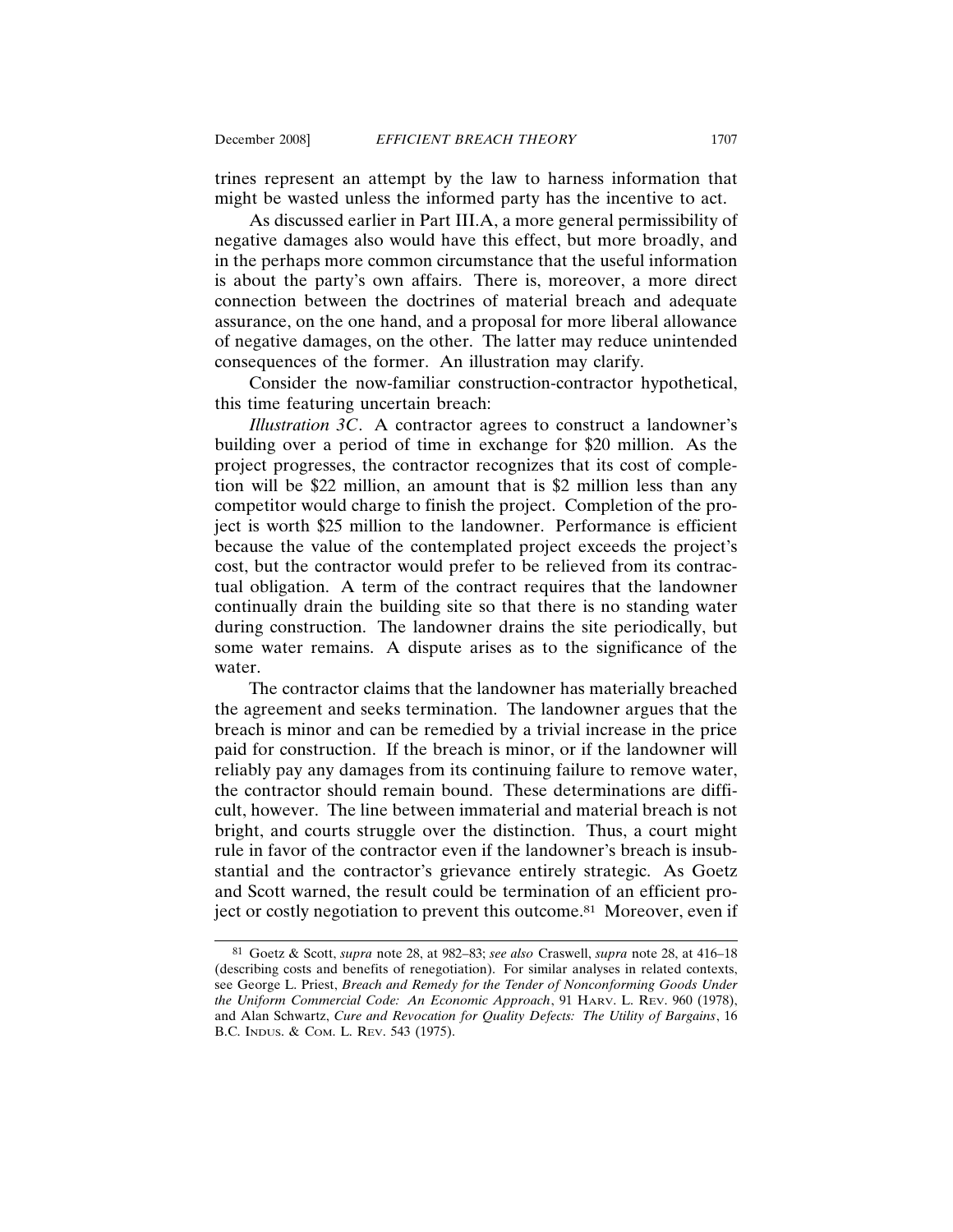the project is not terminated after a court finds a material breach, and even if renegotiation is costless, renegotiation would force the landowner to sacrifice some portion of its expected return from the contractual project. That is, in renegotiation, the landowner would expect to pay the contractor between its cost of \$22 million and its competitor's best price of \$24 million to complete the project when the contract price was only \$20 million. Ex ante, anticipation of such ex post renegotiation, which will occur with a positive probability, reduces the landowner's incentive to invest in reliance on the contractor's performance and increases the landowner's incentive to take precaution wastefully against trivial breaches, which can thus have nontrivial consequences.

Now assume that the law generally allowed negative damages. Then, in this illustration, if the court found the landowner's breach material, the landowner would nevertheless collect \$2 million in damages from the contractor, the loss that the contractor would have incurred were the contract performed. Craswell has argued that such a return would eliminate the contractor's strategic incentive,<sup>82</sup> but here this would be an overstatement. Despite its liability for negative damages, the contractor might seek to terminate the contract because it anticipates renegotiation with the landowner where it will extract some portion of the \$2 million advantage it has over its competitors.<sup>83</sup> Still, the loss to the landowner would be reduced as compared to the circumstance in which negative damages are disallowed, and thus the landowner would have a relatively stronger incentive to invest in reliance and a weaker incentive to invest wastefully in precaution against trivial breach. Moreover, the law could be amended not only to allow negative damages here but also, at least in principle, to prohibit renegotiation. In that case, the contractor would in fact have no incentive strategically to terminate the contract.<sup>84</sup>

The use of negative damages to combat strategic behavior in this setting may be too fine grained to be useful. As noted above in Part II, and discussed further below, the expectation remedy induces overinvestment in reliance. So it is conceivable that the risk of strategic termination is a useful mitigation of that incentive, one that balances

<sup>82</sup> Craswell, *supra* note 28, at 419.

<sup>83</sup> *Cf.* Fon, Luppi & Parisi, *supra* note 29 (describing circumstances in which efficiency favors damages, not merely negative damages, for party in breach).

<sup>84</sup> Contractual prohibitions on renegotiation are often theoretically desirable but may prove difficult to enforce in practice. *See, e.g.*, Alan Schwartz & Joel Watson, *The Law and Economics of Costly Contracting*, 20 J.L. ECON. & ORG. 2 (2000) (describing benefits of ban on renegotiation but noting that parties have incentive to ignore prohibitions to achieve ex post efficiency).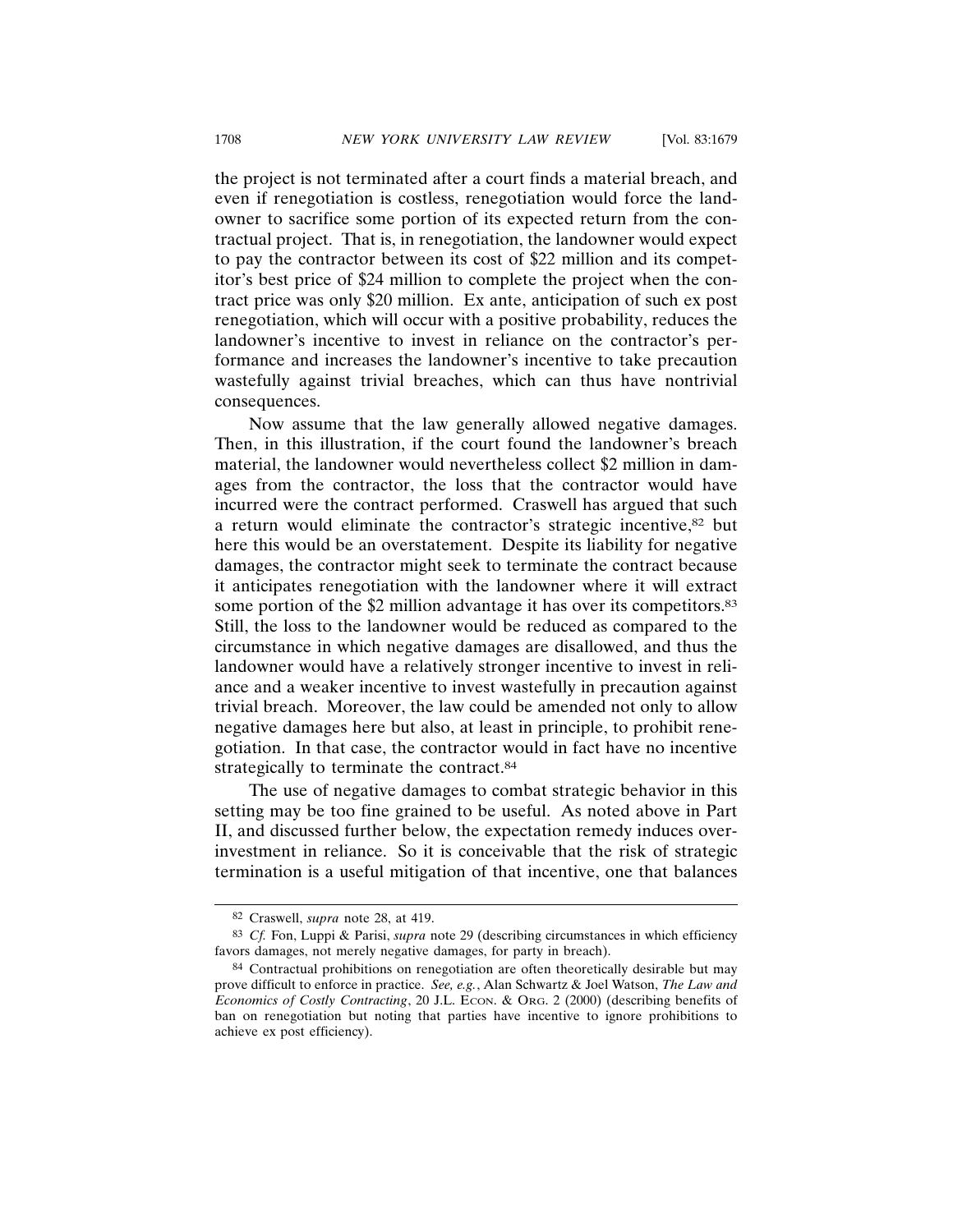the incentive for wasteful precaution induced by such risk, albeit roughly. Suffice it to say, though, that there are a number of potential advantages to the allowance of negative damages, advantages that the law and commentators have largely overlooked, perhaps because the concept itself seems absurd. The analysis in this Part has sought to dispel that impression and to prompt greater attention to the issue.

#### IV

# THE VICES OF NEGATIVE DAMAGES

The analysis above shows that the allowance of negative damages would have virtues. The case for allowance of negative damages is not made, however. Such allowance could impose offsetting transactions cost as well as costs in the form of perverse investment incentives, including premature repudiation of contractual projects. These potential costs are described and analyzed in this Part.

#### *A. Transactions Cost*

An initial point in this regard is straightforward. In some cases, even in the absence of negative damages, a promisor will terminate a contract from which neither party would benefit. Where negative damages are disallowed, the promisee might not seek a payment from the promisor. Even if she did, the promisor might simply refuse to pay, and in the subsequent litigation, a court would have to determine not the full extent of what the promisee would have lost under the contract but only that there would be a loss; any loss would imply an award of zero. Were negative damages allowed, however, every repudiation of a contract would entitle one party or the other to a payment dependent on the precise value of performance. Of course, this value is routinely relevant even in the absence of negative damages, as it is germane to every case in which expectation damages are positive. So the allowance of negative damages would not burden the parties or courts with an additional or novel fact to settle on or litigate over. Still, the allowance of negative damages would increase the number of cases in which a precise valuation is pertinent, and this would entail additional transactions cost.

This excess cost might be avoided if the law disallowed negative damages only where the promisor would have breached in any case. But to apply such a rule, the court would have to determine the promisor's costs, adding another sort of transactions cost not required by a general disallowance of negative damages.85

<sup>85</sup> This point is discussed further in Part IV.B.2, *infra*.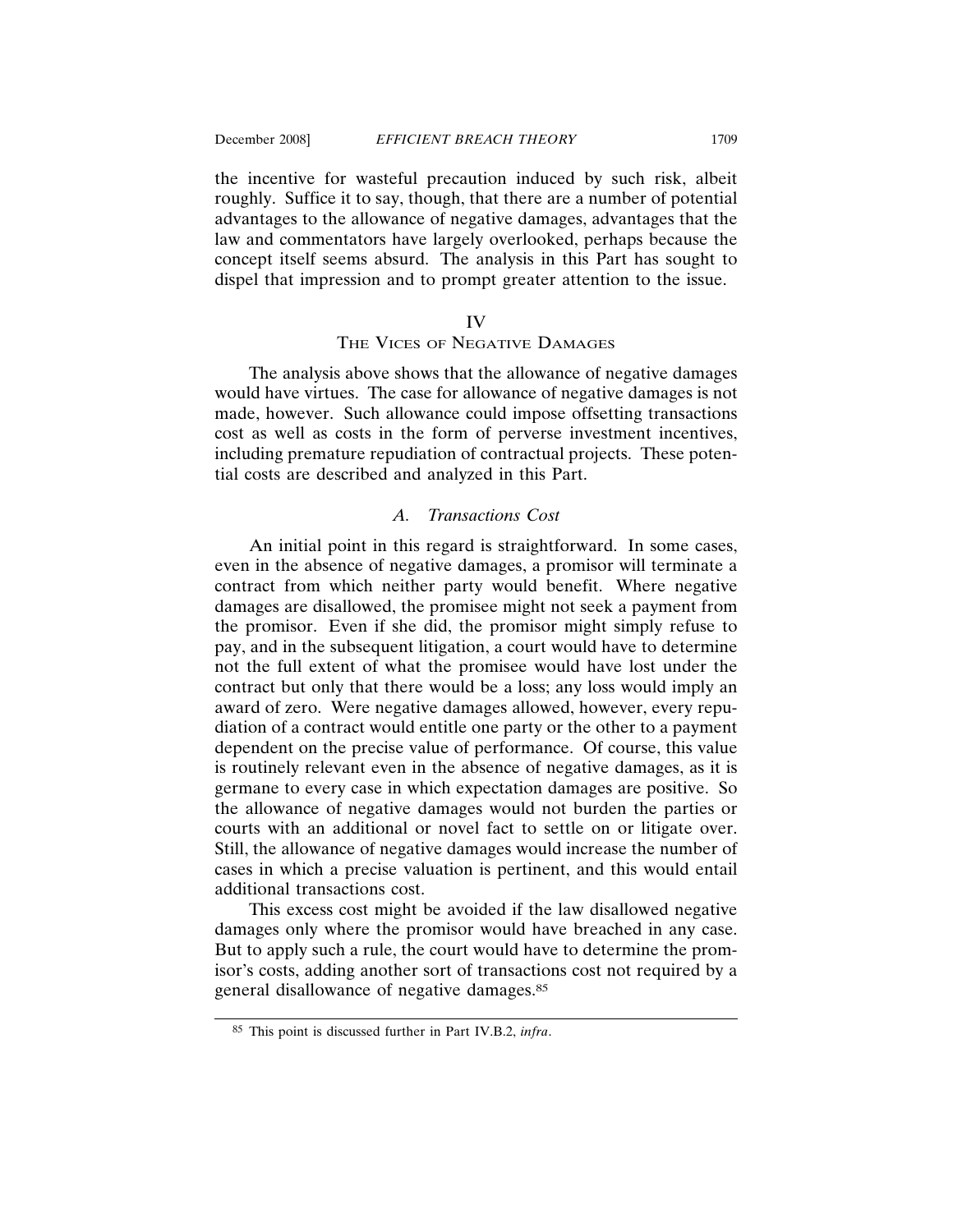# *B. Perverse Incentives*

The positive incentives of negative damages, described in Part III, are not *uniformly* positive. Negative damages as a cure would have side effects in the form of perverse incentives that may, in part or in whole, offset the beneficial incentives. Given the possibility of negative damages, the promisor might sabotage the promisee or overinvest to avoid payment. In addition, the prospect of negative damages could cause the parties to withhold from one another information they might otherwise usefully share. These considerations, discussed in turn below, may be minor in significance. Potentially more important, however, is the prospect that negative damages will engender inefficient search or a costly repudiation race when the parties are symmetrically, rather than asymmetrically, informed; this Part concludes with an analysis of such a prospect.

#### *1. Sabotage of the Promisee*

Where the promisor can affect the value to the promisee of the promisor's performance or the cost of the promisee's performance, the promisor may succumb to a perverse incentive and sabotage the promisee. That is, the promisor may expend resources in an attempt to lower the value of the contract to the promisee, then breach and collect the fruits of its wasteful efforts. (A related strategic, and wasteful, practice would be for a sophisticated promisor to seek out naïve promisees who overestimate the value of performance, then terminate contracts with them.) A promisor may seldom have such an opportunity, though, and so this cost of negative damages might not generally be significant.

#### *2. Overinvestment To Reduce Potential Negative Damages Payments*

More broadly applicable, perhaps, is the observation that the allowance of negative damages may exacerbate the general tendency of expectation damages to induce ex ante overinvestment in the value of a contractual project, a tendency already noted. Efficiency requires a party to account for the fact that its investment will be wasted if its counterparty breaches. Disallowing negative damages discourages the excessive investment that occurs when a party does not internalize the prospect of the other party's breach, as the disallowance implies that the nonbreaching party will pay no damages regardless of how little it would have valued mutual performance. A change in the law that would permit negative damages would reverse this result and could encourage overinvestment by a promisor who sought to minimize any potential payment of negative damages.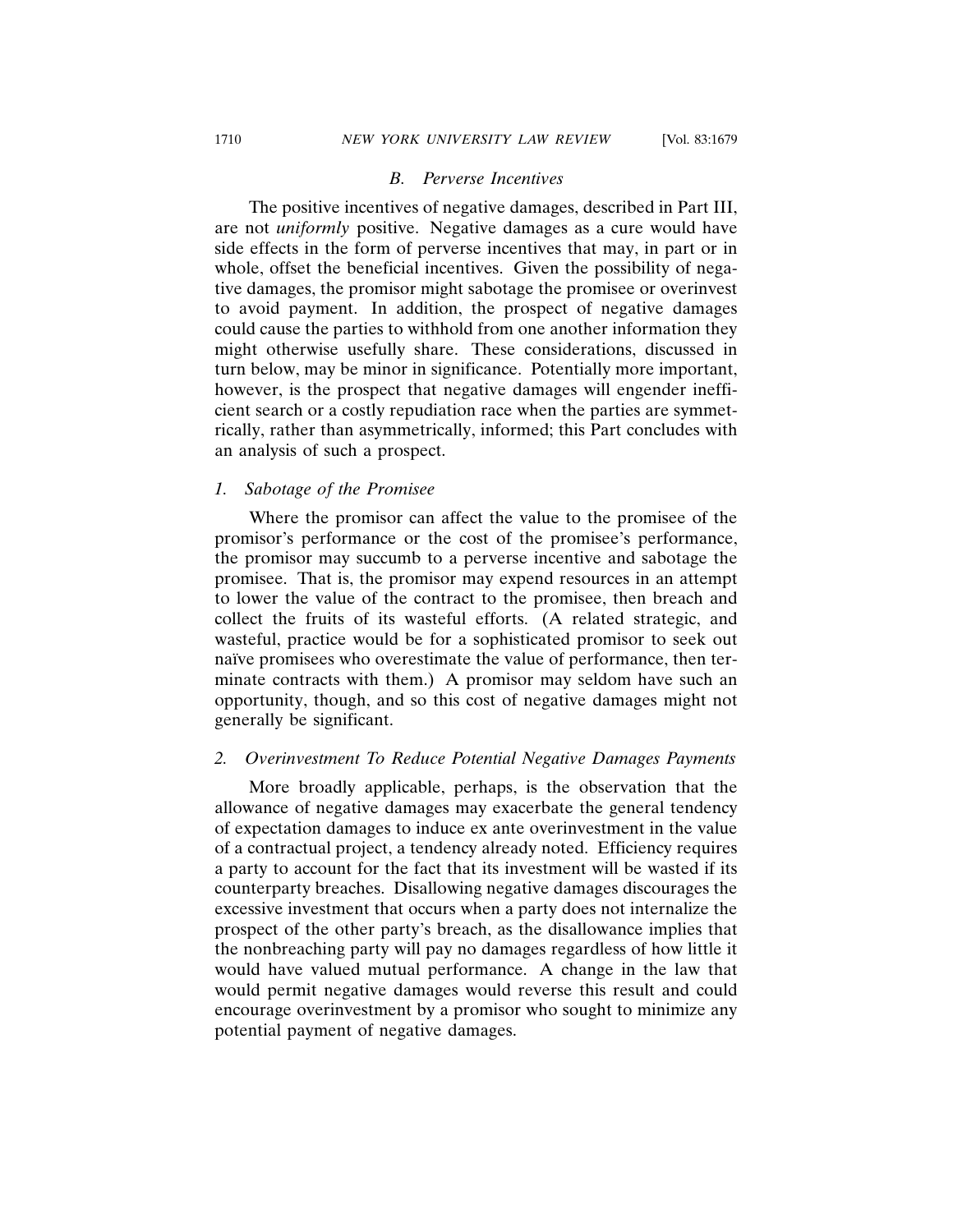Consider, for example, a modified version of the *Algernon Blair* construction-contractor hypothetical from Part III, this time featuring a foreseeable probability of mutual loss:

*Illustration 4B-1*. A contractor agrees to construct a landowner's building over a period of time in exchange for \$20 million. At the time of contract, the parties anticipate the possibility of a universally observable exogenous event or set of exogenous events that would simultaneously reduce the value of the building to a range between \$18 million and \$20 million, depending on the landowner's prior investment in the project, and increase the contractor's cost of completion to a range between \$20 million and \$22 million, depending on the contractor's investment in precaution. If negative damages were allowed, anticipation of such an event or events would provide an incentive for wasteful investment by both parties. To see this, note that even where the value-reducing contingency is realized, the landowner would like the value of the building to be near \$20 million because if the contractor repudiated, the landowner's liability—equal to the excess of the contract price over the project's value—would decline as the value approached the contract price. Similarly, the contractor would like its cost to be near \$20 million because if the landowner repudiated, the contractor's liability—equal to the excess of its cost over the contract price—would decline as the cost approached the price.

This said, the exacerbation of the overinvestment incentive is not certain, because the incentive to overinvest induced by negative damages would have an offset. Just as the prospect that a party might pay negative damages gives it an incentive to inefficiently reduce its costs or increase its benefits, the prospect that the party might *receive* negative damages mitigates that inefficient incentive. To see this, note that in the absence of negative damages, the contractor in these construction illustrations profits only if its realized costs are below the contract price, and thus the contractor will want to reduce these costs even if it anticipates that the landowner will breach. As described above in Part III.A, however, were negative damages permitted, the contractor would anticipate the possibility that it would repudiate the contract and collect damages from the landowner based on the difference between the contract price and the value of performance to the landowner, *not* based on the contractor's own costs. And if the contractor repudiated, its investment in cost reduction would prove wasted; the prospect of such waste, in turn, would reduce the contractor's incentive to lower its cost. A parallel story can be told about the landowners' incentives, and thus negative damages will not unambiguously exacerbate the overinvestment incentive. Put simply, because breach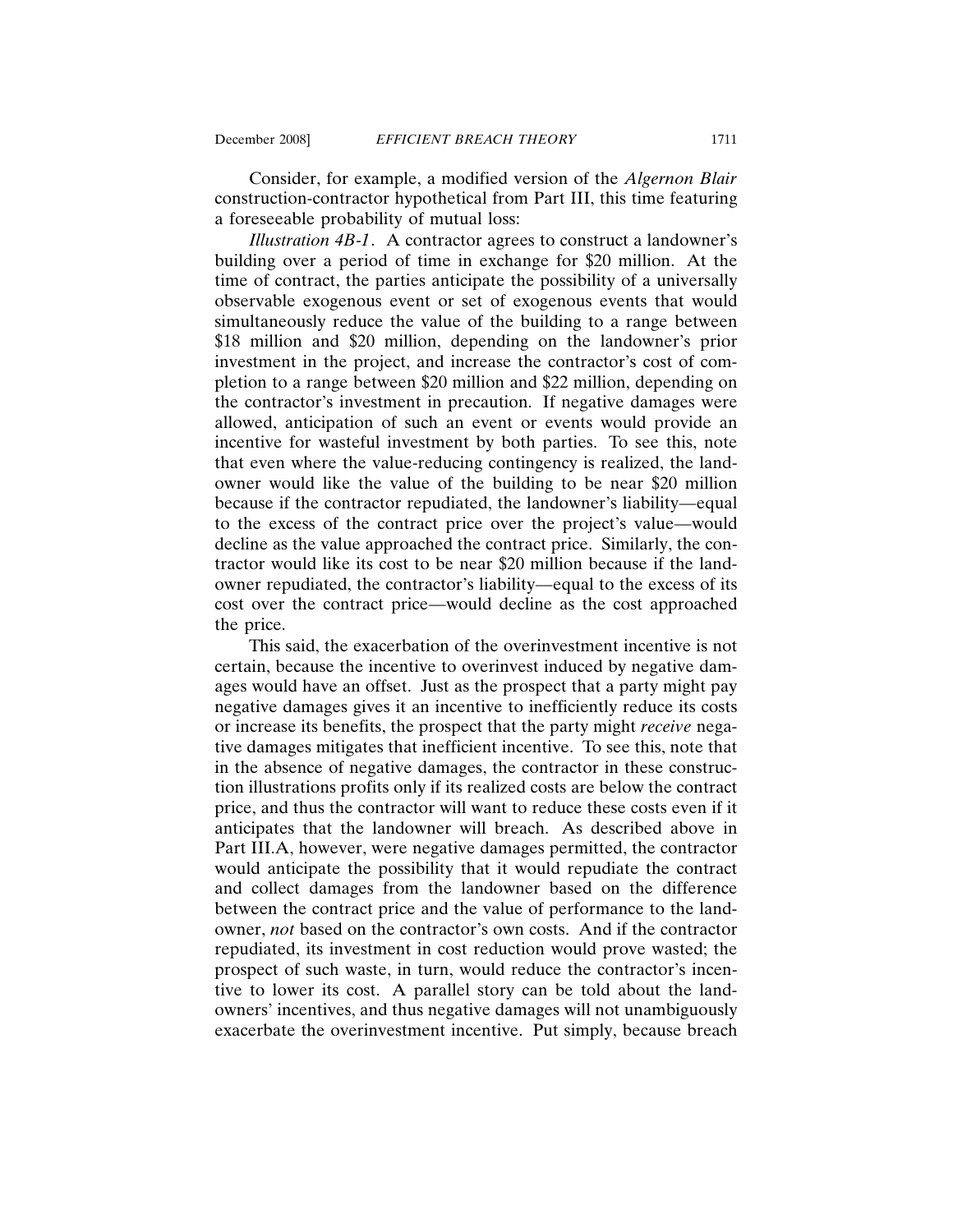damages are awarded based on the promisee's loss, in anticipation that the other party will breach, a party has an incentive to increase inefficiently its expected profits on the contract while there is no such incentive in anticipation of one's own breach. Because negative damages can increase the likelihood of a party's own breach as opposed to the other party's, negative damages could reduce a party's incentive to invest. Still, the prospect that there will be a net exacerbation of the overinvestment incentive may be counted as a potential cost of negative damages.

Wasteful investment induced by negative damages, if any, could be reduced if the law allowed negative damages *only* where performance otherwise would have occurred.<sup>86</sup> In this illustration, where information is symmetric, whether the contractor or landowner repudiated, the other would have, with or without negative damages, and so a court could decline to award such damages; as a result, neither party would overinvest in anticipation of negative damages. However, a determination that a contract would have been performed but for negative damages could be difficult for a court even where a calculation of negative damages might be relatively easy. Consider, for example, the illustrations in Part III.A. There, when the contractor breached, a court could award negative damages, just as it could ordinary expectation damages, based only on the difference between the contract price and the value of performance. The court would not have to determine the contractor's costs, which might be difficult to verify. Were the value of performance itself difficult to measure, even straight-forward negative damages might be difficult to calculate, just as ordinary expectation damages would be, but a conditional award increases the information required for a correct determination.87 Consequently, allowance of negative damages subject to the condition that the contract would have been performed might be unworkable even where an unqualified allowance of negative damages could func-

<sup>86</sup> *Cf. supra* note 85 and accompanying text (addressing possibility of conditional negative damages). Compare Craswell's observation that an insecure party should be permitted to make a termination decision only if there would be no uncertainty about that party's willingness to perform but for its insecurity. Craswell, *supra* note 28, at 426. Also compare MacIntosh and Frydenlund, *supra* note 30, at 142–43, who discuss a limitation of negative damages to the case of asymmetric information, but analyze only the implausible circumstance in which a promisor has superior information about a promisee's mitigation opportunity.

<sup>87</sup> Part II, *supra*, explains the information requirements for expectation damages to work effectively. Also, in the illustrations provided in Part III.A, *supra*, the amount of negative damages would be reduced by the transactions cost of cover—described above as the dislocation cost caused by substitute performance—but this amount, while perhaps difficult to estimate, might not be substantial relative to the overall damages and, moreover, would not determine *whether* damages would be awarded at all.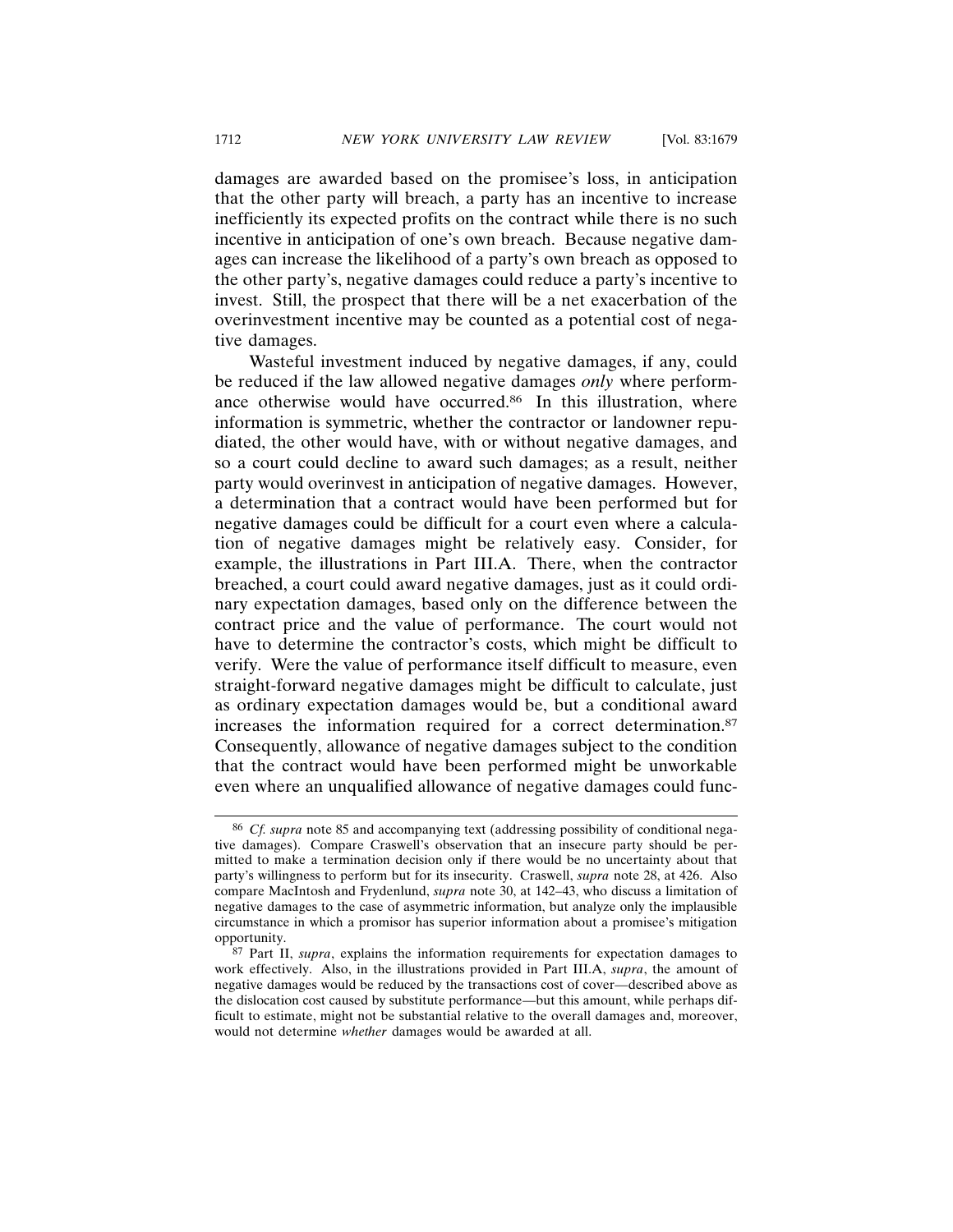tion. So it would claim too much to suggest that negative damages could be purely beneficial, a medicine with no side effects. (The same observation limits the usefulness of more exotic uses of negative damages, for example, where the surplus from breach might be split between the promisor and promisee, perhaps to balance the benefits and costs of negative damages discussed above and below.) Like the expectation remedy itself, negative damages are useful in some, but not all, settings.

# *3. Mutual Misinformation*

This observation raises another set of concerns about the allowance of negative damages. The potential benefits of negative damages, discussed in Part III above, turn in part on the presence of asymmetric information, in particular where the promisor but not the promisee knows that termination is efficient. But sometimes information between the parties is differently asymmetric, and sometimes it is symmetric. In either circumstance, the allowance of negative damages could be inefficient.

Take, for example, a case in which a promisor and a promisee will each lose in the event that both sides perform, but each mistakenly believes that performance is efficient based on an erroneous estimation of the other's benefits and costs, respectively:

*Illustration 4B-2*. To demonstrate simply, assume a contract price of \$20 million, a contractor's cost of \$22 million, and a landowner's value of \$18 million, but assume that the landowner estimates the contractor's cost as \$17 million while the contractor estimates the landowner's benefit as \$23 million. In the absence of negative damages, each party would, if it could, freely disclose to the other the true nature of its circumstance as, for each party, the best possible outcome would be for the other to repudiate. Thus, an efficient termination may be likely. If negative damages were allowed, however, each party might withhold information that could cause the other to repudiate. Each party could then attempt to learn more about the other's circumstance in the hope that a revised estimate would allow it, rather than its counterparty, profitably to repudiate. Mutual misinformation of this sort may be less common than the one-sided asymmetry that favors the allowance of negative damages. Still, just as the disallowance of negative damages may sometimes yield inefficient performance or costly renegotiation, at other times so might the allowance of negative damages. In principle, the disallowance of negative damages only where either party might have collected such damages could eliminate the incentive to withhold information here. However, just as in the case where negative damages might be disallowed for a party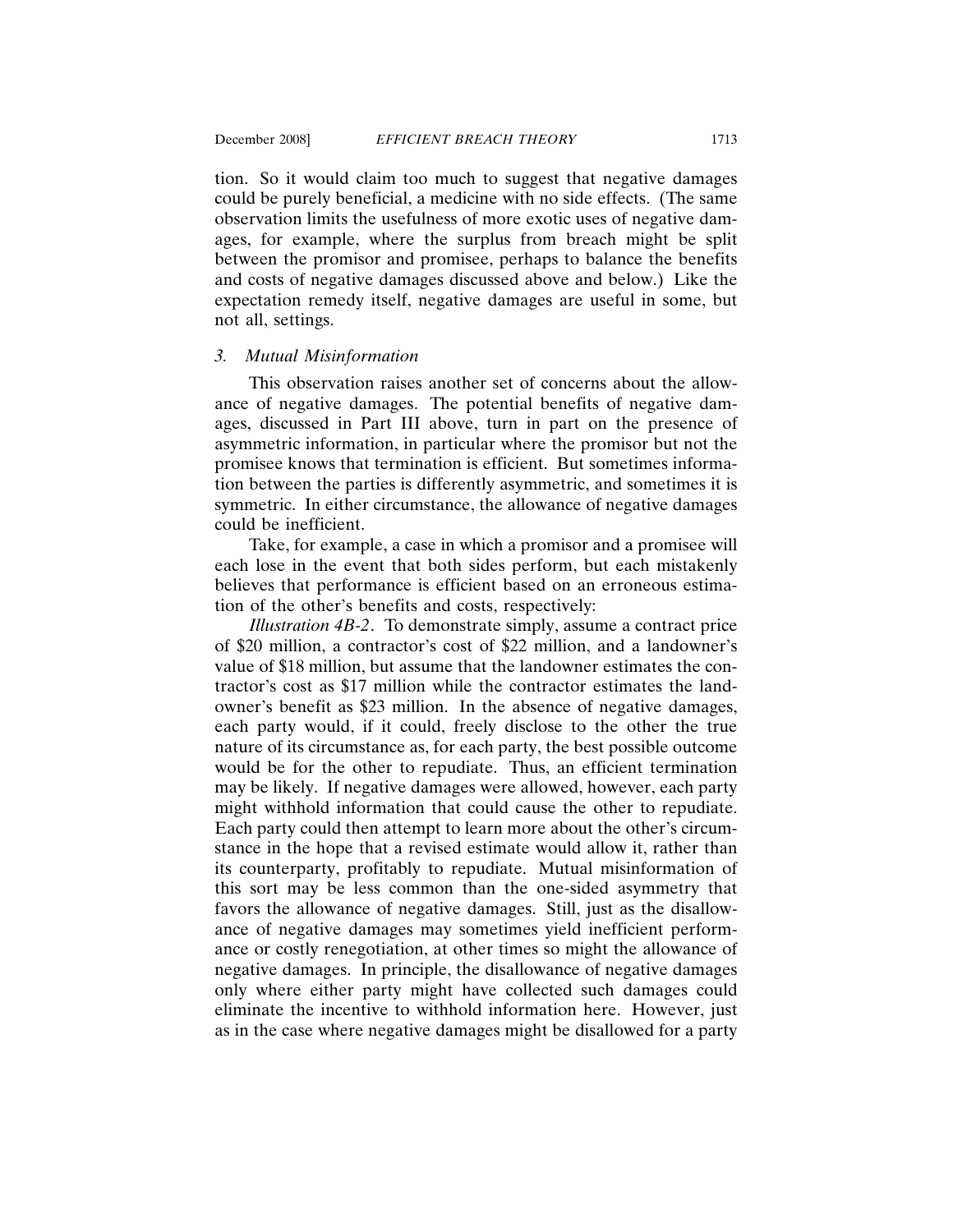who would have breached in any event, administration of such a rule could prove difficult.

# *4. Inefficient Search and Premature Termination*

Turn now to the assumption of symmetric information. Given this assumption, in the illustrations above, if the contractor's realized cost of completion exceeds the landowner's realized benefit, one party or the other will repudiate the contract regardless of whether negative damages are allowed; given the inefficiency of performance and a promisee's obligation to mitigate, one or both parties will have an incentive to terminate. If negative damages were allowed, there could be a race to repudiate because the first party to do so would collect the surplus from efficient termination. In this simple case, where information is both symmetric and complete, such a race may be costless.88 Matters change, however, if one assumes that the cost or benefit of project completion is uncertain.

Assume, for example, that the contractor's direct costs of completion are below the landowner's benefit, which exceeds the contract price, but assume also that there is a chance that the contractor may have an alternative project, one that would raise its costs, including opportunity cost, to an amount above the landowner's benefit. Assume, however, that only search will reveal whether the contractor has this opportunity and that neither the contractor nor the landowner has an advantage over the other in search, perhaps because the contractor's skills are general. That is, assume that information is initially incomplete but symmetric. Under these assumptions, the disallowance of negative damages may reduce inefficient search. This is because, given such disallowance, the landowner could not unilaterally or easily profit from the discovery of the contractor's opportunity; were the landowner to bring the opportunity to the contractor's attention, the contractor could simply exploit it rather than negotiate. (Such exploitation, which the landowner would anticipate, would be analogous to the landowner's repudiation rather than negotiation described above in Part III.A.) As a result, absent negative damages, the contractor might search with little or no competition from the landowner. Were negative damages permitted, either party could

<sup>88</sup> As discussed in Part III.A, *supra*, such a race may *not* be costless depending on the parties' investment incentives. *Cf.* Edlin, *supra* note 24, at 105 n.11 (noting that race to repudiate would undermine contract designed by parties to make repudiation by one party impossible, thus vesting in other any incentive to repudiate). As Edlin himself observes, such contracts are not uniformly useful, as they are less than ideal when it is efficient for both parties to invest in the contractual project. In any case, the discussion in the text is simplified to isolate focus.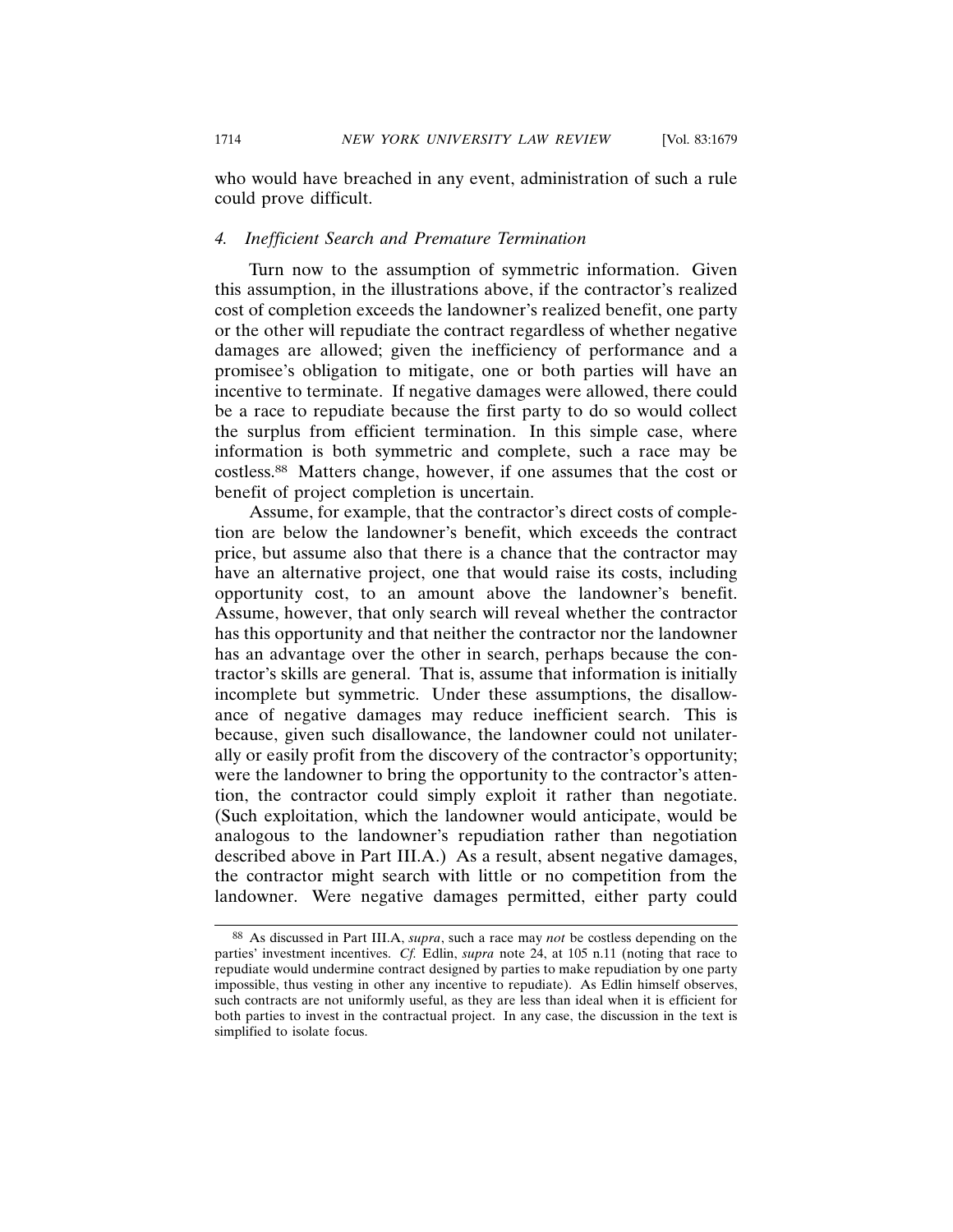benefit fully from repudiation of the contract upon discovery of the alternative project, and each might have a relatively strong incentive to search. This could be suboptimal, as competition for a benefit from search could lead to wasteful duplicative effort or perhaps costly negotiation to avoid such excess.89

The same pattern would be presented if the contractor would profit from a contract despite an uncertain alternative project that would render contractual performance inefficient. In that case, in the absence of negative damages, the landowner would have an incentive to search for such a project so that it could repudiate the contract and force the contractor to mitigate, while the contractor could not benefit as easily from discovery of the project, which, by hypothesis, it would not unilaterally exploit. The allowance of negative damages, by contrast, would invest each party with an incentive to discover the project as the first to repudiate would gain the full benefit of termination and such incentive could be inefficient.

More significantly, perhaps, allowance of negative damages in this setting may yield premature termination where, in the face of uncertainty, the background information at the time of a decision suggests that termination is likely to be (but is not assuredly) efficient. In this situation, were negative damages permitted, each party might have an incentive to repudiate the contract immediately, even though a sole beneficiary of delay would investigate further or simply wait for uncertainty to resolve prior to any termination, despite the cost of such investigation or delay. That is, the contractor and landowner might inefficiently race to repudiate if the first to do so would capture the expected surplus from termination.

Consider the following version of the construction-contractor hypotheticals:

*Illustration 4B-3*. A risk-neutral contractor agrees to construct a risk-neutral landowner's building over a period of time in exchange for \$20 million. The value of the building to the landowner is at all relevant times \$22 million, and (for simplicity) no other contractor can do this work. At the time of contract, both parties anticipate that the contractor's cost of construction will be just under \$20 million. Subse-

<sup>89</sup> A standard result in search models such as this is that a race produces too much search because no searcher internalizes the loss suffered by a rival. JEAN TIROLE, THE THEORY OF INDUSTRIAL ORGANIZATION 396 (1988). It is possible to alter standard assumptions about the cost, utility, and timing of search by each of multiple parties such that multiple-party search becomes efficient. Suffice it to say here that such an outcome would not be assured. Cohen, *supra* note 27, at 1295, makes a similar point with the observation that a buyer and seller in a sales contract may compete to find a higher-value, thirdparty buyer. *Cf.* MacIntosh & Frydenlund, *supra* note 30, at 142 (noting benefits and costs from two-party search induced by negative damages).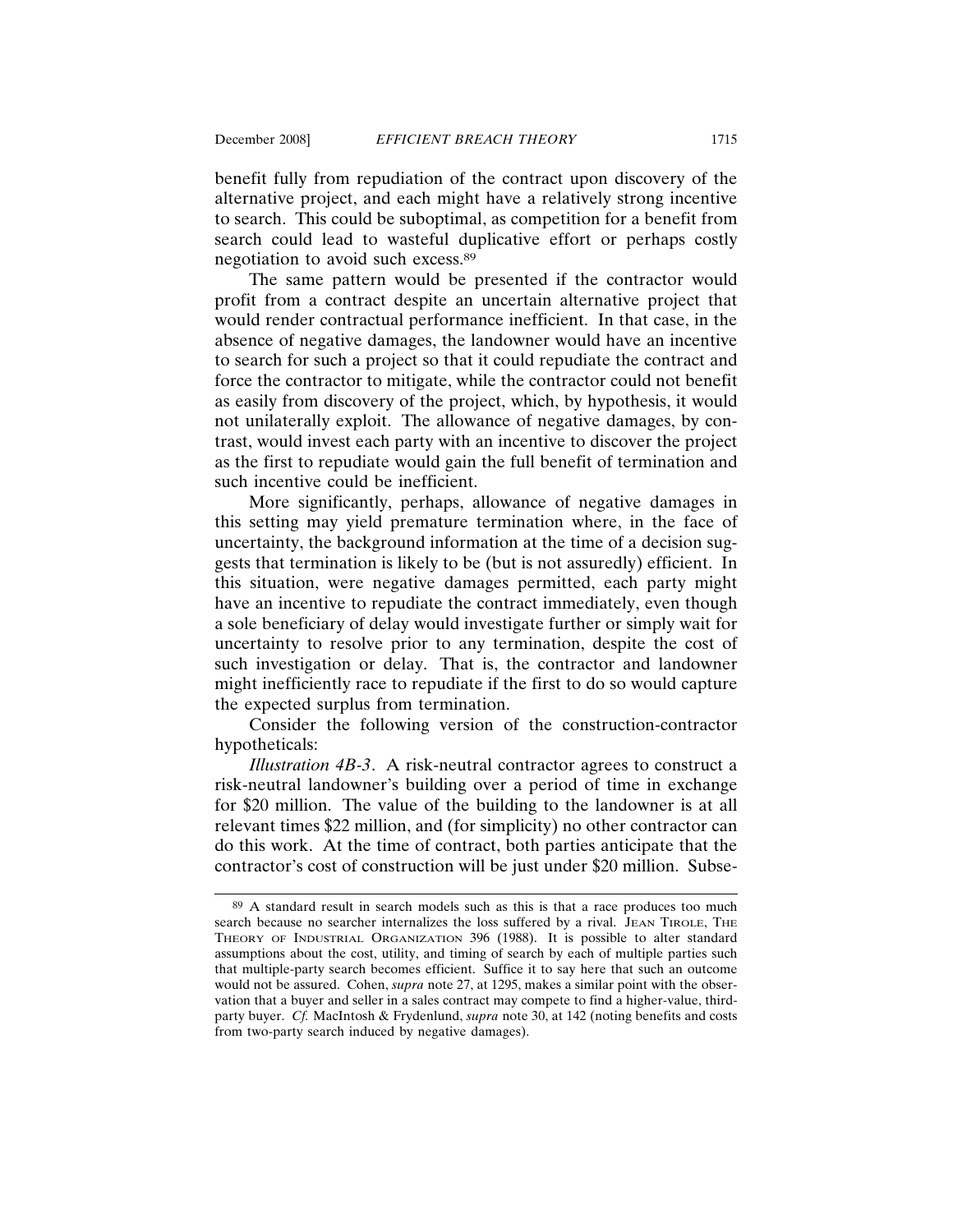quently, however, the contractor has an opportunity to bid on another project, one that would yield the contractor \$4 million in profit if its bid is accepted. (Alternatively, one might assume that there is a chance that the contractor's direct costs of completion will be \$24 million.) Both parties assess a 75% probability that the contractor can win this project, which it cannot complete while still performing on its contract with the landowner. (Or the parties assume that there is a 75% chance of a \$24 million realized cost of completion.) Assume that these values are verifiable to a court (as would sometimes be the case). Were negative damages permitted, the landowner would repudiate, given the chance. To see this, note that if the landowner did not repudiate, it would receive either performance or expectation damages, each worth \$2 million; if it repudiated, it would expect  $0.75 \times$  (\$4 million), or \$3 million, which is at the time of repudiation the contractor's expected loss from performance.90 In anticipation of this, the contractor would try to repudiate first, pay the landowner \$2 million in damages, and retain its expected \$3 million in profit from the alternative job (or avoid an expected direct loss in that amount). If repudiation terminated the project, though, the parties would forgo the 25% probability that performance rather than termination would have been in their mutual interest. The disallowance of negative damages eliminates the landowner's incentive to repudiate early and thus also eliminates the contractor's incentive to do so (even if delay in termination were somewhat costly).

The formality of repudiation would not necessarily mean that possibly efficient continuation would be forgone, because the parties might renegotiate after repudiation to postpone termination of the project until the realization of the project's true cost. But such negotiation itself could be costly. Moreover, as noted above, each party might inefficiently search from the time of contract formation for information that would put it in a position to recognize early any expected efficiency from termination. Such advanced notice would allow a party to repudiate first and thus establish the expected surplus from termination as its reservation price in the negotiation over continuation. Not even the prospect of costless renegotiation after repudiation would eliminate such wasteful investigation in anticipation of a race.

 $90\,$  For simplicity, the distinction between an ex ante and ex post calculation of damages is ignored. For a general discussion of this distinction, see Royce de R. Barondes, *An Alternative Paradigm for Valuing Breach of Registration Rights and Loss of Liquidity*, 39 U. RICH. L. REV. 627, 664, 668–73 (2005). *Cf. supra* Part III.B (noting consequences of price fluctuation between time of breach and performance and consequences of court-estimated damages).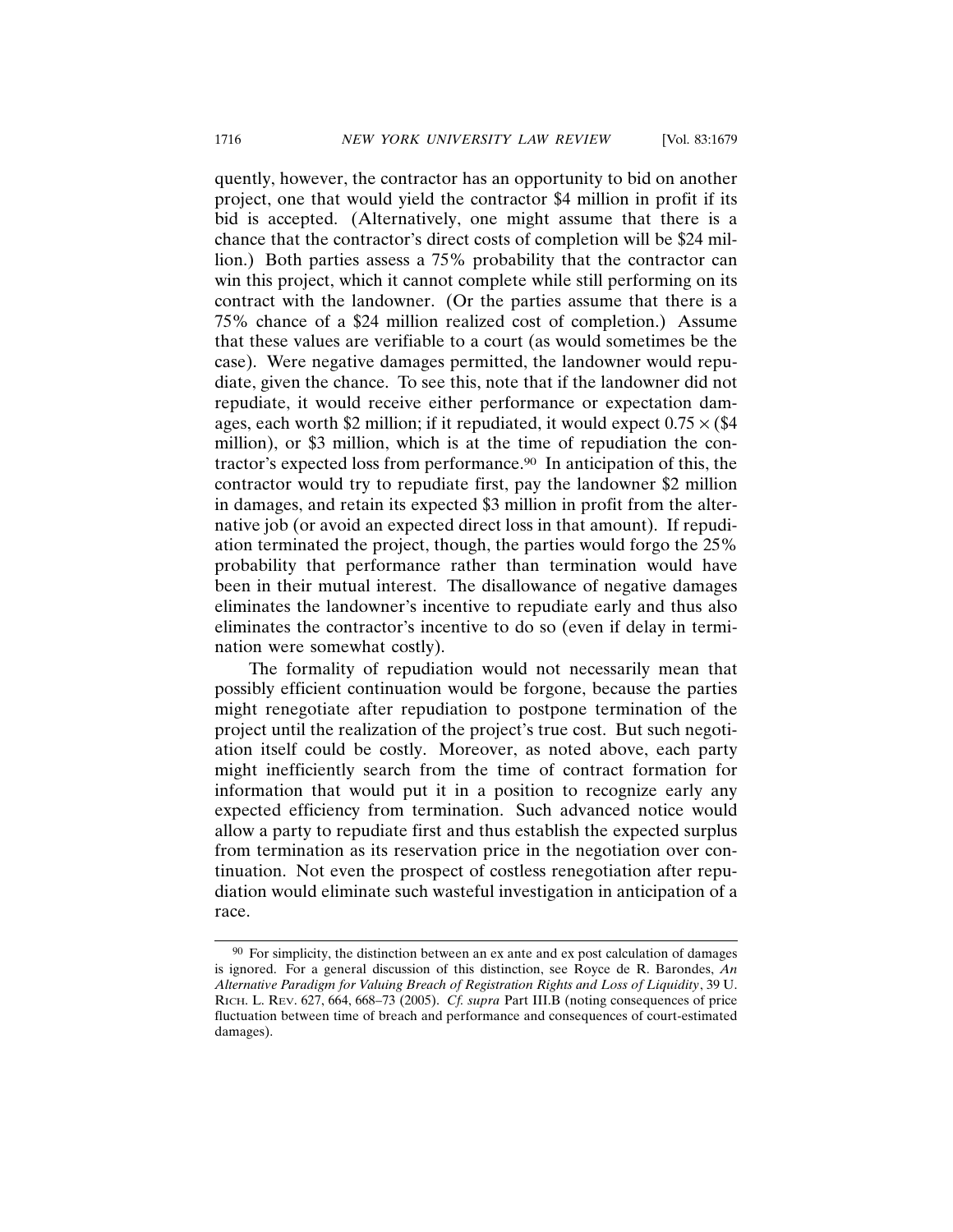The competition that would be inherent in the allowance of negative damages, then, could lead to too much search while continuation remained likely to be efficient and too little patience after efficient termination became more likely, a situation that could be remedied perhaps only through costly renegotiation, if at all. Because disallowance of negative damages can, at least in some instances, assign the benefits of search to a single party, disallowance may alleviate, rather than exacerbate, the problems of inefficient search and termination decisions. In particular, where information is likely to be symmetric, the disallowance of negative damages is most easily justified.

One might imagine that the law could invest the contractor with a unilateral right to repudiate and collect negative damages but deny the landowner the right to repudiate or force mitigation, whether or not the landowner would have breached absent the prospect of negative damages. This would invest the contractor with the only search incentive and would avoid the risk of a repudiation race. Such a rule would be consistent with contractual limits parties sometimes place on repudiation options, as discussed below in Part V. It is important to keep in mind, however, that these illustrations include the simplifying assumption that only the contractor, not the landowner, could be induced efficiently to repudiate by an award of negative damages. One could alter these illustrations so that, ex ante, it would be uncertain which party might efficiently breach if and only if negative damages were awarded, and so no categorical rule would function effectively. Put another way, the apparent one-sidedness of the negative-damages problem is merely an artifact of these illustrations, which, like all illustrations, attempt to isolate on particular issues. At least for some parties, the true nature of the negative-damages problem is bilateral and requires a bilateral solution.

# V

# EXPRESS TERMS

The analysis provided so far suggests that negative damages would sometimes benefit parties to a contract and sometimes burden them. In the former case, where the law's disallowance of negative damages imposes a net cost, the simplest response is an express agreement that authorizes such damages. Yet parties do not, in fact, include negative-damages clauses in their contracts, or at least such clauses are not common, either at the time of contract formation or thereafter.91 This fact leads to an inevitable question: Why? There

<sup>&</sup>lt;sup>91</sup> A commodities or securities contract may permit a seller to tender cash rather than the commodity or security to be traded, but these are wagers on market prices, not transac-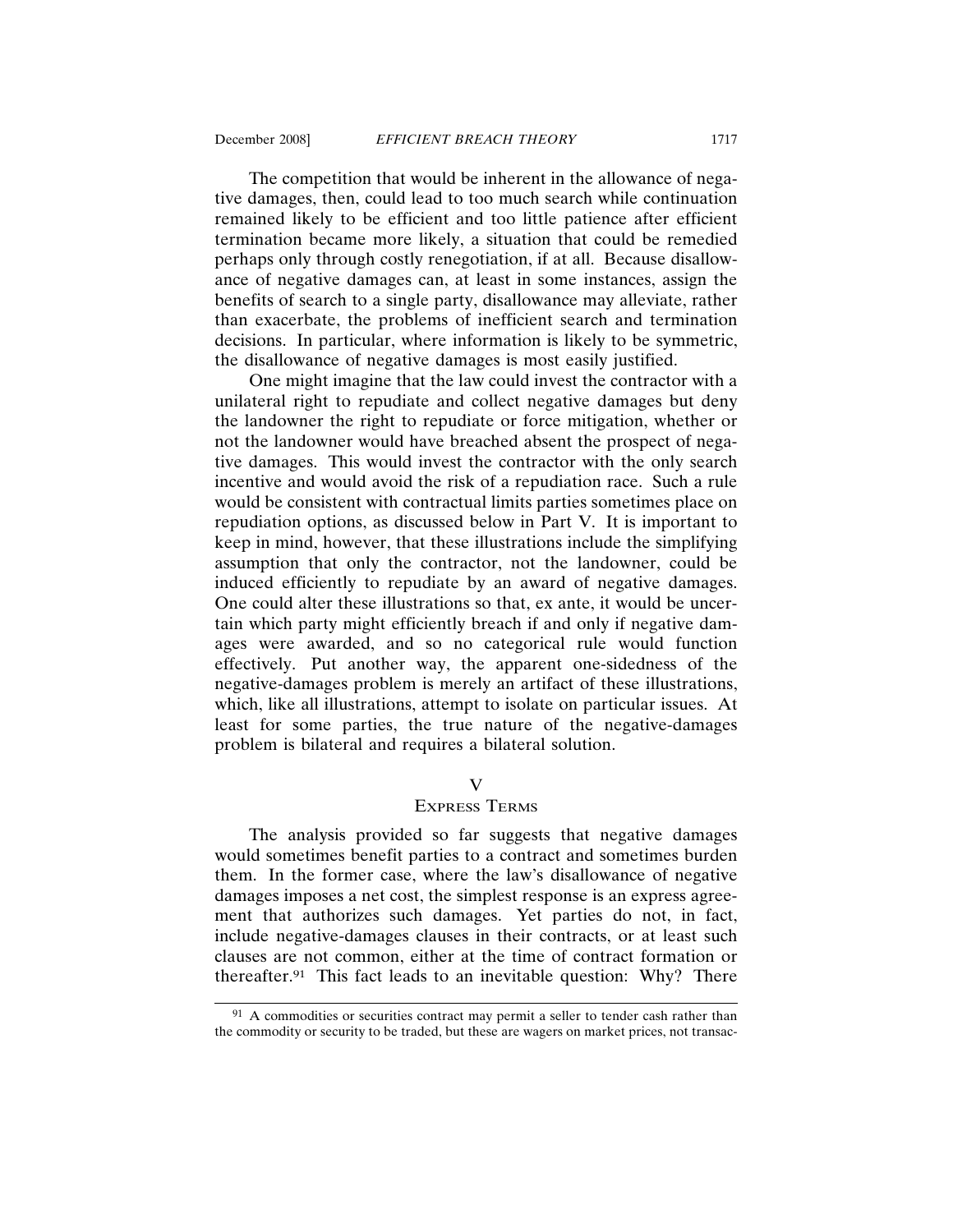are at least four explanations, each consistent with the foregoing discussion: information asymmetry may plague negotiation for a negative-damages clause; such clauses might not be enforceable under current legal doctrine; business norms may discourage the adoption of negative damages; and extant law or different express terms may provide superior alternatives. This Part explores these explanations in turn.

#### *A. Information Asymmetry*

Just as information asymmetry can burden negotiation for efficient termination at the time of the performance-or-termination decision, a point discussed in Part III.A, such asymmetry can similarly burden an attempt to negotiate for a negative-damages clause in advance of that decision. For example, to avoid the searchunderinvestment problem identified in Part III.A, the parties might negotiate at the time of contract for a promisor's right to collect negative damages upon termination. This could induce the contractor to search optimally and increase the expected value of the contract. But in their negotiations over contract price, the parties would seek to incorporate the prospect of negative damages rather than cede the entire benefit to the contractor, and such negotiation could be difficult. The contractor may have a clear idea of how much search is optimal and how likely termination will be at the close of such search. Perhaps efficient termination is relatively likely so that the contractor should be willing to accept a relatively large price reduction (compared to a contract with no negative-damages clause) for the option both to pursue an alternative project and to collect negative damages. But the contractor may insist that only a small reduction is in order, and the landowner may not know what to believe.

A key observation here is that the contractor would attempt to prove that it has *no* alternative project and little prospect of finding one. In doing so, the contractor might convince the landowner that the contractor is likely to perform and thus unlikely to profit from negative damages even where the landowner would lose on the contract; a modest price reduction for the negative-damages option would thus be reasonable. Even if the contractor is truthful, however, it is difficult to demonstrate a null set. A bargain might not be possible at all under these conditions.

tions in which performance may have become inefficient. *See, e.g.*, Rosemarie Oda, *Retail Foreign Exchange: A New Opportunity for Banks*, BANKING & FIN. SERVICES POL'Y REP., Jan. 2008, at 1, 5 (describing cash settlement of commodity futures contract).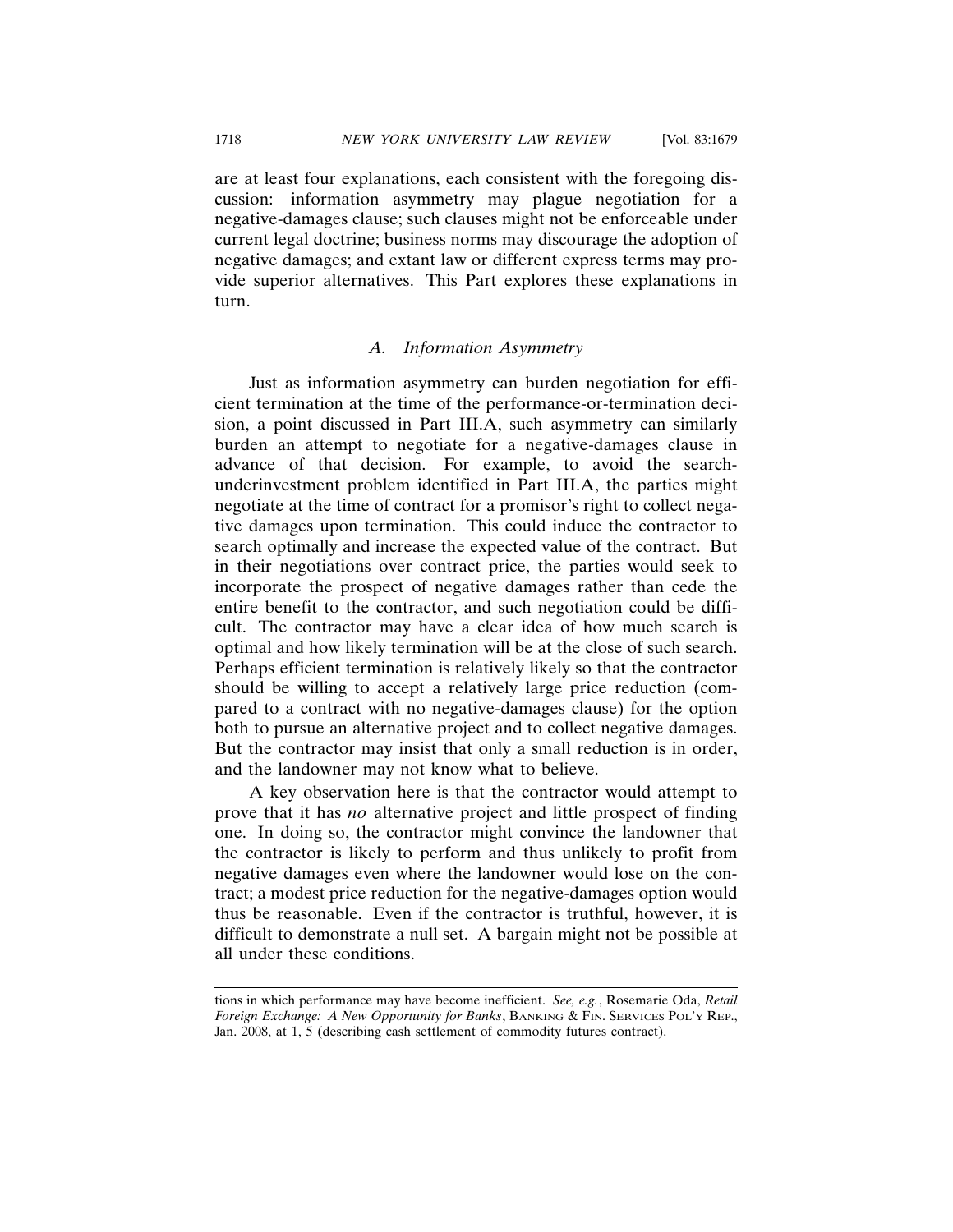# *B. Legal Impediment*

Despite the foregoing, one might speculate that at the time of contract formation, as opposed to the time of the performance-ortermination decision, the value of a negative-damages option may not be difficult for either party to estimate fairly, albeit imprecisely. That is, far in advance of the termination decision, information asymmetry may be relatively mild. And at the time of contract formation, without an impending performance decision, there would be time to resolve any asymmetry that may exist. So there may be another explanation for the absence of negative-damages provisions.

Parties may predict that a negative-damages clause would be unenforceable as unconscionable (and that the disallowance of such damages is thus a mandatory, rather than a default, rule). Liquidated damages are unenforceable if they are set in excess of expected or actual loss,92 and negative damages, paid as they would be to the party in breach who suffered no loss from such breach are quintessentially excessive by this standard. Parties to a contract may well be reluctant to write and rely on a term the enforcement of which is doubtful.

# *C. Business Norms*

Another possibility is that parties do not wish to deviate from the norm and identify themselves as ones who contemplate a failure to perform. Recall from Part I the Humean notion that one is morally obligated to do what one promises. This moral sentiment may be translated into business ethics and practice. No business person wants conflict to be the result of her contract, particularly in a legal system that has each litigant bear its own expenses.93 Like one who contemplates marriage, a business may shy away from a partner who wants to discuss breakup even before the union. This may be a reason why liquidated-damages clauses are not more common and why a clause that would permit a party both to terminate the relationship and collect damages would be a difficult innovation.

# *D. Superior Alternatives*

More importantly, perhaps, the absence of negative-damages clauses may be explained by the very nature of the tradeoffs inherent

<sup>92</sup> *See* RESTATEMENT (SECOND) OF CONTRACTS § 356(1) (1981) ("Damages for breach . . . may be liquidated in the agreement but only at an amount that is reasonable in the light of the anticipated or actual loss caused by the breach and the difficulties of proof of loss.").

<sup>93</sup> *See generally, e.g.*, James W. Hughes & Edward A. Snyder, *Litigation and Settlement Under the English and American Rules: Theory and Evidence*, 38 J.L. & ECON. 225 (1995) (comparing rules on incidence of legal fees).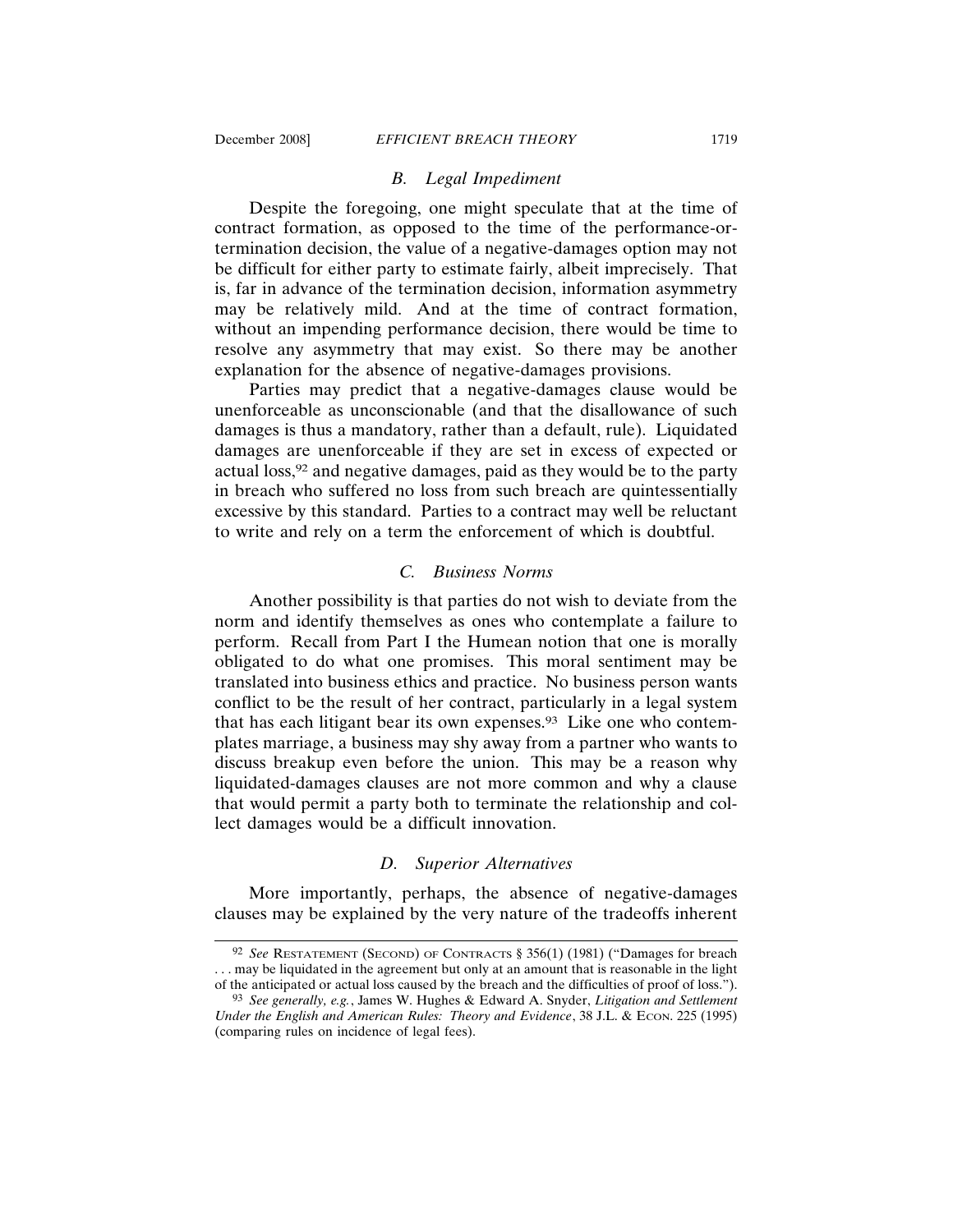in negative damages themselves. That is, because parties cannot easily limit the allowance of negative damages to circumstances in which they would be beneficial, they may either accept the default rule of expectation damages, conditioned by the mitigation doctrine, or adopt an alternative express term. Acceptance of the default rule is discussed in the next Part of this Article (where the mitigation doctrine is richer and more nuanced than in the illustrations presented above). Consider first whether the common provision of liquidated damages or what is sometimes its functional equivalent, a specific-performance provision—might be seen in the light of the above analysis as an alternative to negative damages.

With liquidated damages in mind, return once again to the construction-contractor hypotheticals from Parts III and IV. The contractor and landowner might agree to a high-liquidated-damages clause, or a specific-performance clause (one that does not require the contractor to mitigate), applicable in the event that the landowner repudiates or otherwise breaches the contract. Either clause would give the potentially more efficient searcher—the contractor—some incentive unilaterally to locate mitigation opportunities, and neither clause would induce a race to repudiate, whatever the background information, as repudiation would be either costly or impossible for the landowner. (Were it desirable, as might be the case in a richer illustration, to prevent contractor repudiation as well, the high liquidated-damages or specific-performance clause could be bilateral.) Because the landowner will not repudiate even with information about the likely benefit of termination, the result might be postsearch negotiations with more complete information than would otherwise be possible. Fully informed negotiations are less likely to be costly and more likely to be successful than those with incomplete information, as differences in information leave room for significant differences of opinion.<sup>94</sup> Here, the contractor could provide evidence of its prospective cost, including opportunity cost, and negotiate with the landowner for efficient termination.

A high-liquidated-damages clause or a specific-performance clause would not always yield efficient outcomes. Where termination is efficient, but where unilateral repudiation is not in the interest of either party, negotiation forces the parties to share the benefits of termination. This is less than ideal if the efficacy of termination can be discovered only through search. As noted above, in anticipation of sharing, even an efficient, unique searcher will underinvest in search,

<sup>94</sup> *See supra* note 57 and accompanying text (stating that negotiations can be costly or can break down when there is information asymmetry).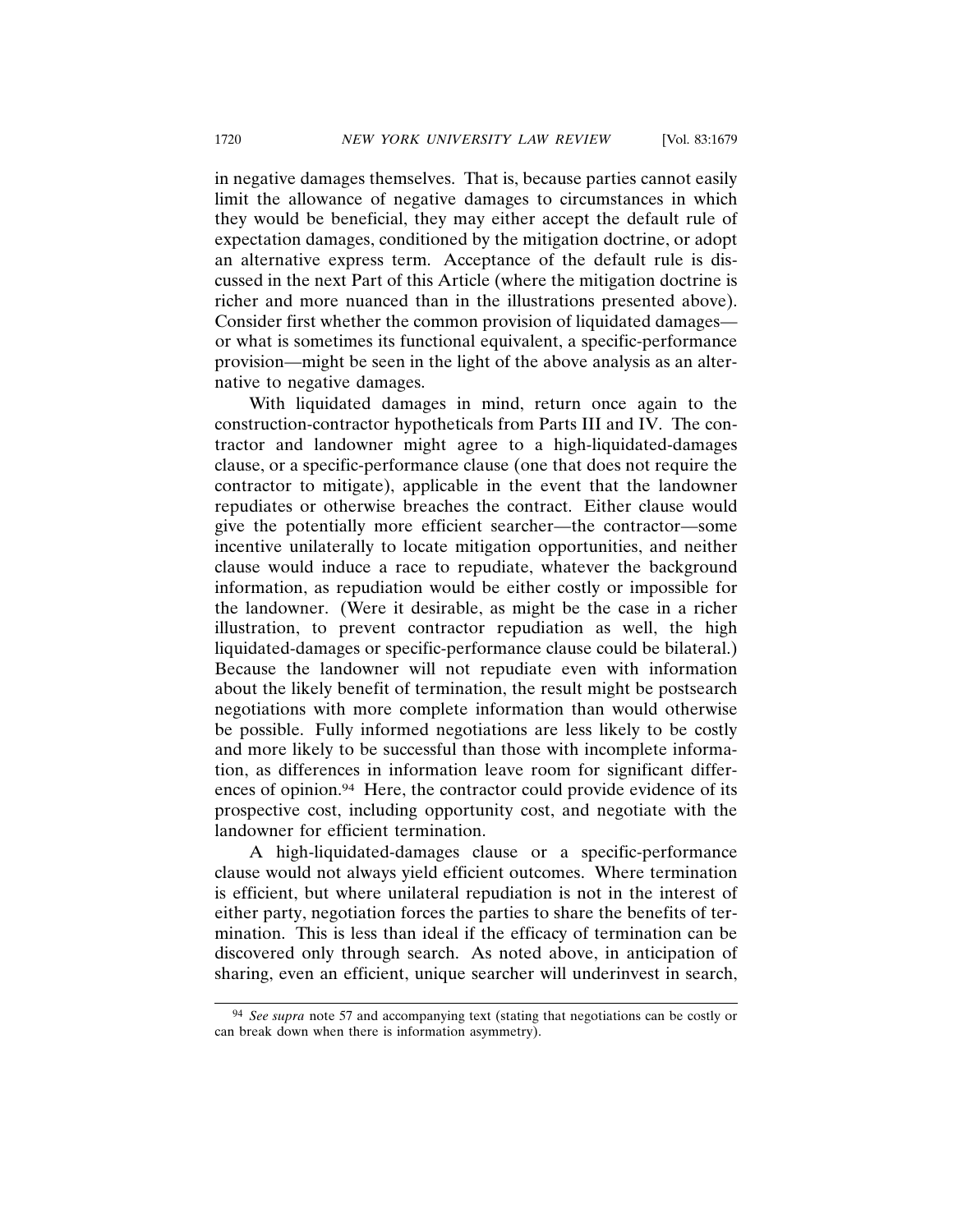and a negotiated cure to such inefficiency might prove impossible. Thus, the problem of Part III.A would not be solved entirely. Moreover, neither a high-liquidated-damages clause nor a specificperformance clause would beneficially address the contractor's bias toward continuation, borne from variance in judicial estimation, as illustrated in Part III.B. Similarly, neither clause would reduce the incentive for strategic use of the material-breach doctrine, the phenomenon illustrated in Part III.C. Thus, it is not surprising that draconian damages or performance clauses are not ubiquitous, even as substitutes for negative damages.

Still, it may be that a contract with a high-liquidated-damages clause, or with a specific-performance clause, reflects the parties' attempt to balance competing concerns raised by the disallowance of negative damages as a default rule. This default, then, as part of the expectation remedy, provides an argument supplemental to those extant for judicial enforcement of so-called "penalty" clauses and of specific-performance clauses.<sup>95</sup>

#### VI

#### THE MITIGATION DOCTRINE

On its face, the mitigation doctrine has little to do with the disallowance of negative damages or with the ambiguous efficiency consequences that the allowance of such damages would yield. On closer analysis, though, there is an important connection. Specifically, a weak form of the mitigation doctrine as it is applied in practice—as opposed to the strong form assumed in the above illustrations—curbs some of the perverse incentives created by the disallowance of negative damages. In combination, therefore, a weak mitigation doctrine and the disallowance of negative damages may be generally efficient, perhaps even more so than the allowance of negative damages, which would carry the bitter along with the sweet.

To understand the role of the mitigation doctrine in the analysis of negative damages, begin with a closer look at the doctrine itself. In principle, the expectation remedy awards the victim of breach its loss from the failure of performance less any part of the loss the victim could have avoided. Consider once more the construction-contractor hypotheticals from Parts III and IV. When the contractor repudiated and the landowner valued the building by more than the price of sub-

<sup>95</sup> *See, e.g.*, Lars A. Stole, *The Economics of Liquidated Damage Clauses in Contractual Environments with Private Information*, 8 J.L. ECON. & ORG. 582 (1992) (arguing that even high-liquidated-damages clauses can promote efficiency by harnessing parties' information, among other benefits).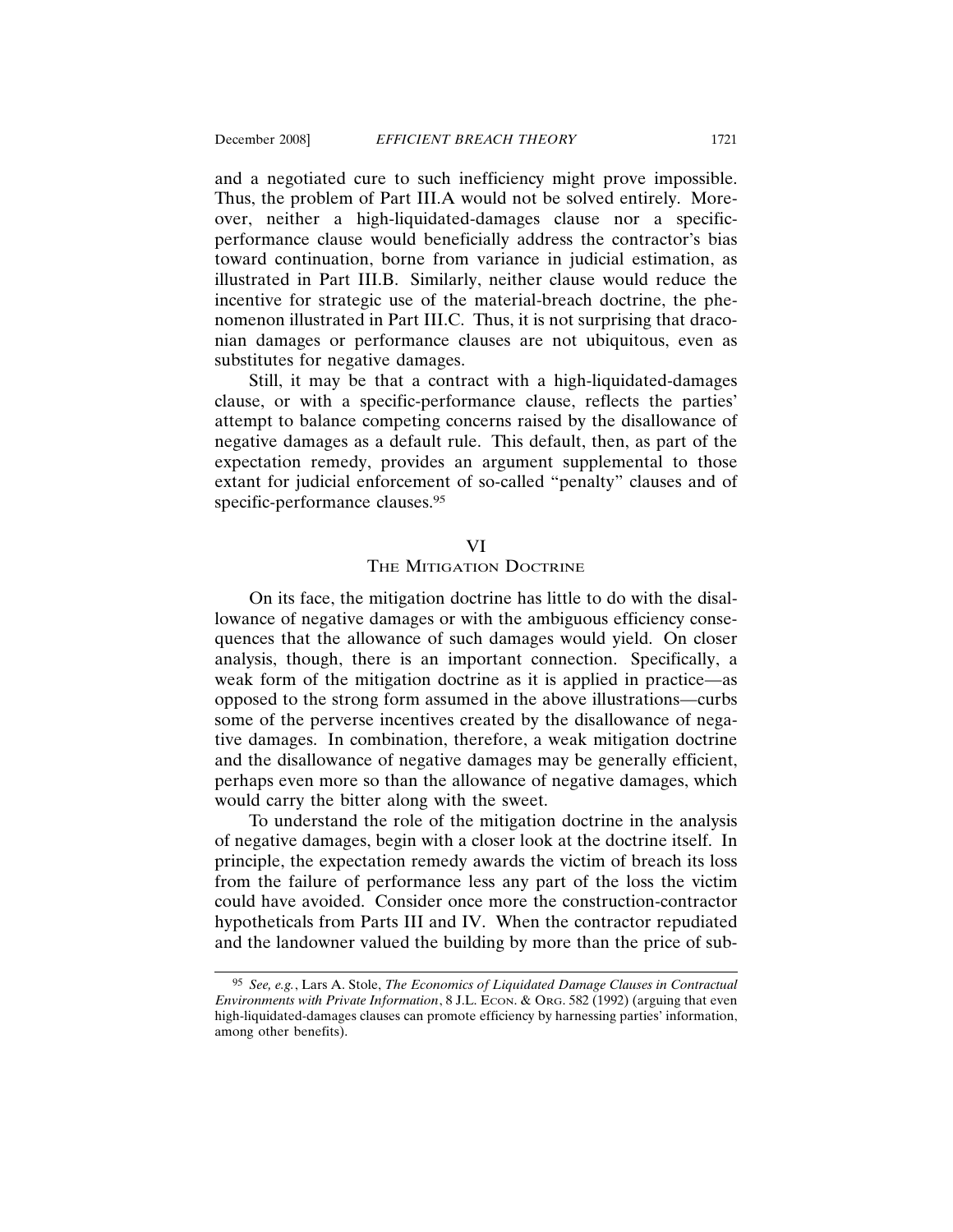stitute performance, the landowner's expectation damages were measured by the difference between the market price for performance and the contract price (plus any other injury caused by the breach), *not* by the potentially greater difference between the value to the landowner of the building and the contract price.96 If the landowner failed to hire substitute performance, the consequential loss would be borne by the landowner, not the contractor. Doctrinally, a court would say that the landowner had failed to mitigate its injury from the contractor's breach.

This account of the mitigation doctrine, however, is too broad and insufficiently detailed. In practical application, the victim's duty to mitigate is limited. The victim need not accept any and every alternative project in mitigation. In some cases, it seems that the victim need not accept substitute performance unless that performance is fungible with that promised under the contract. $97$  In a now famous example, the actress Shirley MacLaine (Parker) was under contract with Twentieth Century-Fox to perform in the movie *Bloomer Girl*. 98 Fox cancelled the movie and requested that she act in a substitute movie, *Big Country, Big Man*. MacLaine declined yet won damages from Fox for its repudiation of the *Bloomer Girl* contract, damages unreduced by MacLaine's refusal to mitigate with earnings from *Big Country*. 99 As stated by the California Supreme Court, the duty to mitigate does not extend to a project that is "inferior" in quality to the contractual project.100 At least in some jurisdictions, then, although a

<sup>96</sup> There is, of course, the possibility that the value of performance to the promisee will be less than the cost of substitute performance. But this possibility is inapposite to the discussion here. *Cf. supra* note 39 (explaining that cost of cover is relatively uncontroversial basis for damages).

<sup>97</sup> *See* RESTATEMENT (SECOND) OF CONTRACTS § 350 (1981) (reporting that law excludes recovery for loss only if avoidable "without undue risk, burden or humiliation"). The comments, illustrations, and cases associated with this section of the Restatement suggest that the mitigation obligation does not require a party to take on work of a different nature. For example, although comment e states that "discrepancies between the transactions" do not alone form a basis for a party to refuse mitigation, illustration 11 to that comment provides that work as a farm laborer is not regarded as a substitute for work as a farm supervisor. This principle is not limited to employment cases. *See, e.g.*, Landry's Seafood House-Addison, Inc. v. Snadon, 233 S.W.3d 430 (Tex. App. 2007) (finding that after tenant's repudiation of lease, mitigation obligation does not require landlord to accept substitute tenant unless that tenant is "suitable under the circumstances"). For a related analysis under the Uniform Commercial Code, see Edlin, *supra* note 24, at 111–12.

<sup>98</sup> Parker v. Twentieth Century-Fox Film Corp., 474 P.2d 689, 690 (Cal. 1970).

<sup>99</sup> *Id.* at 693.

<sup>100</sup> *Id.* A close study of the facts reveals an argument that Fox had expressly agreed to pay MacLaine in full for the option of her availability. *See* VICTOR GOLDBERG, FRAMING CONTRACT LAW: AN ECONOMIC PERSPECTIVE 279–309 (2006) (describing MacLaine's option as "pay-or-play" provision). Such an express provision would shift analysis from the mitigation doctrine to the law of liquidated damages (the latter because the option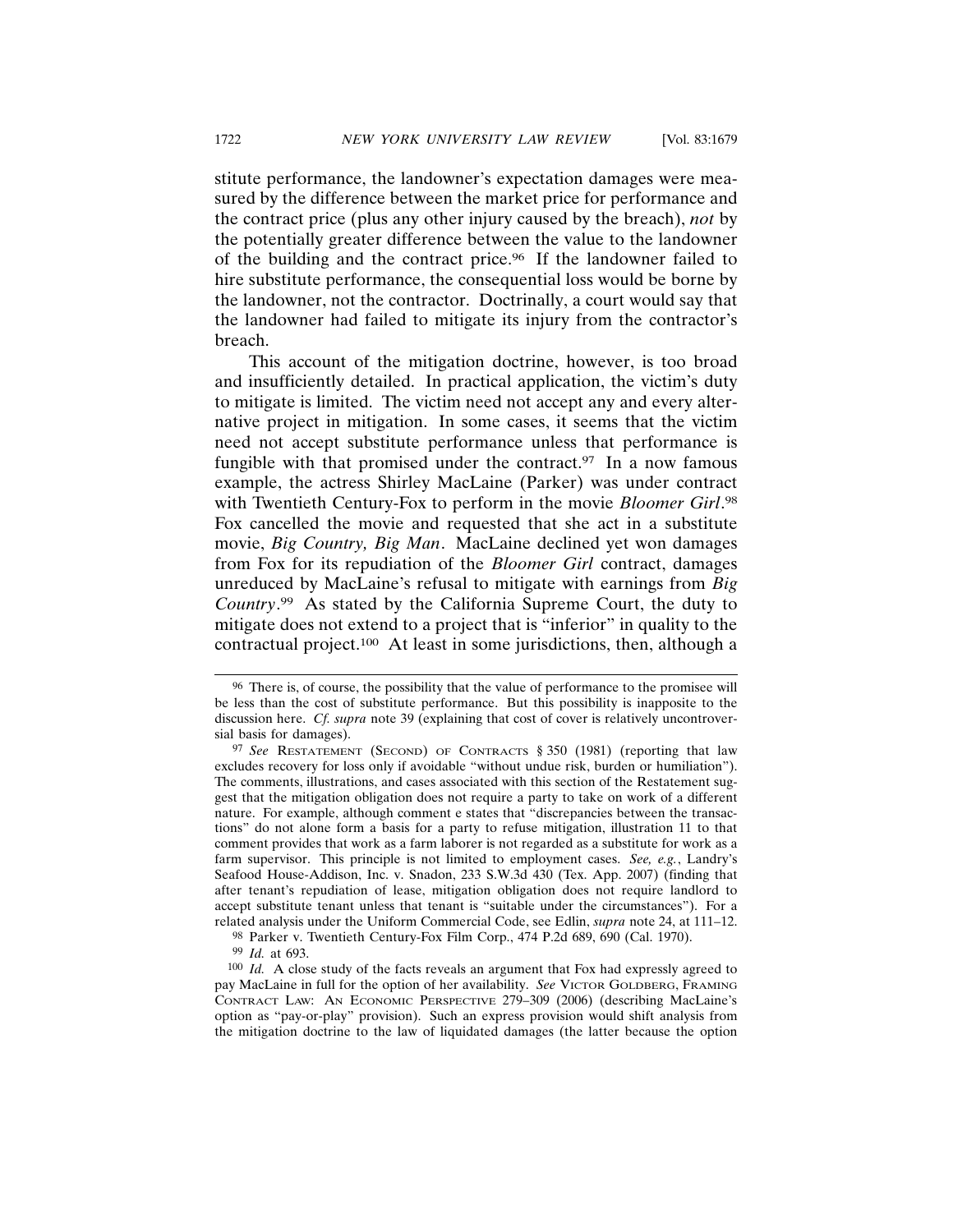victim of breach must mitigate with a project at an inferior price, she may avoid mitigation if the project is of inferior quality.

Ostensibly, this limitation is inconsistent with efficient breach theory. It might seem that a better rule would require the victim to mitigate with any alternative project if the project would reduce damages (and thus societal loss) to any extent, even if the alternative project is somewhat unsatisfactory to the victim of breach and, consequently, would reduce damages by less than the price the victim receives for the project. Edlin, for example, has argued for this result, which would avoid overcompensation and the consequent distortions to investment incentives (a concern even if the parties negotiate for efficient mitigation).<sup>101</sup> Thus, the actual mitigation obligation may seem wastefully weak as compared to the ideal.

The analysis of this Article, however, suggests that the current limitation on the mitigation obligation might be the better rule after all, at least as a default. Consider one last time the illustrations from Part III.A, in which a promisor possessed private information or a unique search opportunity. In these illustrations, under a sufficiently limited mitigation obligation, a contractor with an alternative project could freely approach the landowner and engage in an informed negotiation over the terms of termination. If the mitigation obligation were unlimited, the contractor could not inform the landowner of a mitigation opportunity without fear that the landowner would simply repudiate and capture the entire surplus from termination. In anticipation of this outcome or of a negotiation plagued by information asymmetry, the contractor might forgo an efficient termination or have little incentive to search for a mitigation opportunity. Thus, the limitation on the mitigation obligation enhances the contractor's ability to exploit a known mitigation opportunity and provides the contractor with an incentive to search for such an opportunity, albeit one weakened by the prospect that it will have to share the benefits of termination.

In this context, the limited mitigation obligation may be seen as a compromise between the allowance of negative damages, which would provide a robust incentive for efficient repudiation, among other benefits, and their disallowance, which avoids the costs of the repudiation race described above in Part IV, among other costs. The result is sim-

price might be characterized as liquidated compensation for the studio's failure to employ MacLaine in the movie). But the court did not find an express option, and thus the precedent is as described in the text.

<sup>101</sup> Edlin, *supra* note 24, at 111–12; *cf.* MacIntosh & Frydenlund, *supra* note 30, at 114 (recommending mitigation obligation defined by reference to "capital budgeting" methods).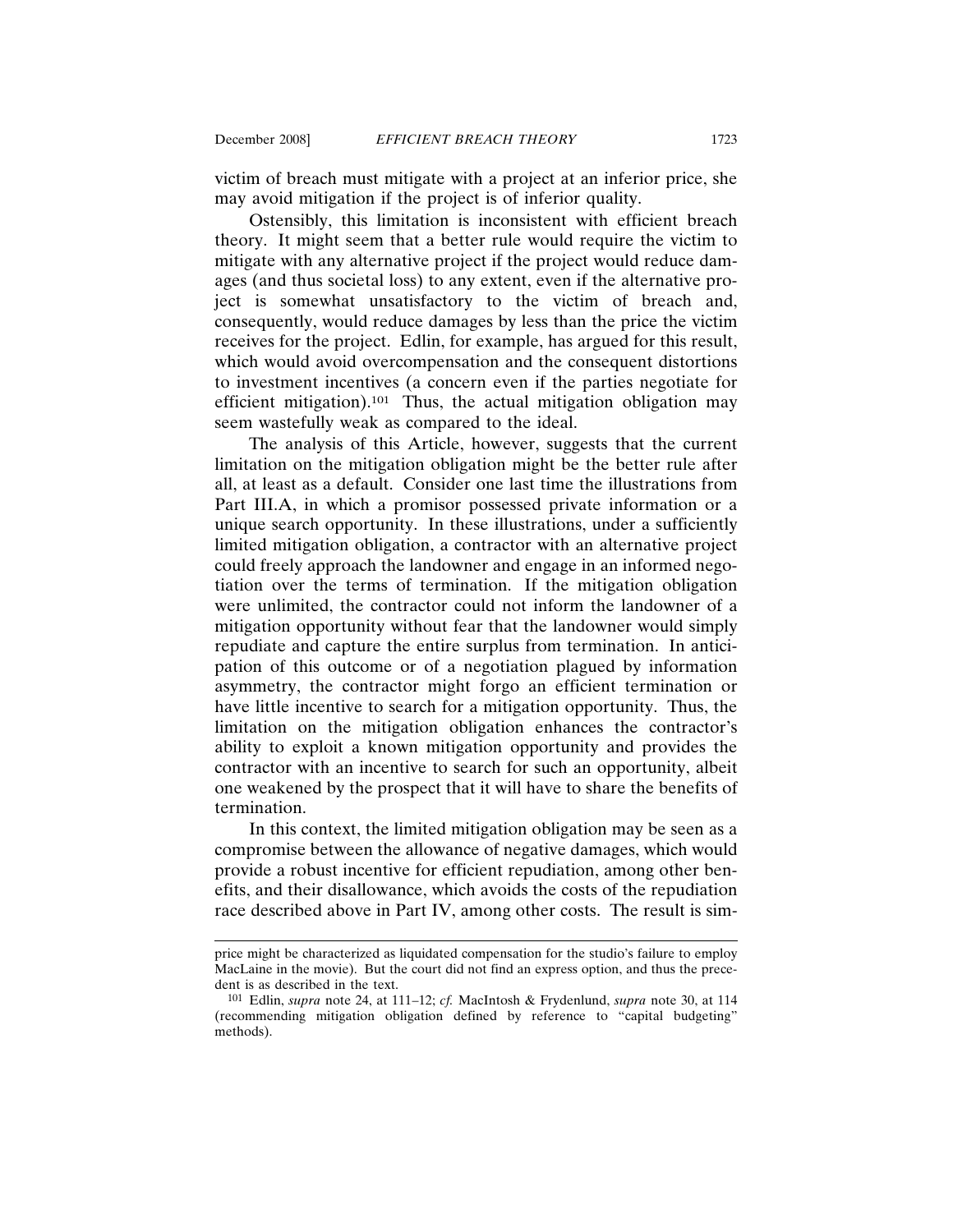ilar to that of a liquidated-damages clause or a specific-performance clause, described above in Part V, in that, like these clauses, the limited mitigation obligation effectively prevents unilateral promisee repudiation. There is a cost, of course, in that a weak mitigation doctrine will in some settings yield an insufficient incentive to mitigate. But this tradeoff may be sensible.

#### **CONCLUSION**

The analysis offered here identifies a gap in contracts theory scholarship on the topic of negative damages, a topic that might also be referred to as expectation damages in the case of victimless breach. The disallowance of negative damages likely imposes costs in some situations, for example, where a promisor has private information that breach is efficient but profits from the contract. Disallowance also likely generates some benefits in other situations, for example, where a costly repudiation race would otherwise ensue. Where parties do not adequately consider the remedy for breach at the time of contract formation, it is possible that efficiency would be served with a default rule that allowed negative damages, at least in circumstances in which the court determines (difficult though this may be) that the party in breach would not have breached but for the allowance of negative damages. This default might be appropriate if one assumes that negotiation over a negative-damages clause would be expensive or impossible after formation. These and other questions require further theoretical and empirical analysis; this Article is but a step toward a general theory.

Even under current law, where the default rule disallows negative damages, the analysis presented here offers guidance. The arguments contained in this Article should give courts pause, or additional pause, before they insist on an expectation remedy and disregard a contract clause for liquidated damages, even if high, or for specific performance. These arguments also offer some support for the common law limitation on the obligation to mitigate, which may be weak, but usefully so.